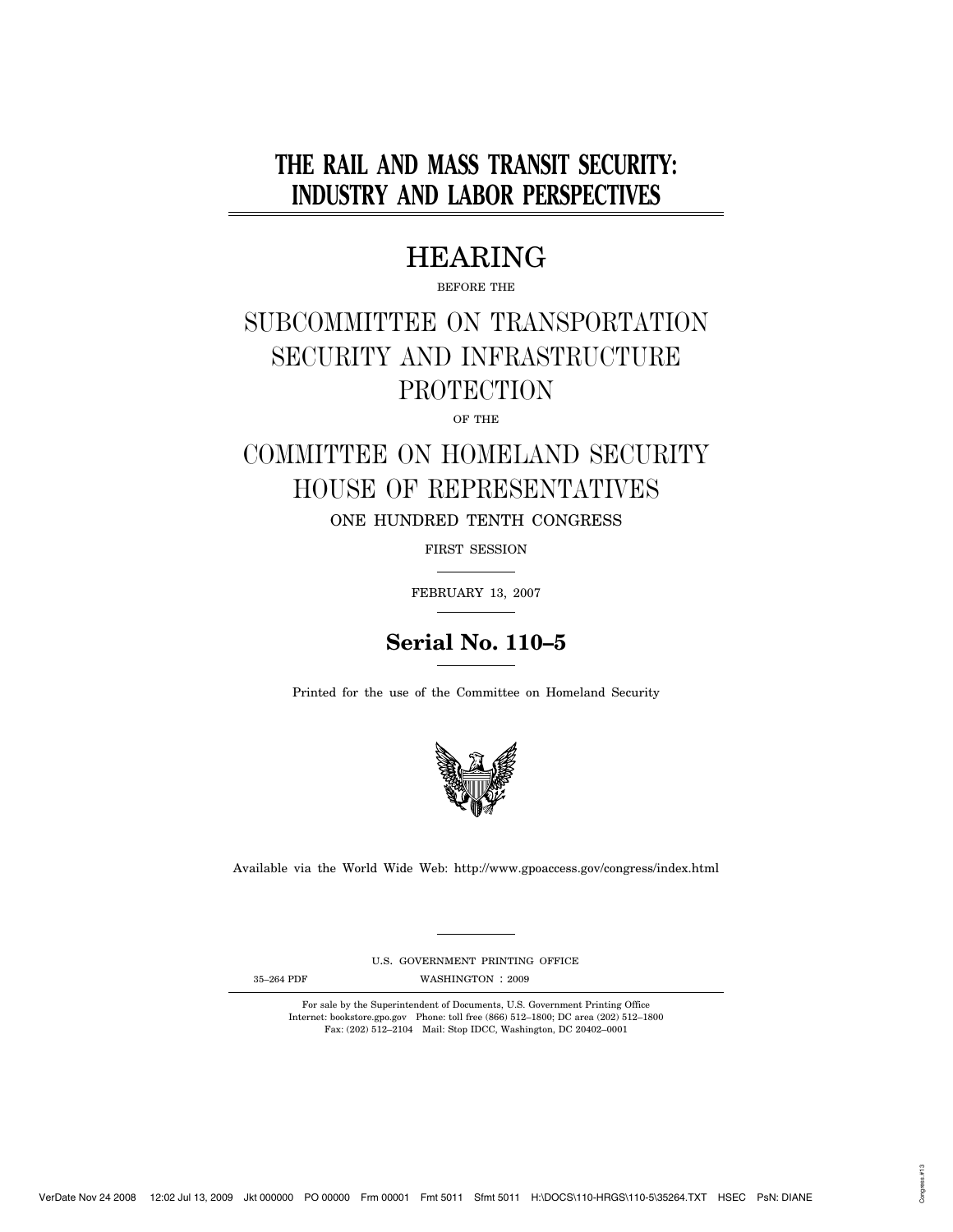### COMMITTEE ON HOMELAND SECURITY

BENNIE G. THOMPSON, Mississippi, *Chairman* 

LORETTA SANCHEZ, California, EDWARD J. MARKEY, Massachusetts NORMAN D. DICKS, Washington JANE HARMAN, California PETER A. DEFAZIO, Oregon NITA M. LOWEY, New York ELEANOR HOLMES NORTON, District of Columbia ZOE LOFGREN, California SHEILA JACKSON LEE, Texas DONNA M. CHRISTENSEN, U.S. Virgin Islands BOB ETHERIDGE, North Carolina JAMES R. LANGEVIN, Rhode Island HENRY CUELLAR, Texas CHRISTOPHER P. CARNEY, Pennsylvania YVETTE D. CLARKE, New York AL GREEN, Texas ED PERLMUTTER, Colorado VACANCY

PETER T. KING, New York LAMAR SMITH, Texas CHRISTOPHER SHAYS, Connecticut MARK E. SOUDER, Indiana TOM DAVIS, Virginia DANIEL E. LUNGREN, California MIKE ROGERS, Alabama BOBBY JINDAL, Louisiana DAVID G. REICHERT, Washington MICHAEL T. MCCAUL, Texas CHARLES W. DENT, Pennsylvania GINNY BROWN-WAITE, Florida MARSHA BLACKBURN, Tennessee GUS M. BILIRAKIS, Florida DAVID DAVIS, Tennessee

JESSICA HERRERA-FLANIGAN, *Staff Director & General Counsel*  TODD GEE, *Chief Counsel*  MICHAEL TWINCHEK, *Chief Clerk*  ROBERT O'CONNOR, *Minority Staff Director* 

#### SUBCOMMITTEE ON TRANSPORTATION SECURITY AND INFRASTRUCTURE PROTECTION

SHEILA JACKSON LEE, Texas, *Chairwoman* 

EDWARD J. MARKEY, Massachusetts PETER A. DEFAZIO, Oregon ELEANOR HOLMES NORTON, District of Columbia YVETTE D. CLARKE, New York ED PERLMUTTER, Colorado BENNIE G. THOMPSON, Mississippi *(Ex Officio)* 

DANIEL E. LUNGREN, California GINNY BROWN-WAITE, Florida MARSHA BLACKBURN, Tennessee GUS M. BILIRAKIS, Florida PETER T. KING, New York *(Ex Officio)* 

D. MICHAEL STROUD, *Director & Counsel*  NATALIE NIXON, *Deputy Chief Clerk*  COLEY O'BRIEN, *Minority Senior Counsel* 

#### (II)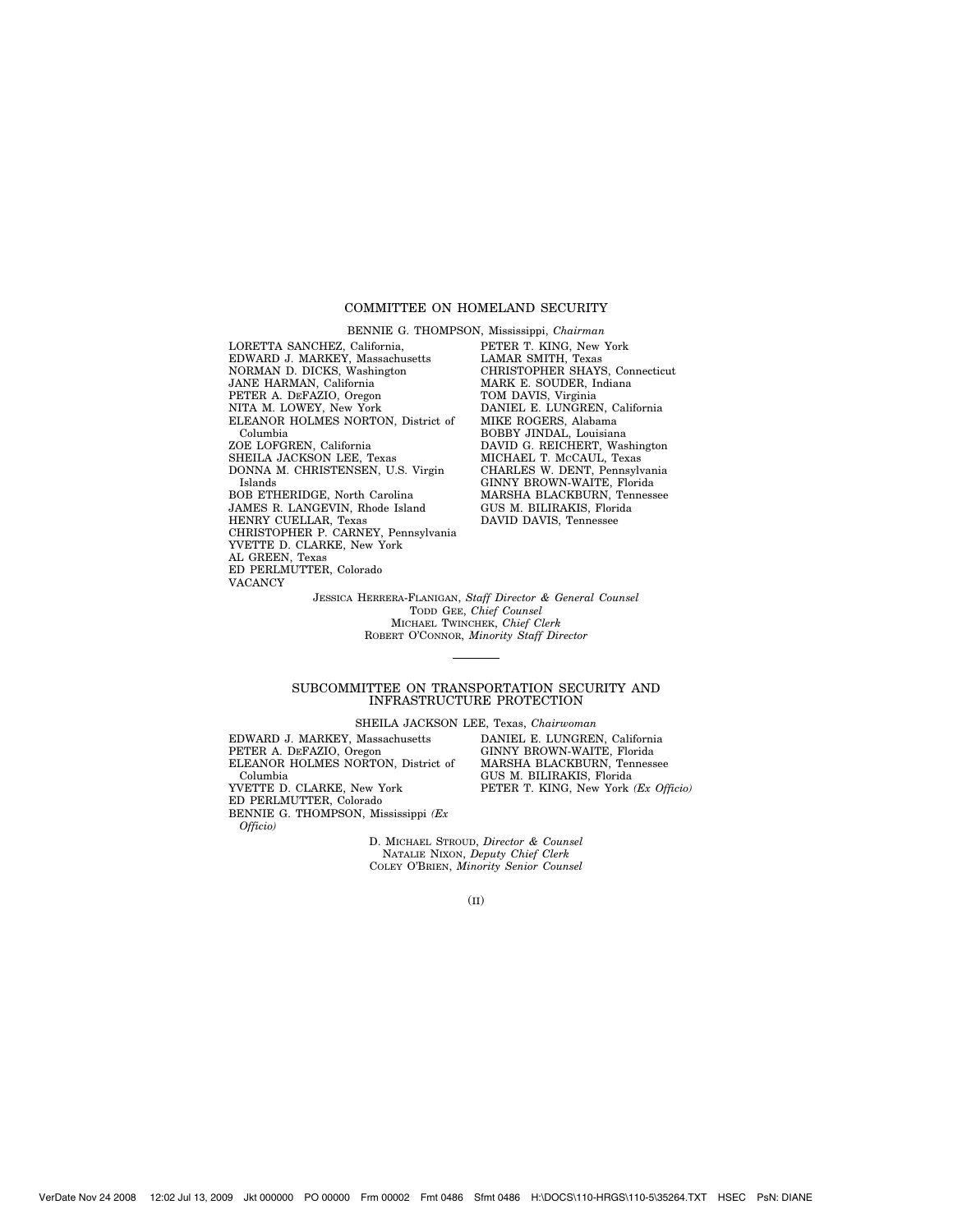# C O N T E N T S

# STATEMENTS

| The Honorable Sheila Jackson Lee, a Representative in Congress From the  |    |
|--------------------------------------------------------------------------|----|
| State of Texas, and Chairwoman, Subcommittee on Transportation Security  |    |
|                                                                          |    |
| The Honorable Daniel E. Lungren, a Representative in Congress From the   |    |
| State of California, and Ranking Member, Subcommittee on Transportation  |    |
|                                                                          | 4  |
| The Honorable Bennie G. Thompson, a Representative in Congress From      |    |
| the State of Mississippi, and Chairman, Committee on Homeland Security   | 5  |
| The Honorable Peter T. King, a Representative in Congress From the State |    |
| of New York, and Ranking Member, Committee on Homeland Security          | 3  |
| The Honorable Yvette D. Clarke, a Representative in Congress From the    |    |
|                                                                          | 35 |
| The Honorable Eleanor Holmes Norton, a Delegate in Congress From the     |    |
| District of Columbia                                                     | 32 |
|                                                                          |    |

## WITNESSES

# PANEL I

| Mr. Lewis G. Schiliro, Director of Interagency Preparedness, Metropolitan                                    |    |
|--------------------------------------------------------------------------------------------------------------|----|
| Transportation Authority, State of New York:                                                                 |    |
|                                                                                                              | 23 |
|                                                                                                              | 25 |
| Mr. Fred Weiderhold, Inspector General, Amtrak:                                                              |    |
|                                                                                                              | 6  |
|                                                                                                              | 7  |
| Ms. Nancy Wilson, Vice President-Security Association of American Railroads:                                 |    |
|                                                                                                              | 11 |
|                                                                                                              | 13 |
|                                                                                                              |    |
| PANEL II                                                                                                     |    |
| Mr. Gary Maslanka, International Vice President, Director of Railroad<br>Division, Transports Workers Union: |    |

| Division, Transports Workers Union:                                |    |
|--------------------------------------------------------------------|----|
|                                                                    | 39 |
|                                                                    | 41 |
| Mr. John Murphy, Director, Teamster Rail Conference, International |    |
| <b>Brotherhood of Teamsters:</b>                                   |    |
|                                                                    | 43 |
|                                                                    | 44 |
|                                                                    |    |

Page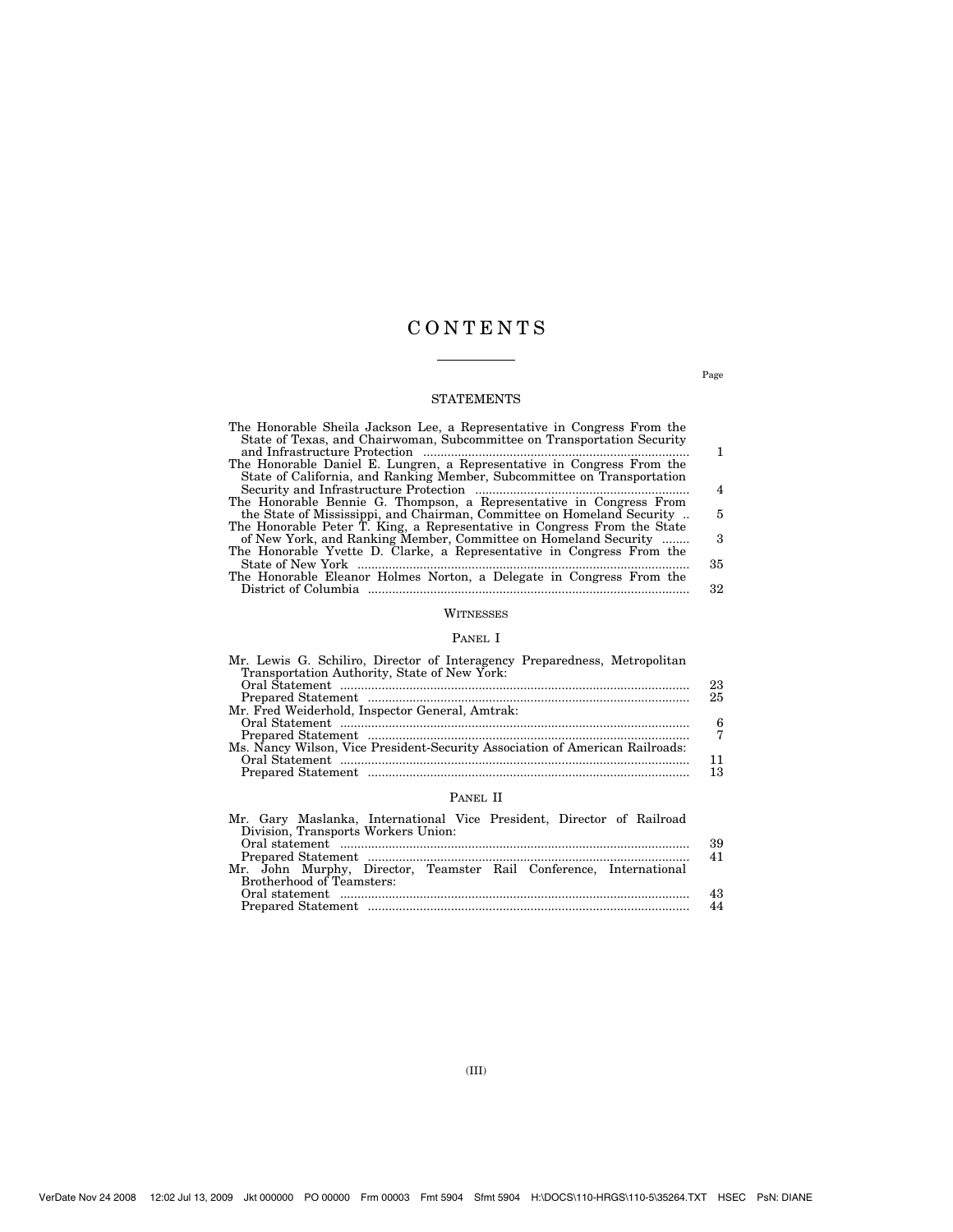VerDate Nov 24 2008 12:02 Jul 13, 2009 Jkt 000000 PO 00000 Frm 00004 Fmt 5904 Sfmt 5904 H:\DOCS\110-HRGS\110-5\35264.TXT HSEC PsN: DIANE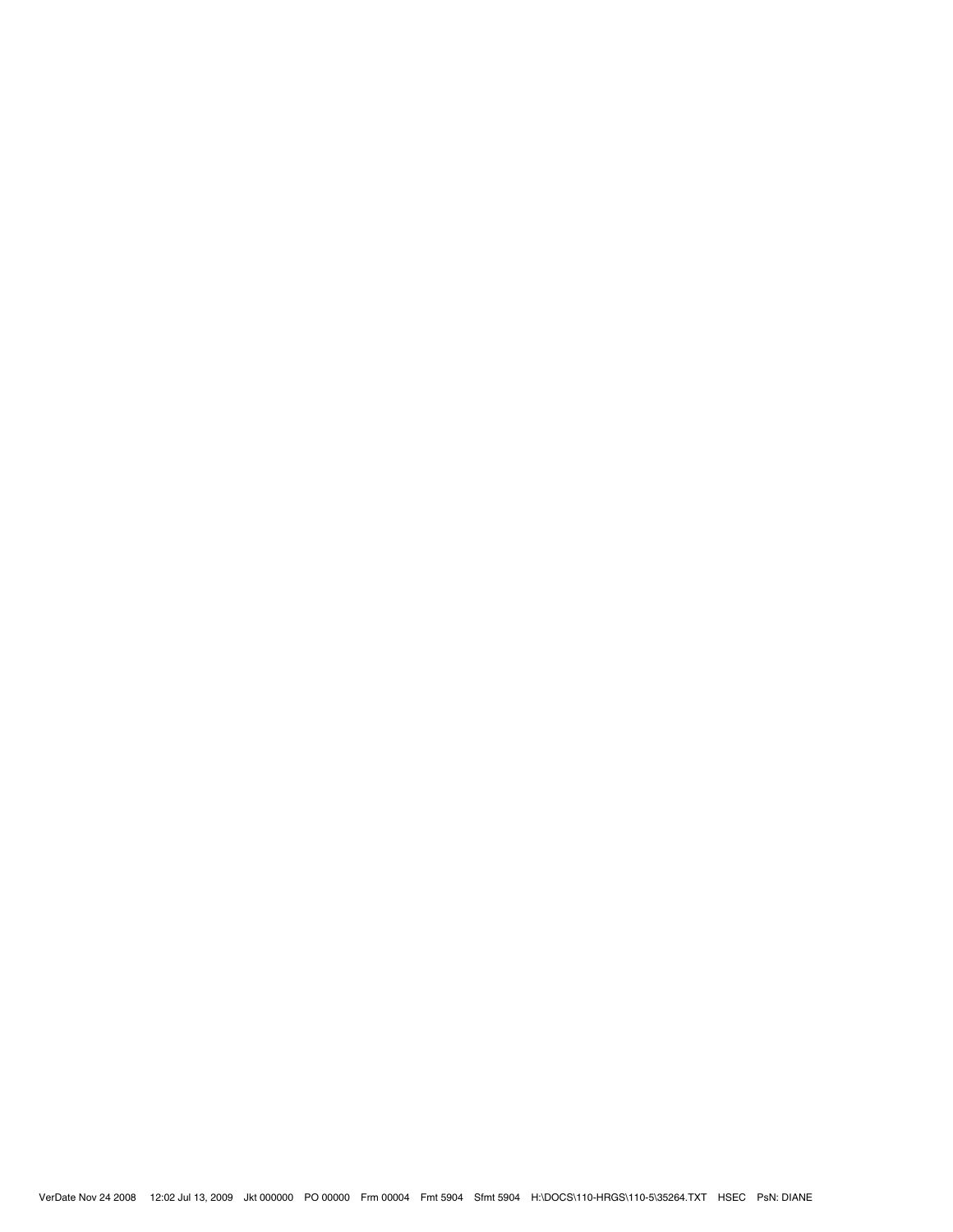# **THE RAIL AND MASS TRANSIT SECURITY: INDUSTRY AND LABOR PERSPECTIVES**

#### **Tuesday, February 13, 2007**

U.S. HOUSE OF REPRESENTATIVES, COMMITTEE ON HOMELAND SECURITY, SUBCOMMITTEE ON TRANSPORTATION SECURITY AND INFRASTRUCTURE PROTECTION,

*Washington, DC.* 

The subcommittee met, pursuant to call, at 3:04 p.m., in Room 311, Cannon House Office Building, Hon. Sheila Jackson Lee [chairman of the subcommittee] presiding.

Present: Representatives Jackson Lee, DeFazio, Norton, Clarke, Thompson, Lungren, Blackburn, and King.

Ms. JACKSON LEE. [Presiding.] Good afternoon. The subcommittee will come to order.

The subcommittee is meeting today to receive testimony on the topic of rail and mass transit security, industry and labor perspectives.

Welcome to the Subcommittee on Transportation Security and Infrastructure Protection. I am delighted to have one of our very able members join us at the very start. We know that members are engaged in the debate on Iraq on the floor of the House.

We thank you, Congresswoman Eleanor Holmes Norton, for your presence, and also for the members of your constituency.

By proclamation of Congresswoman Norton, the House of Representatives here is open. So if there is any information about the government being closed, she has announced that we are open.

[Laughter.]

And we thank you for your presence here today.

Let me first of all indicate that Chairman Thompson had as one of his visions, which I join him in working with him intently and intensely, is to have, after our work is done, the best homeland security on our transportation systems that we can possibly have. That is, a comprehensive approach that involves local agencies, the federal government, and as well the personnel that are engaged. Of course, our committee addresses transportation from rail to aviation, to otherwise.

Your presence here today will help us be good fact-finders so that we can be good legislators, and frankly, make good on the promise after 9/11 that we made to the American people that we would fix our intelligence system, that we would work to develop a Department of Homeland Security, and for those of you in local and state government, that we would actually communicate with you so that

(1)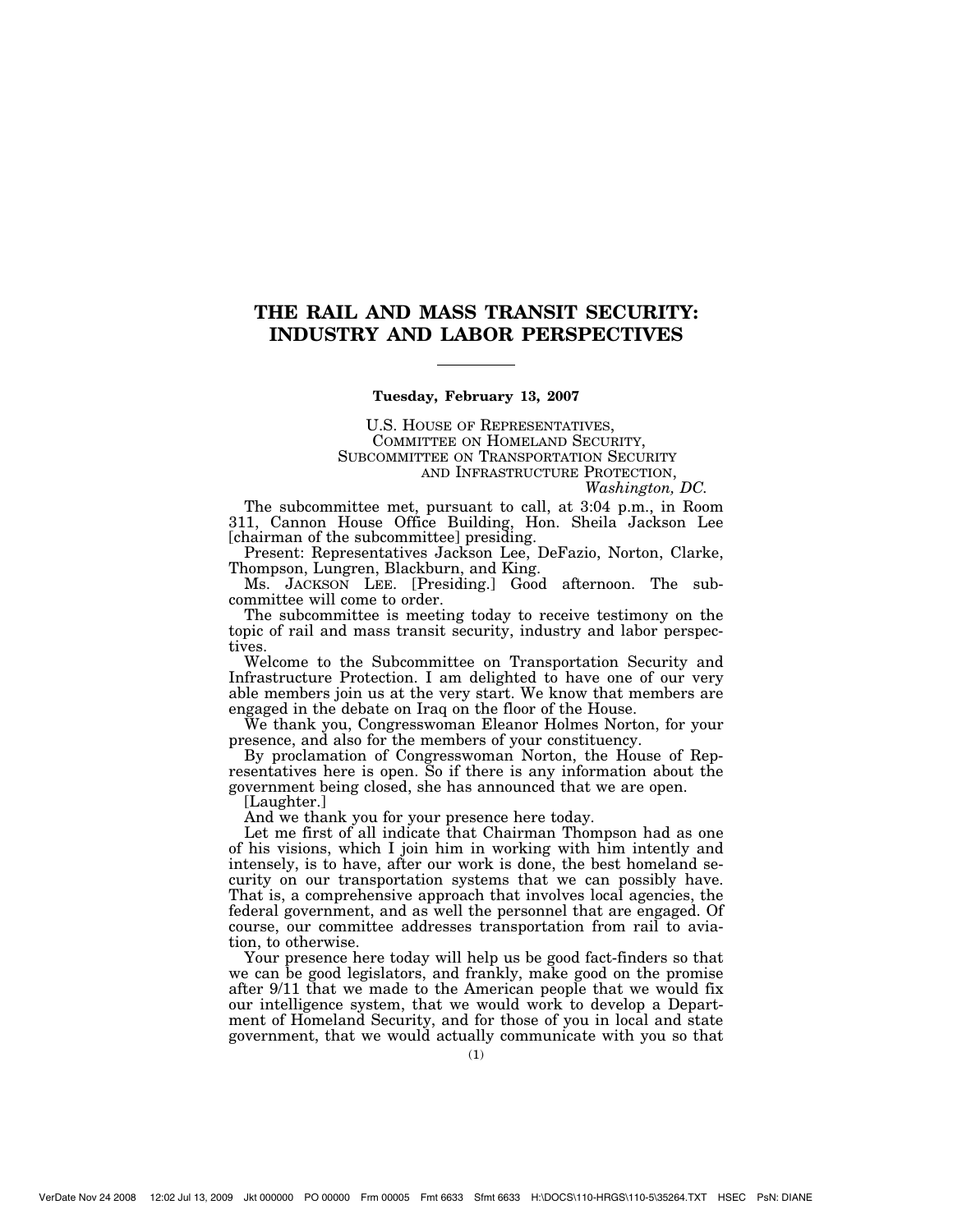you would know the information that we have, and that you would be able to make, along with us, the best judgment.

Certainly, I know that, like all Americans, you have become increasingly alarmed at the lack of security for rail and public transportation systems around the country. Each weekday, 11.3 million passengers in 35 metropolitan areas and 22 states use commuter heavy or light rail. It is time for the department to take concrete steps to protect these men and women. History has shown that terrorists view rail and public transportation systems as potential targets, but I believe, even as you work very hard, we recognize that terrorists are very creative. So we have to be vigilant and diligent on every aspect of America's security and transportation system together.

Almost 3 years ago, terrorist bombs exploded on Madrid's rail system, killing and maiming hundreds of innocent victims. This coming July marks the second anniversary of the terrorist bombings throughout London's Underground Tube system, and abroad London transit buses. Last summer, a number of bombs tore through Mumbai's rail system in the worst attack we have seen on a public transportation system. Over the years, we have seen in the Israeli–Palestinian conflict that transportation systems were used as a source of terrorism and suicide bombings.

Our enemies around the world have proven that they can and will kill hundreds and injure hundreds more by means of terrorism, but they will also injure and maim and kill thousands upon thousands, and maybe millions, of innocent persons. That is our challenge. According to a RAND Corporation database of worldwide terrorist incidents between 1995 and June, 2005, there were over 250 terrorist attacks worldwide against rail targets, resulting in almost 900 deaths and over 6,000 injuries. These numbers do not include those killed and injured in the London and Mumbai attacks in 2005 and 2006.

Despite all of these attacks, rail and public transportation security remains secondary to aviation. Most importantly, our frontline workers have been left out in the cold when it comes to security training. Labor organizations have repeatedly called for additional training for rail and mass transit employees. The absence of mandated security training stands in stark contract to the maritime sector of the United States. The Maritime Transportation Security Act requires that every vessel and facility plan describe the training, periodic unannounced drills, and security actions of persons on the vessel or at the facility to be carried out under the plan, to deter to the maximum extent practical a transportation security incident or a substantial threat of such a security incident.

The London Underground has recognized the importance of training exercises. Every staff member has had training in evacuation and safety procedures. In addition, the London Underground system holds regular emergency exercises. There is no reason that we cannot have this level of training for our rail and mass transit workers. It defies belief that men and women are working in hightarget areas and have not been provided the tools and training to safeguard lives and minimize damage to our infrastructure and to our economy.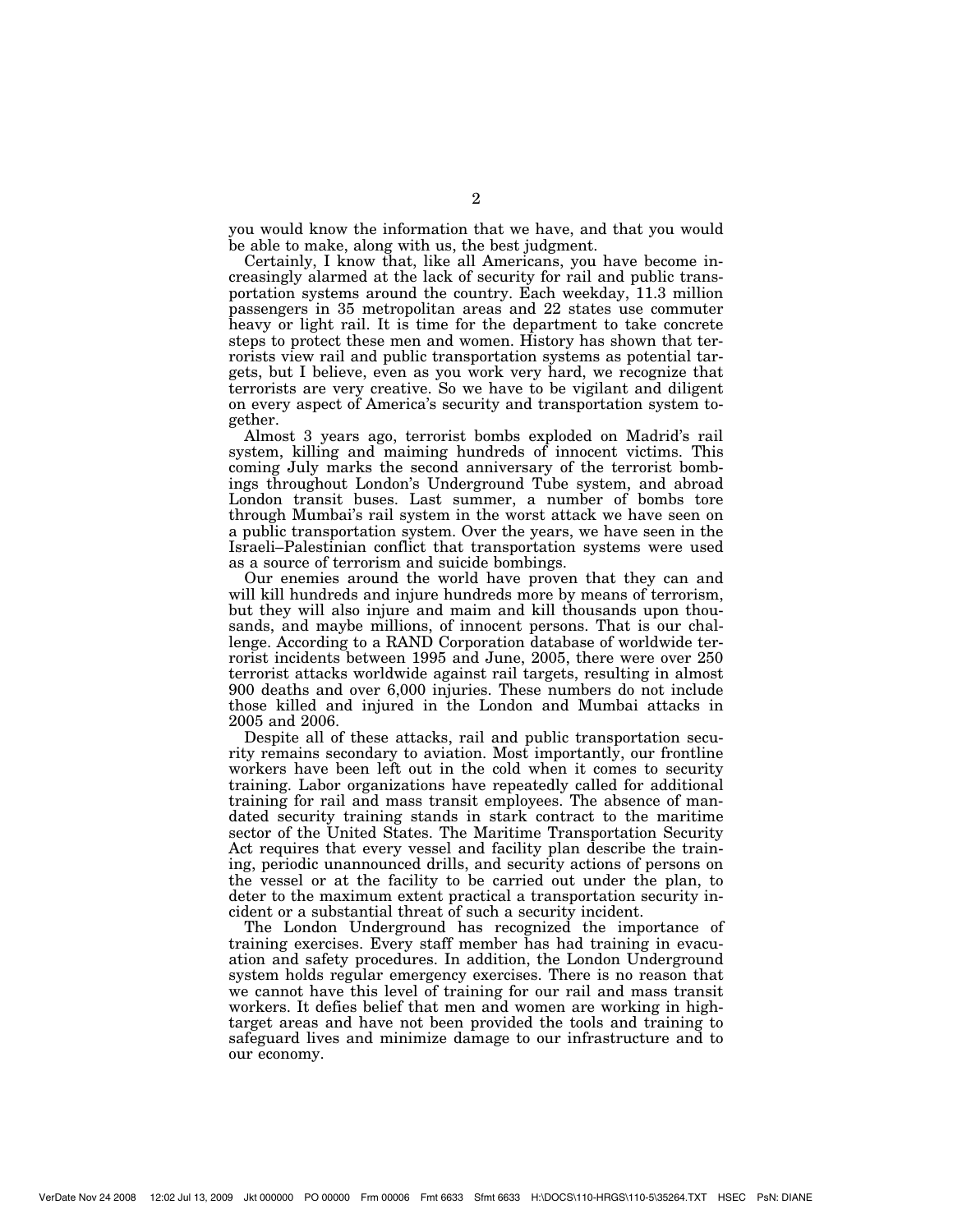We have noticed that the federal government does not seem to take rail and mass transit security seriously. That means that for now we must rely on industry and local government to make sure that adequate training is given to their frontline workers. To the witnesses, let me be very clear. We want a frank discussion today. This is an opportunity to be forthright with us. We know that all of us equally will have to accept the responsibility if we have some tragic incident occur. So teach us. We are willing to learn.

We are engaged in legislation writing as we speak. So your input will be vital to putting forward a very effective legislative initiative that will not blame, but that will incorporate your ideas and work toward real safety. For example, I realize that jurisdictions like New York have a heavy burden of local support of their transportation systems in terms of security. For large systems like Washington, D.C. and others as your very able members who are on this committee have indicated, there must be a greater local-federal partnership on security.

I believe that it is important for us to have a partnership with all of the employees that have to be on the frontline of transportation systems, and therefore the first ones to be the first responders if a tragic incident occurs on light, heavy or commute rail. However, I am concerned that the industry has not had the sense of urgency that I think is important when it comes to adequately staffing and training employees. I hope that this is not the case, and that we will not suffer another disaster because of it.

So we are here to listen to you and the system, fix the kinks or the great gaps, or the great schisms in our system. My colleagues and I will be introducing legislation, as I indicated, in this Congress, mandating that the administration take concrete steps to improve the nation's rail and public transportation system. The American people deserve no less, and I intend to push and work with this committee to pass the bill.

Let's do it in a way that incorporates all of the valuable testimony and concerns and insight that you have. But most of all, let's do it in keeping with our responsibility to secure America and secure the homeland.

The chair now recognizes the ranking member of the full committee, Mr. King of New York, for his opening statement.

Mr. KING. I thank the chairwoman for yielding. I want to commend her and the chairman of the full committee, Mr. Thompson, for the effort they are putting into this whole issue of rail and transit security, which obviously is an issue which must be confronted and which is essential to the security of our country. Just to look at Madrid and at London is an occasion of how dangerous the situation can be, and how deadly it can be.

Also, coming from New York, where we do have, as the chairwoman mentioned, in many ways unique problems, with more than 400 train stations, over, 1,000 exits and entrances, and millions of passengers every day. In addition to that, we have the commuter lines coming in from Nassau County, Suffolk County, Westchester, Rockland, New Jersey. So it is obviously a master problem, and even our Penn Station being rebuilt, there have been some security issues there in the tunnels leading into Manhattan.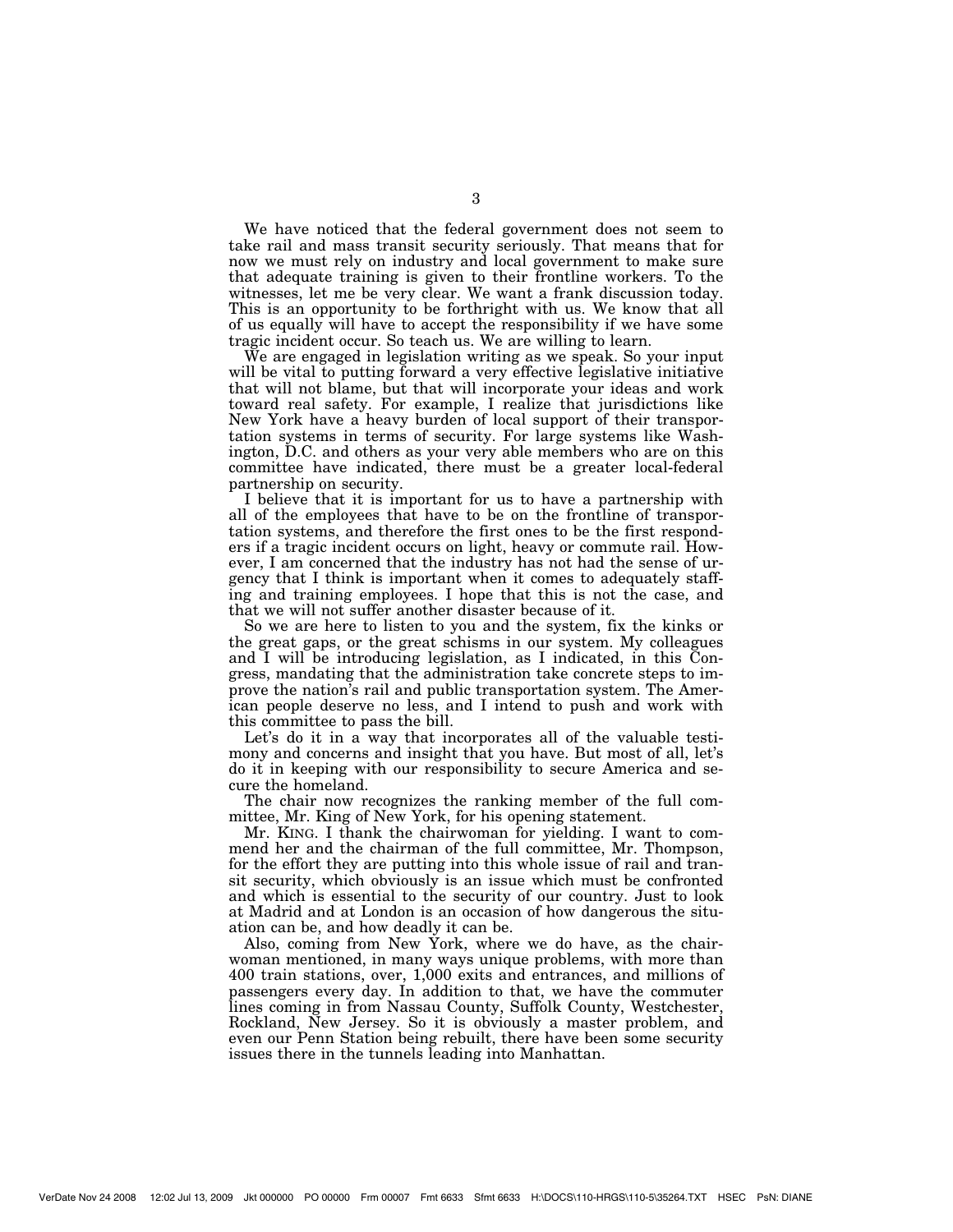So with all of that, I certainly look forward to working with the chairman and the chairwoman as we go forward. I also want to take this opportunity, though, to commend the MTA and the NYPD for the efforts that they have taken in moving forward and being aggressive and being proactive. They I believe really are setting a standard for the rest of the nation. I hope that whatever we do builds on that and incorporates into a federal plan what has been achieved, and again, what else has to be achieved in New York, because they would be the first to say that we certainly have not achieved full security. In fact, I think the uniqueness of rail and transit security does separate it from aviation security. It is a different species altogether.

I also want to, and I see that the ranking member of the subcommittee has arrived, commend him for the efforts that he put in last year when he was chairman of the subcommittee on this issue. He certainly went forward with the issue and I believe achieved a great deal. And also the department itself, all of us know that more can be done. The fact is, with VIPR teams and other efforts, they have made significant progress.

I would hope, too, as we go forward with legislation, that whatever we do does not diminish the power of the Department of Homeland Security and the TSA to have the final word. We should not be ceding any jurisdiction or authority to any other federal agency, certainly when it comes to the awarding of grants. I think, in fact I know, that Homeland Security and TSA are best equipped to make grant awards based upon risk and threat analysis, and also as part of a national fabric. So I would hope as we go forward that we are not ceding any of that grant authority to any other federal agency or department.

So again, I look forward to the work of this subcommittee and the full committee. I know we have a very aggressive and energetic schedule over the next weeks and months. I look forward to working with the chairwoman of the subcommittee, and also the ranking member of the subcommittee, who has already established such a fine record in this field.

With that, I yield back the balance of my time.

Ms. JACKSON LEE. Thank you, Mr. King. Let me thank you for your leadership, along with the leadership of the chairman of the full committee, Mr. Thompson.

Let me, before I yield to the distinguished gentleman from California, the ranking member of this subcommittee, acknowledge the presence of Congresswoman Clarke of New York, Mr. DeFazio of Oregon, and Ms. Blackburn of Tennessee. Thank you.

It is my pleasure now to recognize the ranking member of the subcommittee, the gentleman from California, for an opening statement.

Mr. LUNGREN. Thank you very much, Madam Chairperson. I congratulate you for these sets of hearings and for moving so quickly on this issue. This is one on which there is a bipartisan recognition of, that is that rail and mass transit security is, by its very nature, unique. It is different, certainly, from those that we have dealt with in the area of aviation and some of the other areas. And yet it is one that needs our attention.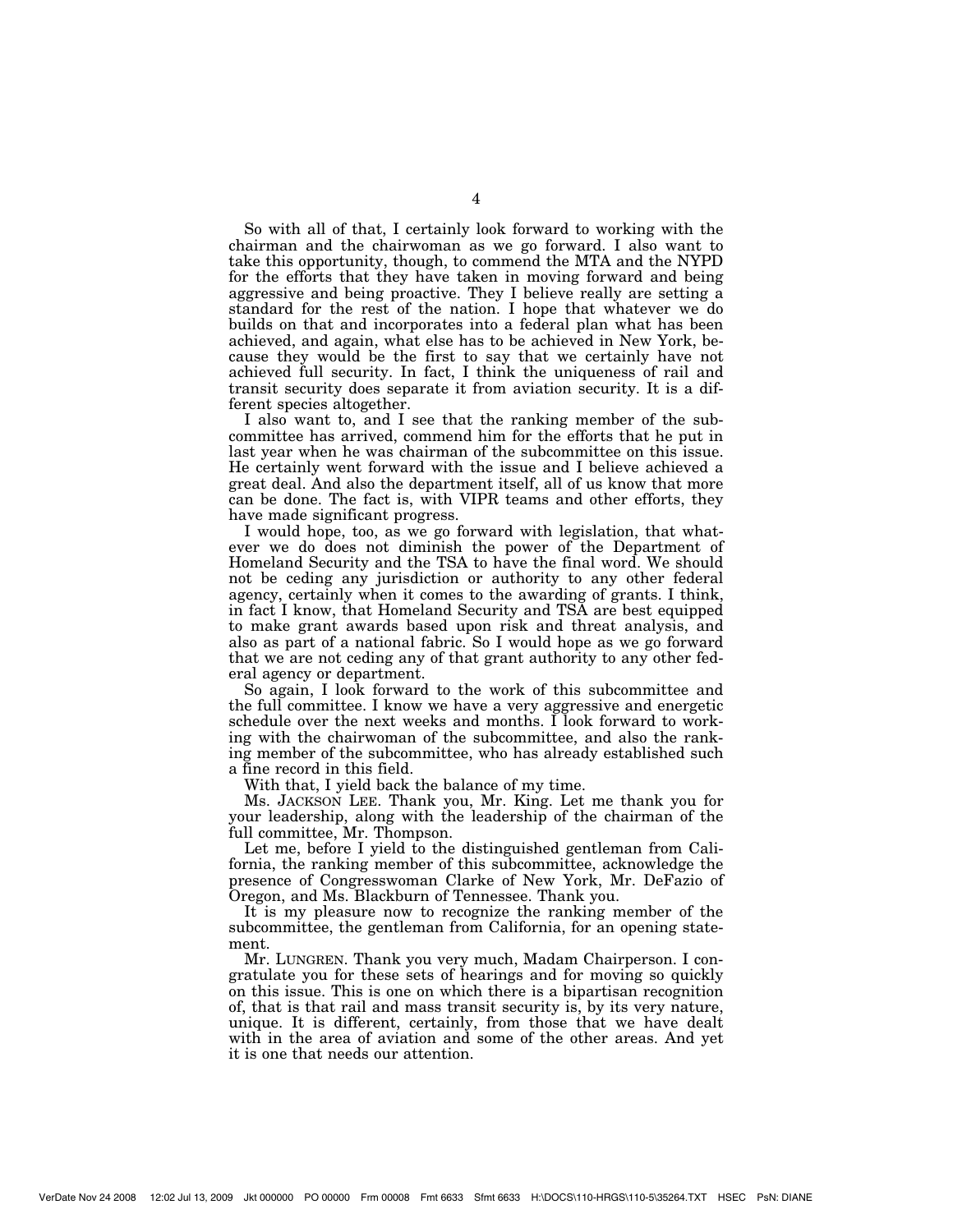As was suggested by the gentleman from New York, Mr. King, we had started on this in the last 2 years, but we had just started, and much remains to be done. I am particularly pleased that you have representatives from industry and labor here today because that gives us a perspective that we need to continue to have. We in government don't have all the answers. We have a lot of the questions, but we would make a mistake if we did not seek the expertise of those who are actually on the frontlines. If there is security to be had for rail and mass transit, obviously the workers are the ones that are our first line of defense, and they are the ones that would be, in essence, the first responders to a problem.

So I think there is recognition among all of us, including the administration, that much more needs to be done in the area of training, and the grant programs, as we have all agreed, must be done on a risk-based analysis setting. And so I hope that we will continue with that.

Again, I thank you for beginning these hearings. I hope that we can work on a bipartisan basis to come up with some rail and mass transit security legislation.

Ms. JACKSON LEE. Do you yield back? The gentleman yields back.

The chair now recognizes the chairman of the full committee, the gentleman from Mississippi, Mr. Thompson, for his opening statement. We thank him for his leadership on this issue.

Mr. THOMPSON. Thank you very much, Madam Chairman. I look forward to the testimony of our witnesses this afternoon. I think we all agree that rail security from a federal perspective, is nonexistent because we have deferred to state and locals to handle security. The federal government has provided little direction from a homeland security perspective.

I look forward to the testimony. I look forward to the Department of Homeland Security, with Congress's direction, stepping forward and being more aggressive in this area, both for passenger rail, as well as our freight van systems. It is clear that investment is important. We spend about 2 cents per passenger on rail security in this country. We spend around \$9 per passenger on airline security, which is a significant difference. Nonetheless, we have to step forward.

I am also privileged to see that organized labor is committed to making sure that they are full participants in this process. They have indicated that their members want more training, so they can help on the frontlines with the war on terrorism. I look forward to hearing what they have to report.

Madam Chair, I think we all recognize the vulnerability. The question is, when we will move forward and make sure that we address it? The public will expect nothing less. So I look forward to the testimony and I look forward to crafting legislation in pursuit of many of the items we hear in the testimony.

I yield back.

Ms. JACKSON LEE. I thank the chairman for his challenge. We are up for the task.

I would like to welcome now the first panel of witnesses.

Our first witness is Mr. Fred Weiderhold, the inspector general of Amtrak, who brings more than 20 years of railroad management experience.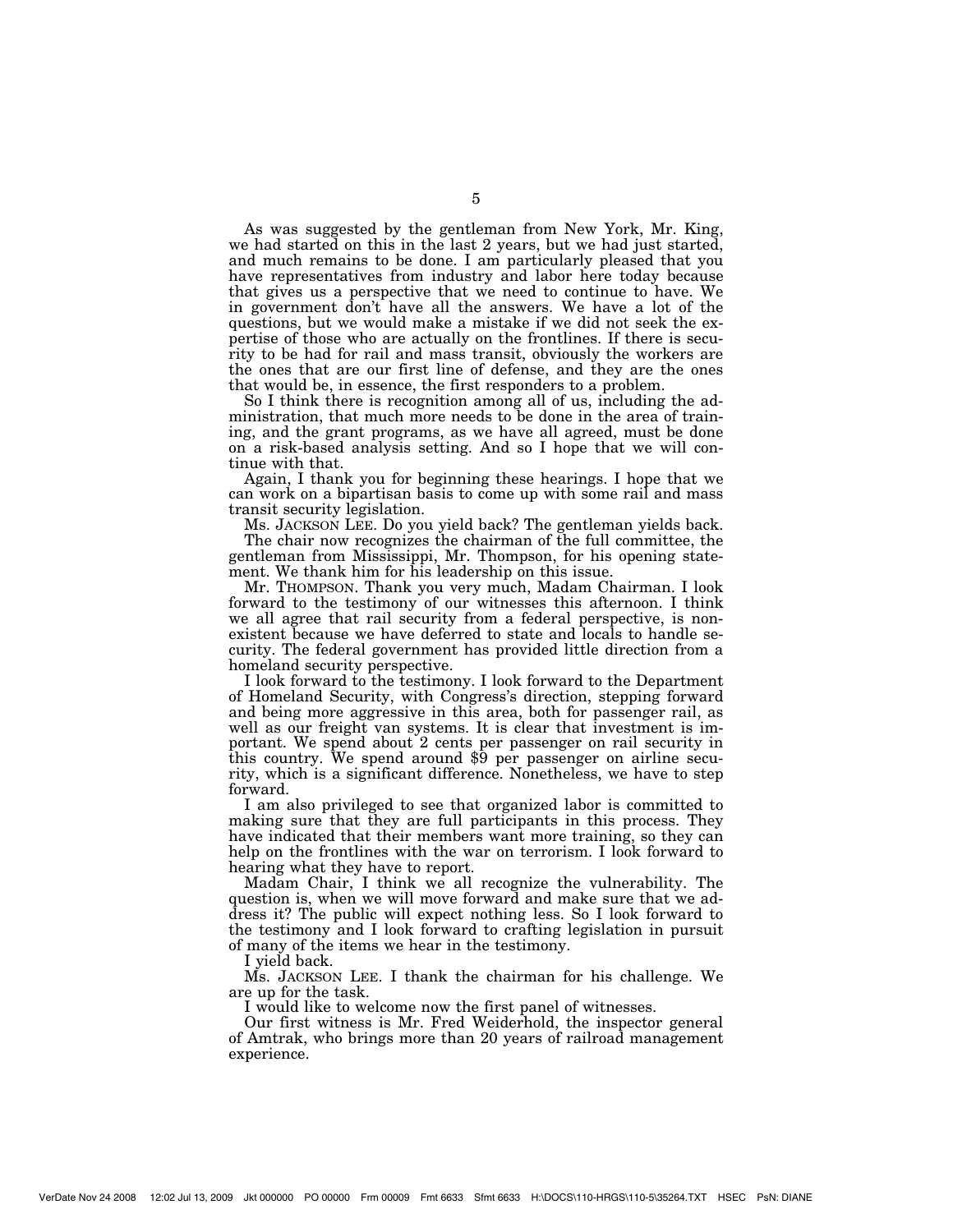Our second witness is Ms. Nancy Wilson, vice president for security for the Association of American Railroads, who has over 25 years of experience in the railroad industry.

Third is Lewis Schiliro, the director of interagency preparedness for the New York Metropolitan Transportation Authority. Mr. Schiliro is a 25-year veteran of the Federal Bureau of Investigations, and currently works with all of the MTA agencies to coordinate preparedness and prevention policies.

Without objection, the witnesses' full statement will be inserted into the record.

Before I allow you to proceed, might I also indicate that other members of the subcommittee are reminded that under the committee rules, opening statements may be submitted for the record.

I would also ask each witness to summarize his or her statement for 5 minutes, beginning with Mr. Weiderhold from Amtrak.

Welcome, and thank you for your testimony.

### **STATEMENT OF FRED WEIDERHOLD, INSPECTOR GENERAL, AMTRAK**

Mr. WEIDERHOLD. Thank you, Madam Chairperson and members of the subcommittee. I appreciate the opportunity to appear here today.

I am the inspector general for Amtrak, and I am responsible for overseeing all of Amtrak's operations and programs, including those involving safety and rail security.

My message to you today is fairly straightforward. Our nation's passenger railroads are not as prepared for a terrorist event as we can or we should be. We have made and we are continuing to make inroads with multiple federal, state and local partners, towards improving rail security, but we are not there yet.

We should not underestimate those who would do us harm. Recent history in Chechnya, Madrid, London and Mumbai clearly demonstrates that passenger rail and transit are in the terrorists' target folders. It may not be a question of "if," but rather "when." We cannot wait for the right technology or silver bullet to evolve. Amtrak's board and senior management understand the need to move quickly. Management has told me it will provide more employee training, more emergency response training, more canines and more security on its trains and in its stations within the year.

That said, I am sure the committee realizes that Amtrak operates in a very complex environment. Amtrak operates in 44 states and serves over 500 stations daily. Amtrak carries over 25 million passengers each year and the company operates much of the northeast rail corridor, with over 1,000 trains and 600,000 riders using New York's Penn Station each day.

Amtrak operates trains through underwater and underground tunnels, over bridges and under electrified track. The system is designed with an open architecture, with multiple access points, and with little redundancy. The challenges to fence, gate and lockdown rail assets are considerable.

Passenger rail and Amtrak need your help. In my written testimony, I make four recommendations that closely mirror what this committee has proposed in its rail security agenda. First, there needs to be a convergence in security research and development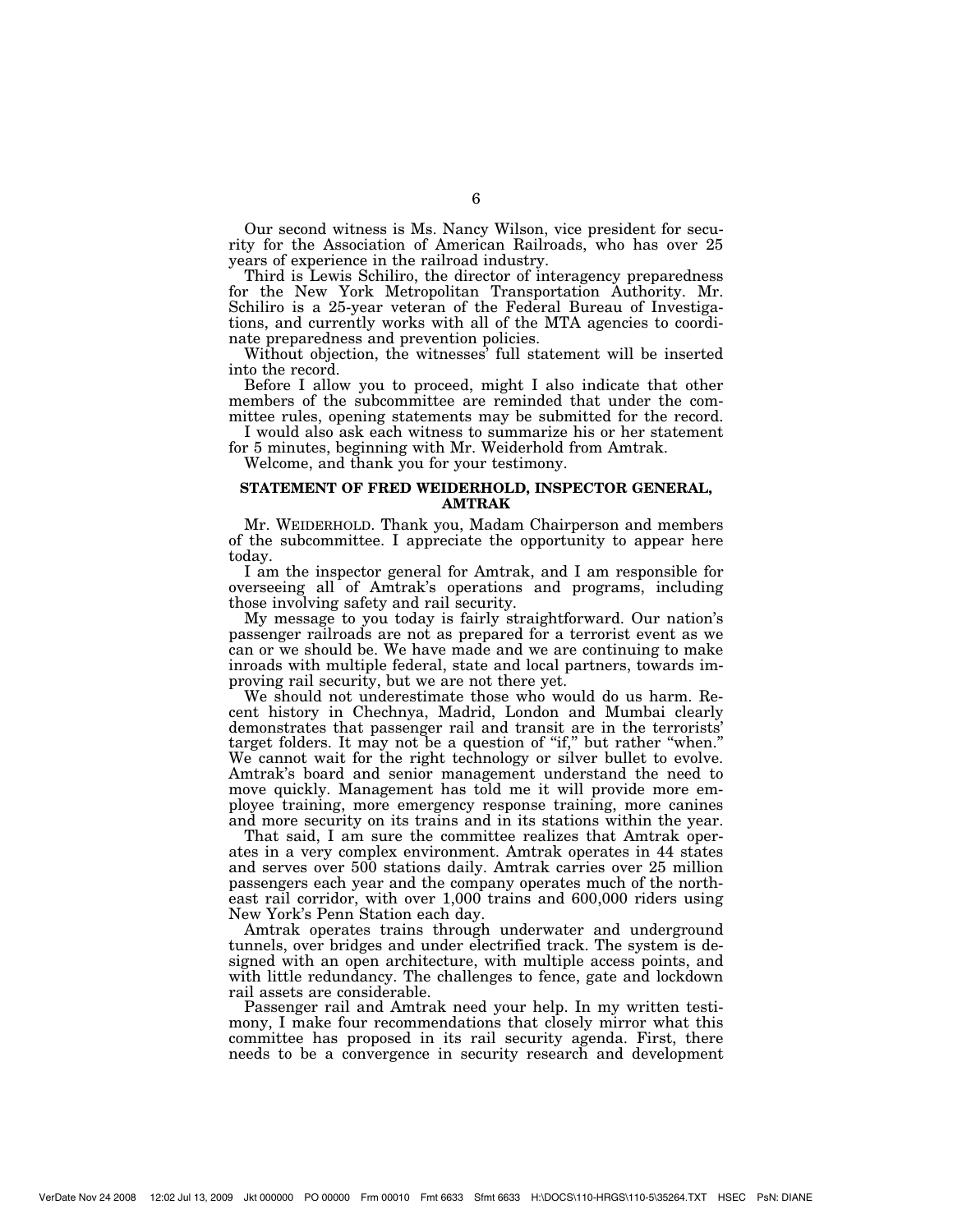through some kind of technology center. I think Ms. Wilson from the AAR will comment on some of the things that the rail industry is doing in that regard.

Second, there should be criteria, if not requirements, for building in security into all capital projects. We readily accept the need to engineer in factors of safety, but there is no equivalent for security.

Third, we need effective security standards. Amtrak is operating under a set of security directives that were promulgated immediately after the Madrid attacks. These directives need to be revisited with the rail sector to ensure that the directives are applicable and add value.

The committee may want to look to APTA, the American Public Transit Association, which is a designated standards-development organization, what we call an SDO, for leadership in this assignment. Amtrak is planning to work with domestic and international engineering standards groups in this area, which we will of course be closely coordinating with DHS.

Fourth, some level of passenger and baggage screening is inevitable, especially during times of high alert or when threat information is present. For many reasons, Amtrak cannot go down the path of the aviation security experience, but Amtrak should consider developing a policy that is defensible, is consistent with its business model, and is effective.

Madam Chair, my office has conducted a number of reviews and Red Teams of Amtrak and our rail system that we believe will be of great interest to the committee. At an appropriate time, and most likely in a closed setting, we will be happy to brief you on this work and our other ongoing efforts.

Again, we appreciate this opportunity to testify today. You have my assurance that my office will work very closely with you and the subcommittee in the coming months.

Thank you.

[The statement of Mr. Weiderhold follows:]

#### PREPARED STATEMENT OF FRED E. WEIDERHOLD

Thank you very much for the opportunity to appear before you today to discuss rail security issues affecting passenger rail services and Amtrak. I share your belief that rail security must be a national priority, and I am pleased to attend this hearing. I will tell you today that, although some progress is being made, we are not at all where we need to be on rail passenger security; we have not moved far enough, or fast enough. There should be a strong and united urgency to do the right things that will protect rail infrastructure and rail passengers, and we collectively have much work to do.

As Amtrak's Inspector General, I am responsible for oversight of all of Amtrak's programs and operations. For the past several years, my Office has been heavily involved in evaluating and overseeing security operations within Amtrak. Immediately following the bombings in Chechnya, in December 2003, Amtrak's Board Chairman asked me to conduct an in-depth review of Amtrak's police and security operations. My Office worked with the Federal Railroad Administration (FRA) to obtain the services of the RAND Corporation to conduct this review. We were barely one month into our work when terrorists struck the Spanish rail system on March 11, 2004. In April 2004, we provided Amtrak with our observations and recommendations to improve security preparedness and to formalize and upgrade its police and security planning and operations. Amtrak has made some progress toward addressing some of the security shortfalls that were identified, but significant challenges remain.

We are a statutory Office of Inspector General (OIG), and we have been very forward leaning in our security assessments. During the past two years, my Office has conducted several ''red team'' operations covering critical Amtrak assets; we have performed detailed CBRNE site assessments using the Lawrence Livermore Na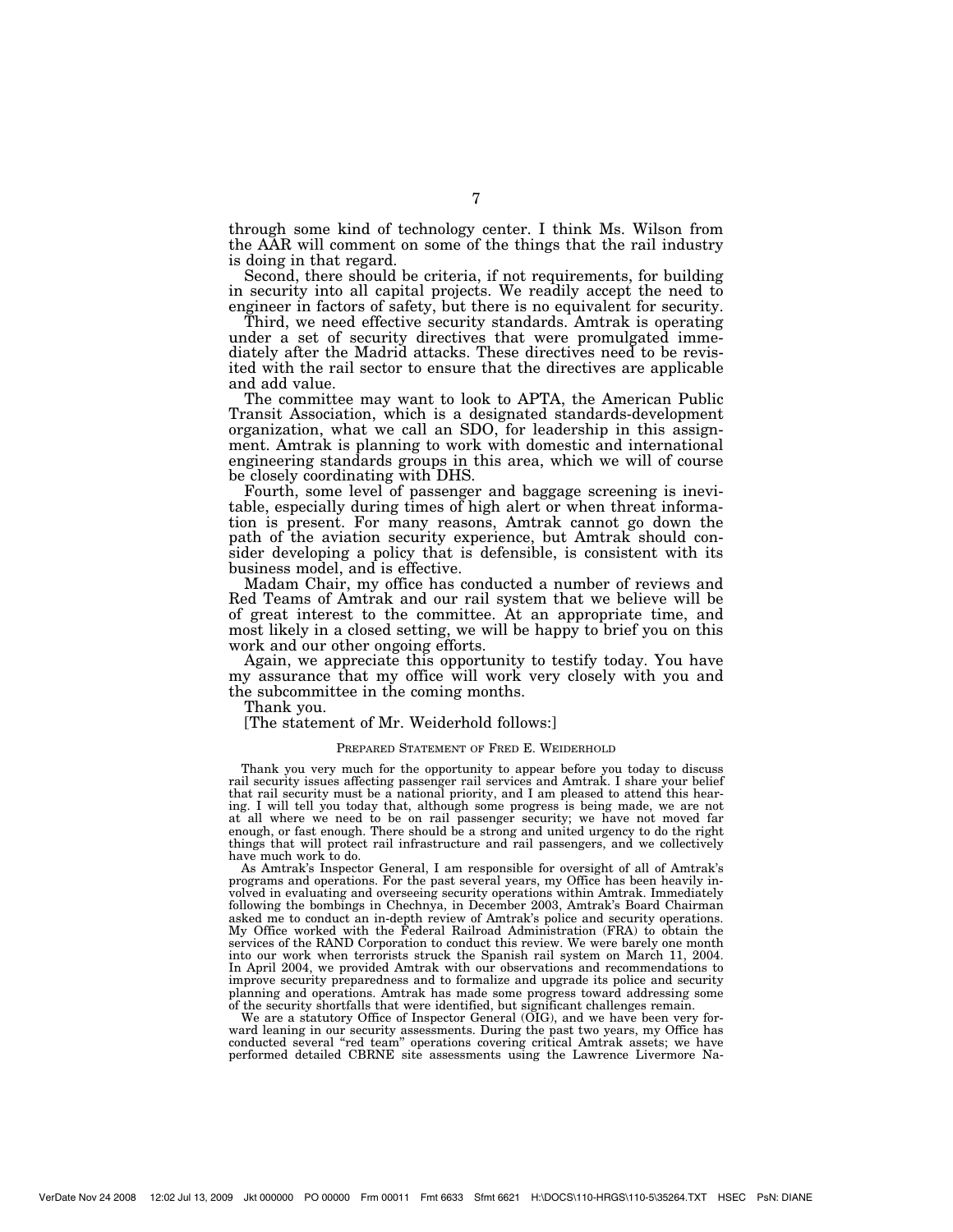tional Laboratory Homeland Defense Operational Planning System (HOPS) group;<br>we have been greatly assisted by the California National Guard and the Technical<br>Support Working Group (TSWG) in contracting for highly detailed, mapping of key stations (for use by asset stakeholders and first responders); and we have been similarly assisted by the National Guard Bureau and their Full Spectrum Infrastructure Vulnerability Assessment (FSIVA) teams. We have also inde-pendently contracted and sponsored counter-surveillance training for select Amtrak police, OIG staff, and other railroad security staff. In short, we on our own have sought help from almost any quarter, be it federal, state, and private entities, to

find those "right things" to do.<br>My Office and Amtrak also reached out to the international rail and security communities, sponsoring visits in February 2005 from the Guardia Civil, Spain's pre-mier counter-terrorism unit and Spain's national railways operator, Renfe. In 2006, Amtrak officials were briefed by both British and Indian Railway officials regarding attacks in their countries, and as recently as last month, Amtrak senior managers

were provided special briefings by the British Transport Police. The Amtrak OIG has also joined the President's Council for Integrity and Efficiency (PCIE) Homeland Security Roundtable, chaired by DHS Inspector General<br>Richard Skinner, where we will be sharing red teaming and other security assess-<br>ment approaches with the OIG community. And we will begin using

2007 evaluations of emergency planning at Amtrak. Given our extensive involvement in the rail security and the anti-terrorism field, we make the following observations and recommendations to the Committee.

#### **Significant Challenges Exist to Secure Rail Infrastructure and Passengers**

The challenges to secure Amtrak and make passenger railroading safer from potential terrorists' attacks are daunting. Amtrak operates in 44 states serving over 500 cities and towns across the nation. Amtrak operates 260 inter-city trains daily, and the company has agreements with 15 states to operate and maintain trains for many intra-state corridor services. As the owner and operator of much of the Northeast Rail Corridor, between Washington, DC and Boston, Amtrak controls and dispatches hundreds more trains for its rail and transit partners, including New Jersey Transit and the Long Island Rail Road. Amtrak directly owns many other critical fixed assets, such as New York Penn Station and Chicago Union Station, and there are other customers and tenants that make use of Amtrak's rights-of-way and other properties. Outside of the Northeast Rail Corridor, Amtrak operates over thousands of miles of the rail lines of its freight partners, where train operations are controlled and monitored by the host railroads.

Our nation's rail system is one of the more open, and some say porous, passenger transportation systems in the world, both with respect to physical infrastructure and the very nature of the business itself. Amtrak's stations and trains are, by design, intended to allow persons to move freely unto and off its trains and through its station portals. There are multiple access points throughout our system and it is difficult to fence, gate, and lock down many parts of the system.

Amtrak also operates trains through various tunnels, in New York City, Baltimore, Maryland, and Washington DC, which present special safety and security issues. However, even given these challenges, effective access control and monitoring at critical nodes and around high value assets must be designed and implemented.

Any attempt to replicate a TSA-style aviation security architecture would most likely be extremely cost-prohibitive and ineffective. This does not mean that there are not significant lessons to be learned from TSA's aviation security model, and certainly some technologies and monitoring processes to be shared, but the final solution set for passenger rail security must be tailored to its unique environment.

#### **Security Funding**

A stable funding mechanism for sustained security and emergency preparedness improvements at Amtrak, and within the passenger rail sector, is critically important. Most of you know that Amtrak's financial condition has been precarious in recent years, and Amtrak's funding of police and security operations has been limited to its own internal police forces (about 350 persons) and work on a major fire and life-safety tunnel project in New York City. Amtrak was requested, on several occasions, by both House and Senate Members to delineate what it needs to advance its security and emergency preparedness, but well intended bills have never been enacted.

Amtrak was *not even eligible* for DHS grant monies until FY 2005, at which time Amtrak became eligible for approximately \$6.0 million of \$150 million that was provided for ''intercity passenger rail, freight rail, and transit security grants''. In sub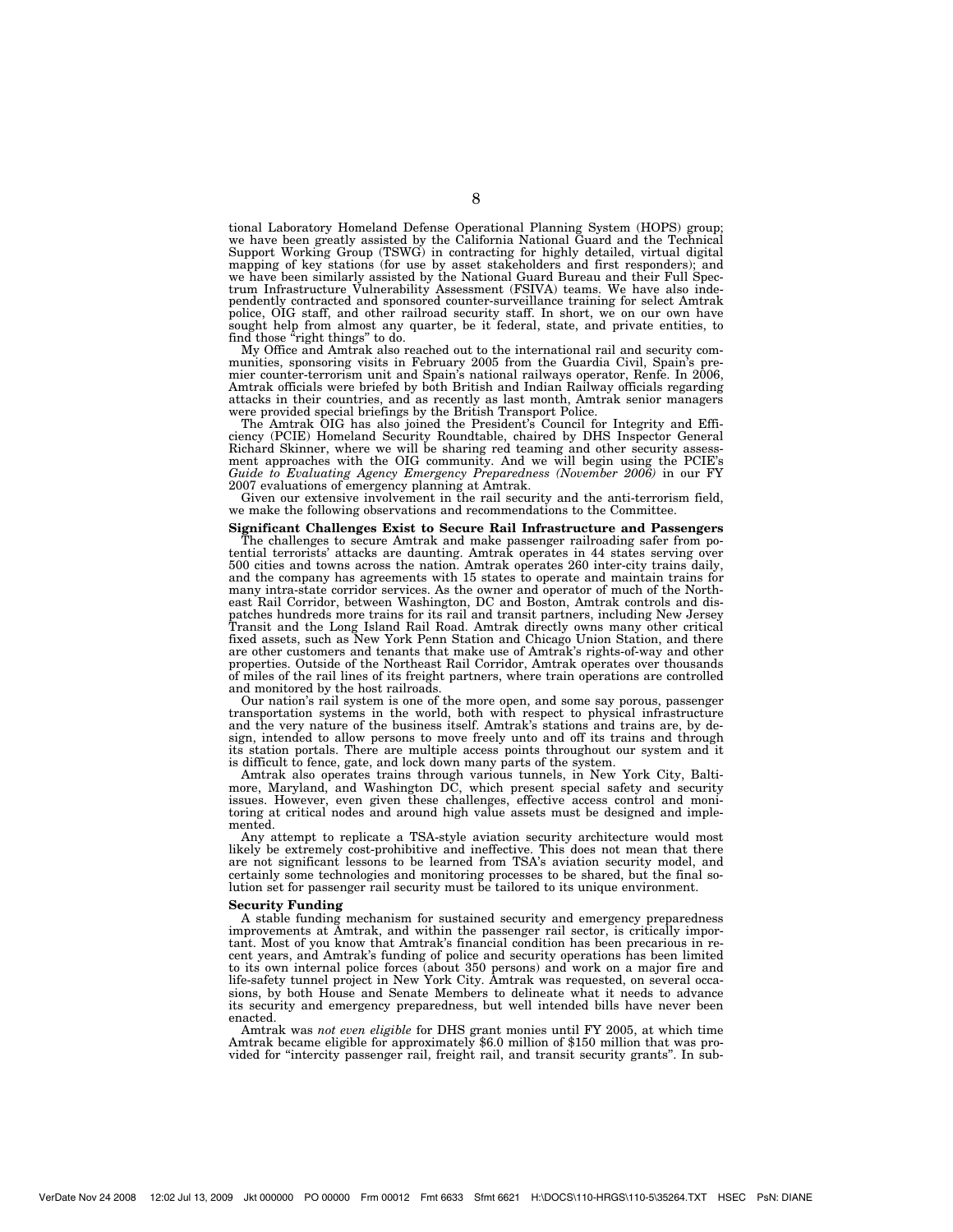sequent appropriations, Amtrak received \$7.1 million in FY 2006 and \$8.2 million in FY 2007. Amtrak has used some of these grant funds to conduct vulnerability assessments, install a pilot chemical sensor system in four stations, fund a Washington tunnel security pilot project, and fund several other higher priority projects. However, there are many more security and emergency preparedness projects and initiatives for Amtrak that require your support.

Due to these pressing security funding needs, Amtrak's Board of Directors and its senior management are committed to doing as much as possible within the limits of Amtrak's internal finances. Amtrak's new Chief Risk Officer, a former high ranking DHS manager, has requested that Amtrak increase its canine units and work immediately to get more police and counter-terrorism security forces riding its trains. Amtrak has had great difficulty in filling its police and security staffing levels because its pay and retirement benefits are well below those of competing jurisdictions, resulting in double-digit attrition and a high vacancy rate. The Chief Risk Officer is working closely with Amtrak's authorizing committees to find some relief for this most serious problem.

#### **Employee & Passenger Security Awareness**

There is no substitute for having a well trained work force who can serve as the 'eyes and ears' and first line of defense in noticing suspicious activities and things that are 'out of place' on our railroad. Likewise, we need an alert and vigilant public, who know what to do and how to act before and during emergencies, and how to report to matters that warrant the carrier's attention.

Amtrak has followed the Federal Transit Agency's and the American Public Transit Association's lead in developing employee awareness training. Using security awareness training developed by Rutgers University National Transit Institute (NTI) for mass transit employees, the transit training modules were modified slightly and customized to address Amtrak's facilities and rail environment. An introductory block of security training, including some class, Web-based, and CD-based training was delivered to all Amtrak employees in FY 2006. This training was intended to be equivalent to ''Security 101'' for railroad workers. An additional fourhour training block for up to 14,000 employees is scheduled for FY 2007, with the first classes starting in January 2007. My Office reviewed this training, and we believe that it provides a good foundation of security awareness from which additional, more specialized training can be targeted for select employees.

Amtrak has also begun a limited version of the popular "see something, say something'' program that is used by a number of transit properties. Amtrak had implemented a station and on-board announcements program, alerting the public to have control of their personal baggage and carry-on articles, and to report suspicious behavior during high threat levels declared at the national level. This program is being expanded to be a part of Amtrak's normal business practice.

The OIG believes Amtrak should consider other programs, to include programs for a LEO (law enforcement officer) rider's initiative and adaptation of the British Transport Polices HOT program, a more targeted employee training program to identify suspicious packages and reduce 'false-positive' results.

#### **Vulnerability Assessments & Security Planning**

We agree with the Committee's direction to mandate vulnerability assessments and security plans for the rail sector. We believe the Committee will find many carriers have already completed such assessments, but we suspect that many of these assessments are carrier-specific and not necessarily linked to larger system or nodal vulnerabilities. An appropriate role for an Area Rail and Public Security Committee, or larger DHS entity, would be to link the assessments and plans into a larger rail transportation security matrix.

Using DHS Office of Domestic Preparedness (now Grants & Training) funds, an external firm completed a vulnerability assessment for Amtrak's Northeast Corridor and Chicago Union Station in May 2006. Vulnerability assessments for the balance of most of Amtrak's system assets are scheduled to be delivered very shortly. We believe these assessments, while not exhaustive, provide a valuable mapping of the vulnerabilities of key Amtrak, and Amtrak-used, assets, but these are only starting points.

Vulnerability assessments must be tied to threat and risk-based analyses, which, in turn, drive coherent and coordinated defense, deterrence, mitigation, and recovery strategies. These strategies must be tied to 'best practices' to ensure that appropriate technologies, security and anti-terrorism processes, and human capital are invested wisely. Ultimately, the culmination of these efforts should result in an overall security plan that forms the bases for the ''Deter and Detect (prevention) and Respond and Recover'' activities.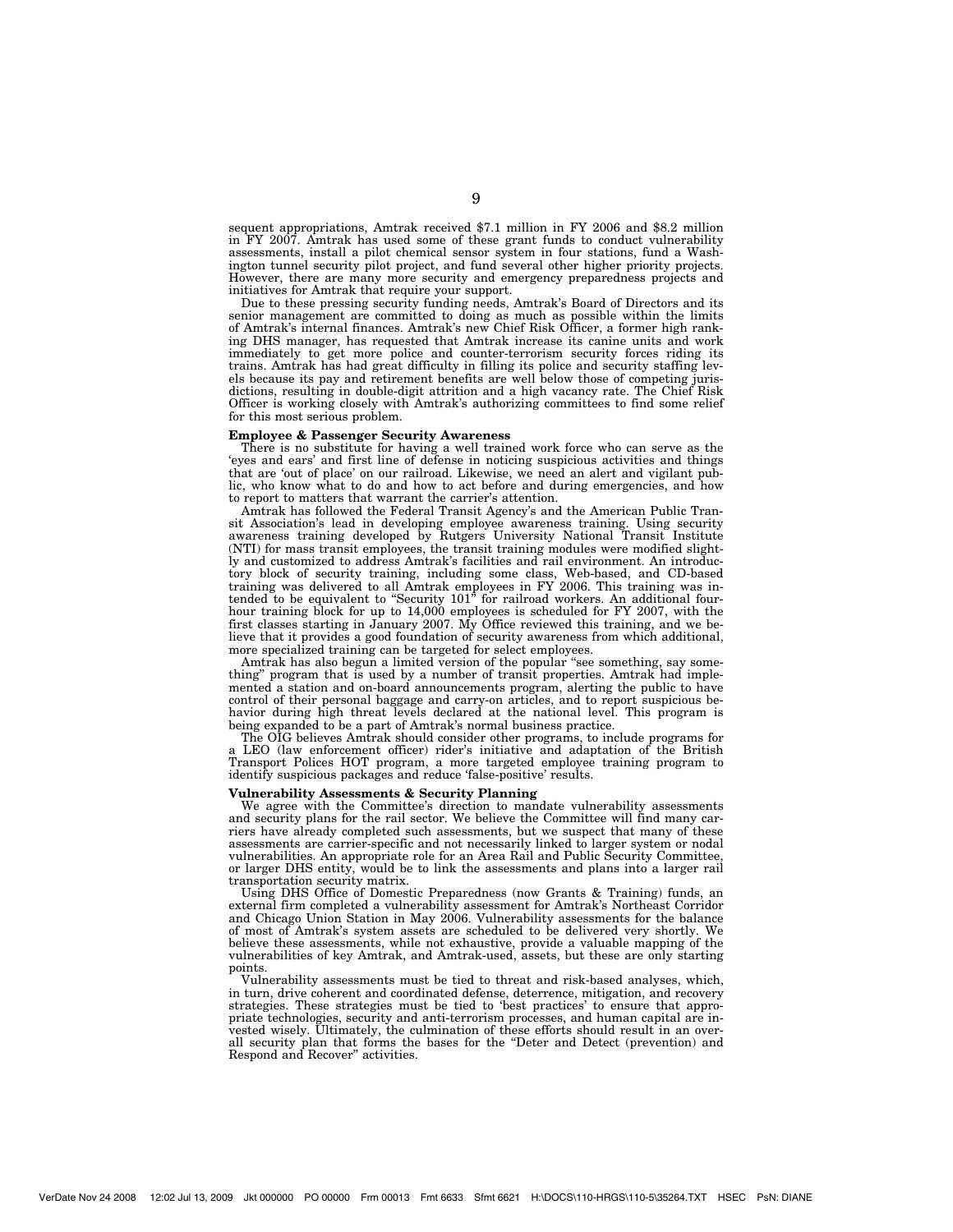Thus far, we have observed that certain aspects of rail security planning for the passenger sector are not mature and well integrated. For example, Amtrak shares space with a number of transit partners (over 20) in multi-modal stations but, with the exception of some operations and train movement protocols, the security plans of the rail partners are not all formally linked. Also, within certain facilities, not all stakeholders and facility users are fully aware of security and emergency response procedures. The overall security and risk focus appears to be very traditional in that security planning has been limited to facility ownership (and potential liability) rather than directed more broadly.

On the good news side, in many locations, there is strong information sharing between and among local operators and law enforcement on a daily basis, but these are oftentimes the result of personal relationships and networks. The strength of these relationships may change as personnel change, and we want to see stronger, more formal security networks between Amtrak and its rail and transit partners. Also promising, emergency response drills and exercises are being conducted with more regularity, and there is a growing body of ''lessons learned'' from the exercises, drills, and table-tops after-action reports that will assist investment decisions and changes in operational protocols.

#### **Information, Intelligence Sharing, & Special Security Efforts**

Amtrak participates in the Surface Transportation Information Sharing and Analysis Center (ST–ISAC), which was established and is maintained by the Association of American Railroads (AAR). The ST–ISAC provides useful information to Amtrak, especially in the areas of cyber-security and after-action threat analyses. Amtrak also participates in the Railway Alert Network (RAN), another AAR-maintained information and intelligence sharing system.

More recently, Amtrak placed personnel on the FBI's New York and Washington Field Office's Joint Terrorism Task Forces (JTTFs), and the National Joint Terrorism Task Force (NJTTF), with access to those units' intelligence centers. Additional Amtrak and OIG staff are assigned to various Department of Justice sponsored Anti-Terrorism Advisory Councils (ATACs) and working groups.

Another important development affecting Amtrak's Northeast Corridor was the creation of Northeast Rail Police Coalition. Last year, NYPD Commissioner Ray Kelly called for a summit of police chiefs and other high ranking law enforcement officials from New York City to Washington DC. Commissioner Kelly proposed a coordinated approach by city, state, and local law enforcement to improve passenger rail security. The group, comprised of NYPD, Amtrak Police, Baltimore City Police, Delaware State Police and Delaware Homeland Security, Metropolitan DC and Transit Police, New Jersey Transit Police, Philadelphia Police, and other New Jersey and Pennsylvania State law enforcement, agreed to provide periodic support to Amtrak by boarding trains with officers and bomb dogs at key stations, conducting surveillance of the track and other facilities, and conducting other protective measures. This coalition began their work starting in July 2006, and we are pleased to report has become an integral part of Amtrak's security operations.

During the last year, the Amtrak OIG has also placed a special emphasis on security at Washington DC's Union Station. Union Station is one of the most visited sites in the District and is a major transportation hub for Virginia and Maryland rail services as well as the anchor for Amtrak's Northeast Corridor. We have worked with Amtrak Police, local Amtrak managers, local property management, adjacent facility owners, and with transit and local police to establish a Station Action Team. This group is dedicated to sharing security and emergency preparedness information and will become a model for other major urban stations. The OIG facilitated the creation of this team, and we have prepared special security briefings that I would be happy to share with the Committee or interested Members in a closed setting.

#### **Recommendations**

Making rail security a national priority is a shared responsibility among a number of Federal departments and agencies, which also requires the full commitment of private and other public sector stakeholders.

#### **1. Technology Centers**

The Committee has recognized the need for more collaborative research and development and technology convergence to develop affordable and effective rail security solutions; we very much agree. There are considerable challenges for passenger carriers to find and apply the most appropriate security technologies to fit their environments. Much of what has been accomplished to date by passenger rail is accomplished by information exchanges through existing industry associations and through professional relationships and vendor marketing. There has been some as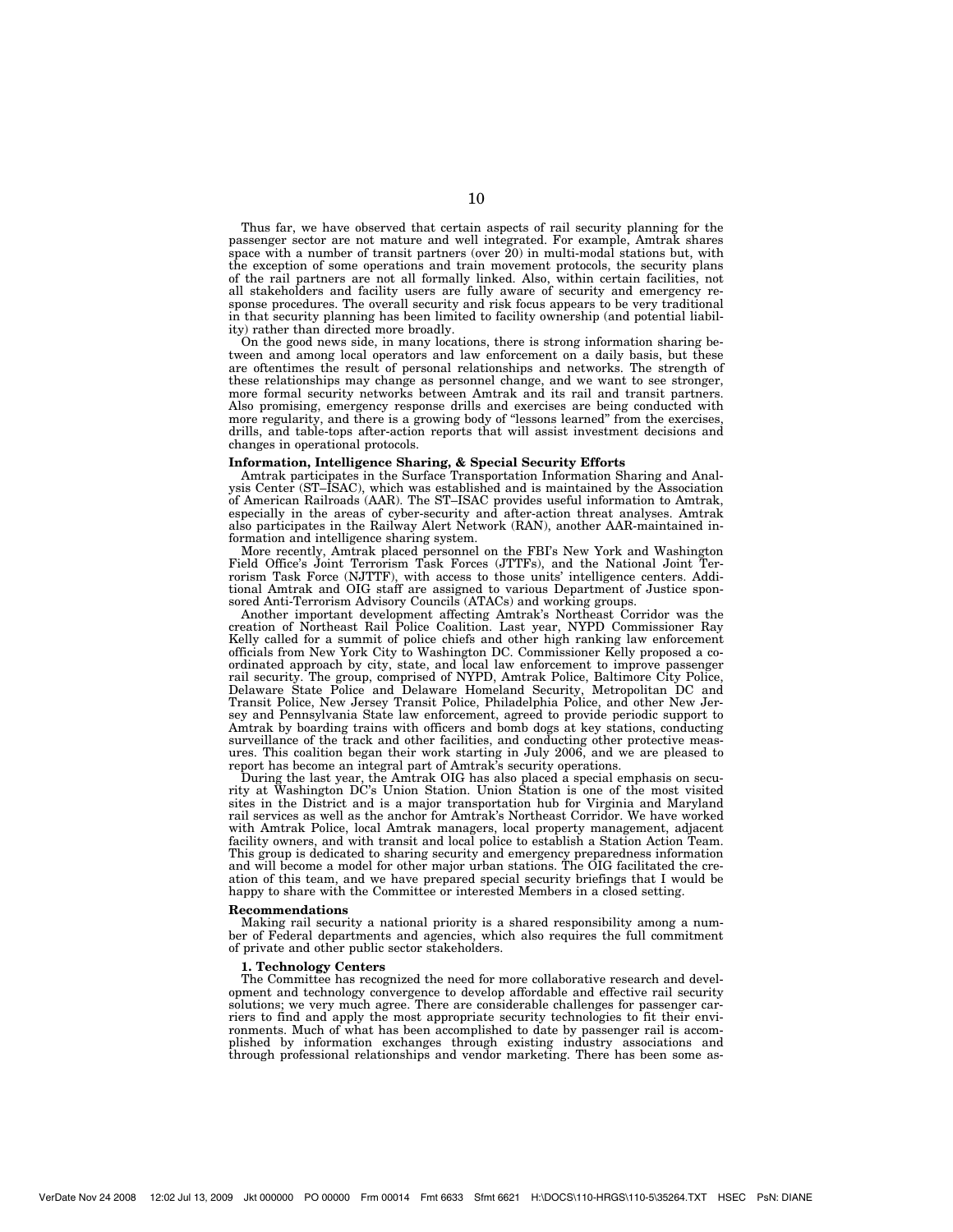sistance provided by DHS in the form of providing screening equipment for pilot projects and special security events, but much more can be done in this area.

It is also appropriate to recognize important work being done in security technology advancement by the rail industry. The AAR maintains a Transportation Technology Center (TTCI) in Pueblo, Colorado, which is used for both testing and training purposes, and Amtrak routinely uses TTCI services for equipment testing.

#### **2. ''Building In'' Security**

Wherever possible, there should be criteria to guide design, engineering, and procurement activity with an agreed-upon set of security standards and requirements for capital projects. There is considerable opportunity for all carriers to examine their general capital spending programs to determine where security improvements can be made.

Amtrak plans to work with international engineering standards groups to determine what other nation's inter-city rail carriers are doing to build-in security into retrofitting projects as well as new construction.

#### **3. Standards Development**

One of the difficulties we have encountered in evaluating Amtrak's efforts to improve its security posture is the lack of security standards. Although some security directives were prepared by DHS in May 2004, these directives are not necessarily the comprehensive bases for an effective rail passenger security strategy.

The Committee should look to APTA, which is recognized as a Standards Development Organization, as a starting point to develop baselines for rail security and emergency preparedness best practices. Amtrak also is re-examining its responsibilities and will most likely develop its own baseline and security standards, working closely with its rail and transit partners, as well as DHS.

#### **4. Passenger & Baggage Screening**

In testimony in March 2006, the GAO reported on the results of their evaluations of the security practices of domestic and selected foreign transit operators (www.gao.gov/new.items/d06557t.pdf). Included in their testimony were recommendations, with certain caveats, to consider implementing three practices they observed not being widely used: covert testing, random screening, and establishing a government-sponsored clearing house for technologies and best practices.

In my opinion, some level of passenger and limited baggage screening on Amtrak is inevitable, especially during times of high alert, when there is actionable intelligence, during special events, and when police and security believe such security steps add real value. Amtrak cannot go down the path of the aviation experience, but it will have to develop criteria that are defensible, consistent with its business model, and effective.

#### **Conclusions**

There are a number of good people trying to do the 'right thing' about rail security, but these efforts are not yet well integrated into a larger transportation strategy. Our collective oars are not in the water at the same time. Through your efforts, and with the help of Amtrak's authorizing and appropriations committees, I hope we find the convergence that leads to unified approaches to formulating security plans and processes.

In a moment of decision, the best thing you can do is the right thing. The worst thing you can do is nothing. (Theodore Roosevelt)

Ms. JACKSON LEE. Ms. Wilson?

### **STATEMENT OF NANCY WILSON, VICE PRESIDENT FOR SECURITY, ASSOCIATION OF AMERICAN RAILROADS**

Ms. WILSON. Thank you very much, Madam Chairwoman. On behalf of the members of the Association of American Railroads, I want to thank you for the opportunity to discuss railroad industry security programs.

Freight railroads acted immediately to improve security after 9/ 11. We did not wait for government mandates to develop a comprehensive security plan. Within days of the terrorist attack, we created a top-level security task force comprised of more than 150 railroads.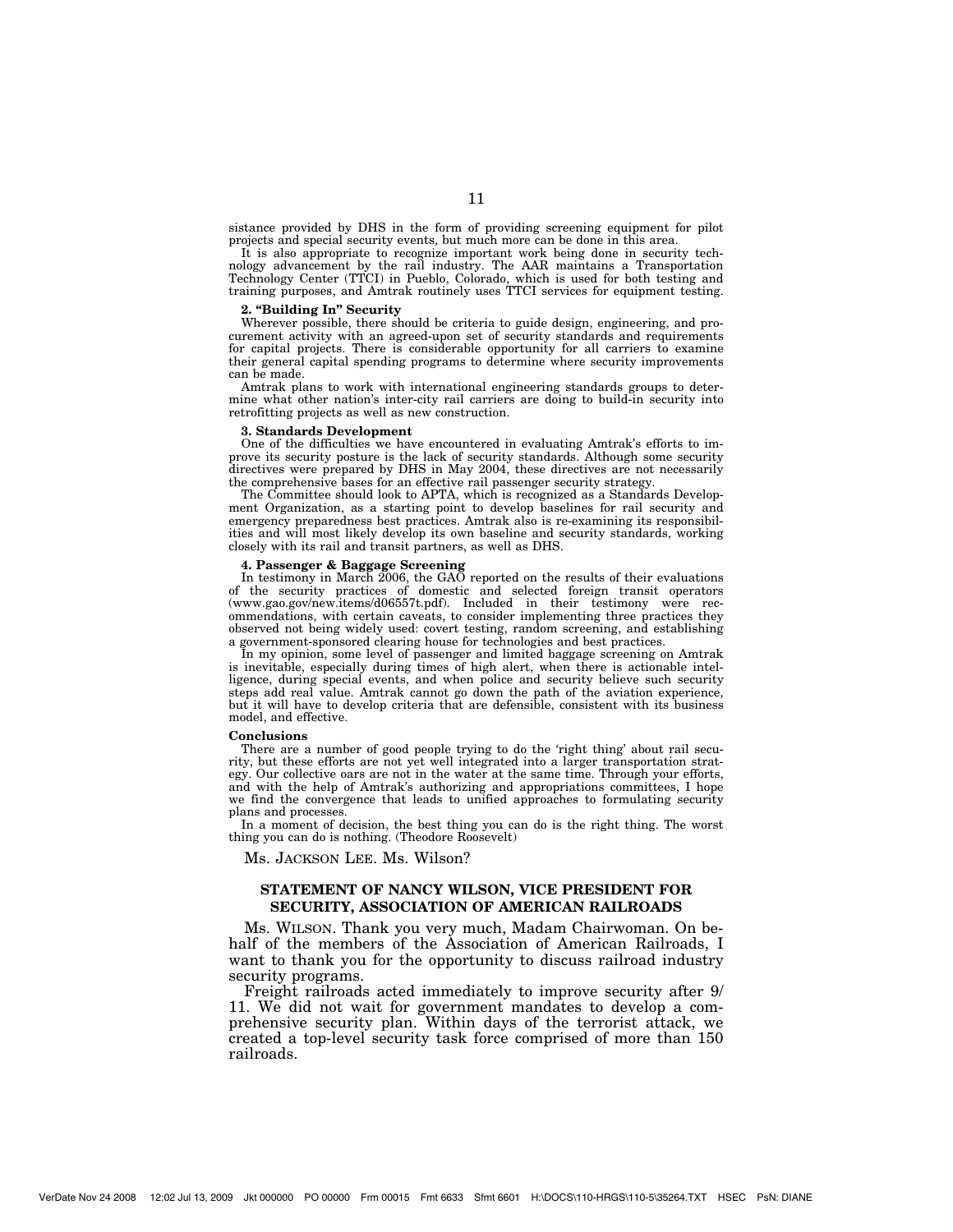Freight railroads acted immediately to improve security after 9/ 11. We did not wait for government mandates to develop a comprehensive security plan. Within days of the terrorist attack, we created a top-level security task force comprised of more than 150 railroad, customer and intelligence personnel to conduct an exhaustive evaluation of freight rail security issues.

The result was the AAR Terrorism Risk Analysis and Security Management Plan, a risk-based, intelligence-driven blueprint of actions designed to raise the baseline of freight rail security. The plan has been in effect since December 6, 2001. As a result of that plan, freight railroads enacted more than 50 permanent security countermeasures to address the terrorist threat. Railroads provided security awareness briefings to employees who were instructed to maintain high awareness and to immediately report suspicious activity.

In addition, the plan defines four progressively higher security alert levels and details a series of actions to be taken at each alert level. Railroads test the plan through tabletop exercises twice yearly and modify it as needed to ensure maximum continued effectiveness.

Because of the open nature of our 140,000-mile network, our security program relies heavily on timely receipt and analysis of intelligence information. To facilitate this, railroads established a 24/ 7 operation center that is in constant communication with government security agencies and individual railroad operations centers. A railroad police officer sits on the National Joint Terrorism Task Force to help assess information that may impact railroad security.

One area of particular concern for us is the movement of toxic inhalation hazard materials, or TIH. These commodities constitute .03 percent of our total freight volume, but are responsible for more than half of our insurance liability costs. Because railroads are common carriers, they are required to carry these materials whether they want to or not. The railroads comply with this government mandate, but in doing so they place their very existence at risk.

Experience has shown that accidents involving these commodities can result in huge judgments, even where no one gets hurt and the railroad is not at fault. The current environment for rail transportation of highly hazardous materials, especially TIH, is untenable. If the federal government is going to require railroads to transport these substances, it must address the bet the company risks it forces railroads to assume. Congress should address this either by enacting a liability cap or by relieving railroads of their common carrier obligation with respect to highly hazardous materials. In the long run, we believe, as does the GAO and the National Research Council, that less hazardous substances should be substituted for highly hazardous materials.

We also believe that forced re-routing does nothing to enhance security, but merely shifts potential risk from one area to another and could force railroads to less direct, less safe routes. Our security efforts rely heavily on our industry's dedicated and highly professional employees. They are our eyes and ears for security. Railroads train their employees to be vigilant, to report suspicious objects and activities, and to keep out of harm's way.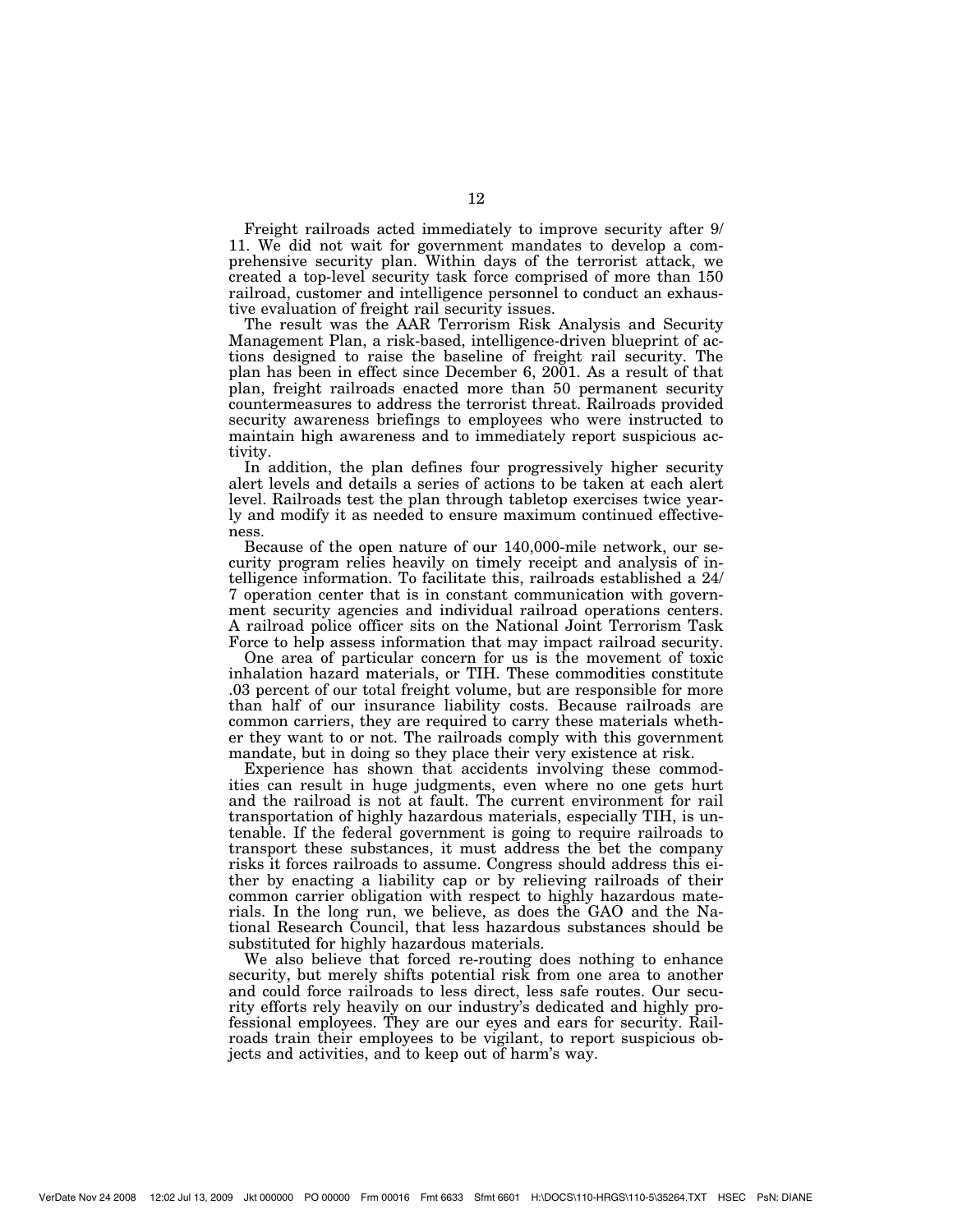Railroads began implementing employee security training programs shortly after 9/11. Subsequently, railroads collaborated with the National Transit Institute at Rutgers University, which used funding from TSA to develop an interactive uniform security awareness curriculum for public transit employees. AAR adapted that curriculum for use by rail freight employees.

The standardized curriculum includes four modules entitled ''What is Security?,'' ''Vulnerability Risk and Threat,'' ''What to Look For,'' and ''The Employee's Role in Reducing Risk.'' The goal is to provide risk employees with an understanding of their roles and responsibilities, and how to implement their company's procedures upon detection of suspicious objects or activities.

It should be noted that railroads do not ask their operating employees to put themselves in harm's way. Instead, they are expected to follow the company's policies and procedures, inform the appropriate authority of the situation, move to a safe location, and wait for further instructions. Railroads employ railroad police and hazardous materials experts who are especially trained and equipped to handle potentially dangerous situations.

Recently, TSA inspectors conducted a survey of 2,600 freight rail employees and determined that 80 percent meet or exceed the desired level of security awareness. By the end of this year, all rail employees will have received this new training. Railroads are proud of the success they have achieved in enhancing security, while keeping our nation's vital rail network operating efficiently and safely. We will continue to work with the Congress, federal agencies and other relevant parties to improve security and safety even more.

Thank you.

[The statement of Ms. Wilson follows:]

#### PREPARED STATEMENT OF NANCY WILSON

On behalf of the members of the Association of American Railroads (AAR), thank you for the opportunity to discuss security from a freight railroad perspective. Members of the AAR account for the vast majority of railroad mileage, employees, and revenue in Canada, Mexico, and the United States.

Unlike U.S. passenger railroads and transit systems, U.S. freight railroads are, with minor exceptions, privately owned and operated, and they rely almost exclusively on their own earnings to fund their operations. Freight railroads are critical to our economic health and global competitiveness. They move approximately 40 percent of our nation's freight (measured in ton-miles)—everything from lumber to vegetables, coal to orange juice, grain to automobiles, and chemicals to scrap iron and connect businesses with each other across the country and with markets over-

From 1980 through 2006, Class I<sup>1</sup> railroads spent more than \$370 billion—more than 40 cents out of every revenue dollar—on capital expenditures and maintenance expenses related to infrastructure and equipment. Non-Class I carriers had billions of dollars of additional spending. These massive, privately-funded expenditures help ensure that railroads can meet our current and future freight transportation demands safely and cost effectively.

As the Federal Railroad Administration (FRA) noted in testimony to this committee last week, ''The railroads have an outstanding record in moving all goods safely.'' Indeed, nothing is more important for railroads than the safety and security of their operations. For railroads, safety and security are interconnected: a safer workplace will tend to be a more secure workplace, and a more secure workplace

<sup>1</sup> U.S. freight railroads are classified on the basis of revenue. The seven Class I railroads each had revenue of at least \$319 million in 2005. Class I carriers comprise 1 percent of freight railroads, but account for 70 percent of the industry's mileage operated, 89 percent of its employees, and 93 percent of its freight revenue.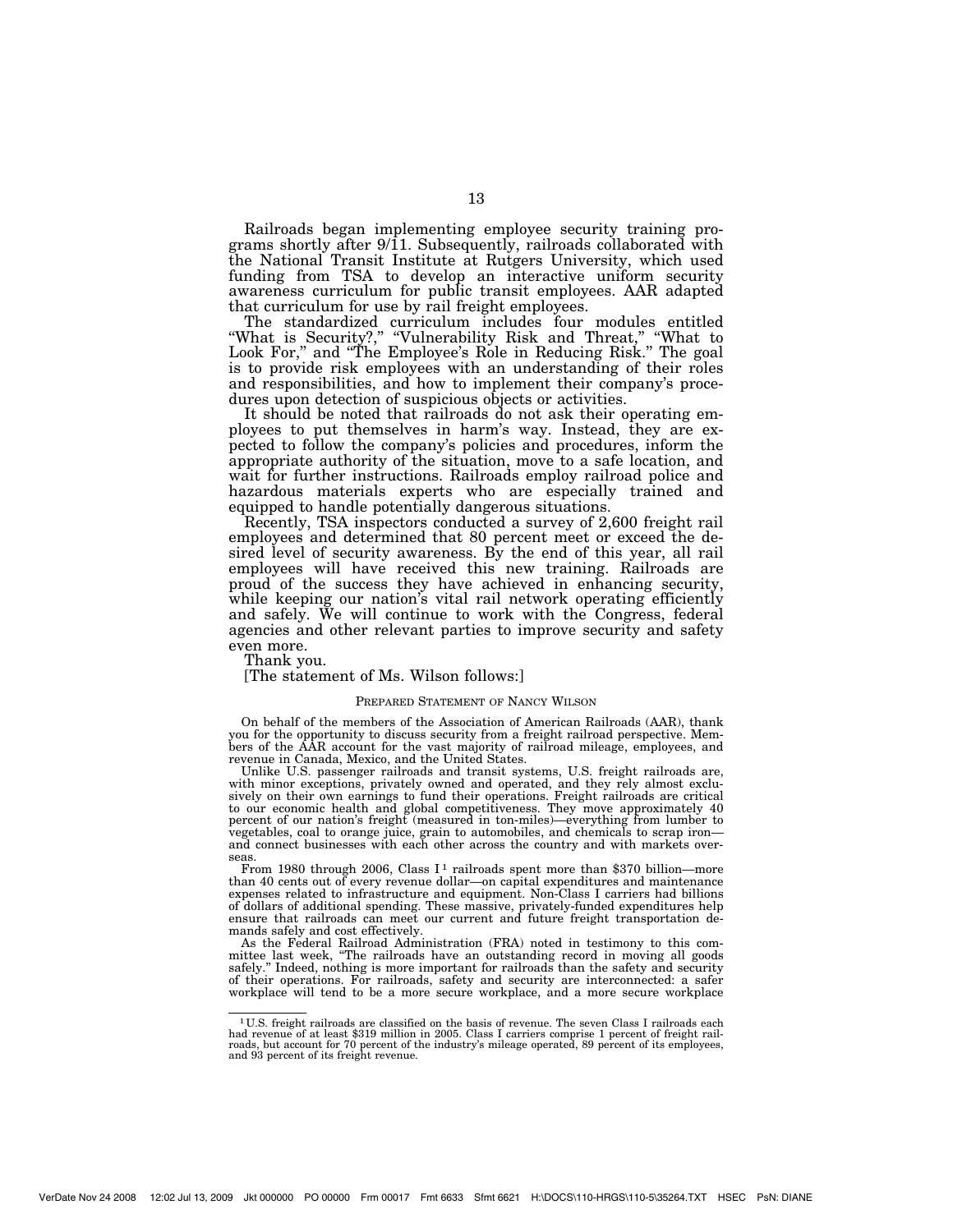will tend to be a safer workplace. And railroads have become much safer. According to FRA data, railroads reduced their overall train accident rate by 64 percent from 1980—2005, and their rate of employee casualties by 79 percent. Railroads have lower employee injury rates than other modes of transportation and most other major industry groups, including agriculture, construction, manufacturing, and pri-

vate industry as a whole.<br>We should also be encouraged by the continuing improvements in rail safety.<br>Based on preliminary data for the first 11 months, 2006 was the safest year ever<br>for railroads by the three most commonl dent rate, the employee casualty rate, and the grade crossing collision rate all reached record lows.

Freight railroads are justifiably proud of these accomplishments. At the same time, though, railroads want rail safety and security to continue to improve, and they are always willing to work cooperatively with members of this committee, oth-ers in Congress, the Department of Homeland Security (DHS), the FRA, rail em-

ployees, and others to find practical, effective ways to make this happen. Below I will discuss the many ways that U.S. freight railroads have addressed security in the post 9–11 era and how security efforts (including hazmat security) can be improved.

#### **The Aftermath of September 11**

Almost immediately after the 9/11 attacks, the AAR Board of Directors established a Railroad Security Task Force. The overarching goals of this task force were to (1) help ensure the safety of rail employees and the communities in which railroads operate; (2) protect the viability of national and regional economic activity; and (3) make certain that railroads can continue to play their vital role in support of our military.

Over the next several months, the task force conducted a comprehensive risk analysis of the freight rail industry. Using CIA and national intelligence community "best practices," five critical action teams (consisting of more than 150 experienced railroad, customer, and intelligence personnel) examined and prioritized railroad assets, vulnerabilities, and threats. Critical action teams covered information technology and communications; physical infrastructure; operational security; hazardous materials; and military traffic needs. Freight railroads also cooperated fully with a separate team covering passenger rail security.

#### **The Railroad Terrorism Risk Analysis and Security Management Plan**

The end result of these analyses was the creation of the industry's Terrorism Risk Analysis and Security Management Plan, a comprehensive, intelligence-driven, pri-ority-based blueprint of actions designed to enhance freight rail security. The plan

was adopted by the AAR in December 2001 and remains in effect today. As a result of the plan, freight railroads quickly enacted more than 50 permanent security-enhancing countermeasures. For example, access to key rail facilities and information has been restricted, and cyber-security procedures and techniques have been strengthened. In addition, the plan defines four progressively higher security alert levels and details a series of actions to be taken at each level:

*Alert Level 1* is ''New Normal Day-to-Day Operations'' and exists when a general threat of possible terrorist activity exists, but warrants only a routine security posture. Actions in effect at this level include conducting security training and awareness activities; restricting certain information to a need-to-know basis; restricting the ability of unauthorized persons to trace certain sensitive materials; and periodically testing that security systems are working as intended.

*Alert Level 2* (the level in effect today) is ''Heightened Security Awareness.'' It applies when there is a general non-specific threat of possible terrorist activity involving railroad personnel and facilities. Additional actions in effect at this level include security and awareness briefings as part of daily job briefings; content inspections of cars and containers for cause; and spot content inspections of motor vehicles on railroad property.

*Alert Level 3* means there is ''a credible threat of an attack on the United States or railroad industry.'' Examples of Level 3 actions include further restricting physical access and increasing security vigilance at control centers, communications hubs, and other designated facilities, and requesting National Guard security for critical assets.

*Alert Level 4* applies when a confirmed threat against the rail industry exists, an attack against a railroad has occurred, an attack in the United States causing mass casualties has occurred, or other imminent actions create grave concerns about the safety of rail operations. Security actions taken at this level include stopping nonmission-essential contractor services with access to critical facilities and systems; increasing vigilance and scrutiny of railcars and equipment during mechanical inspec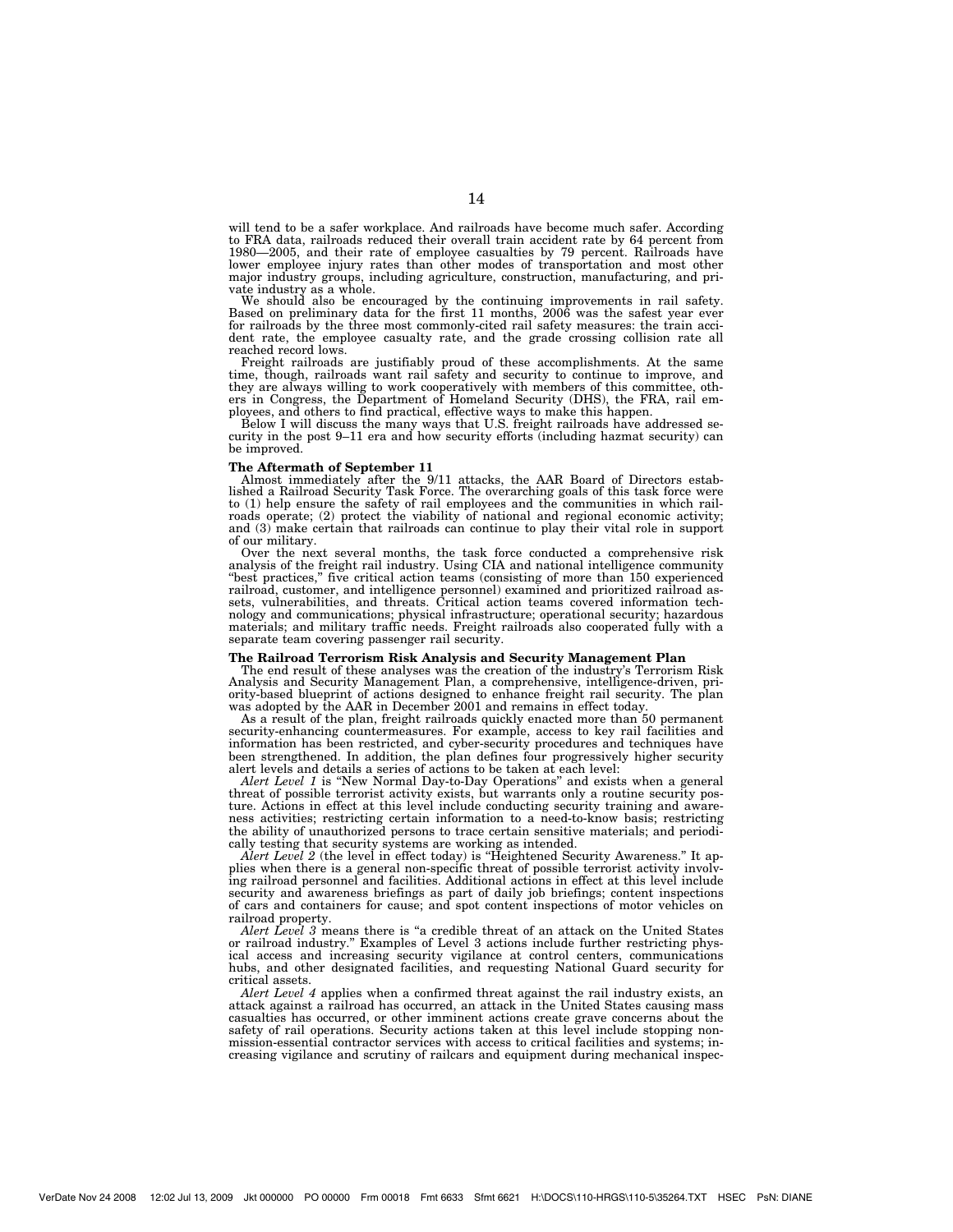tions to look for unusual items; and continuous guard presence at designated facilities and structures.

*Alert Levels 3* and *4* can be declared industry-wide for a short period of time or, if intelligence has identified that terrorist action against a specific location or operation is imminent, for a particular geographic area (*e.g.*, the Midwest) or subset of rail traffic (*e.g.*, hazardous materials).

Railroads test their security plan through table-top exercises twice yearly, and evaluate and modify it as needed to ensure maximum continued effectiveness.

Access to pertinent intelligence information is a critical element of the plan. To this end, the rail industry is in constant communication with the Transportation Se-curity Administration (TSA) and elsewhere within DHS, the Department of Defense (DOD), the Department of Transportation (DOT), the FBI's National Joint Ter-rorism Task Force (NJTTF), state and local law enforcement, and others. A railroad police officer and railroad analysts who hold Top Secret clearances work with gov-ernment intelligence analysts at NJTTF and at DHS to help evaluate intelligence

and serve as subject matter experts. Intelligence information, in turn, is disseminated through the Railway Alert Network (RAN), a secure 24/7 communications network operated by the AAR at the Se-cret level that links federal security personnel with railroad operations centers. Through the RAN, railroads and the intelligence community share information to maintain situational awareness and immediately institute appropriate alert levels.

Communication is also enhanced by the Surface Transportation Information Shar-ing and Analysis Center (ST–ISAC), which was established by the AAR at the request of the DOT. The ST–ISAC collects, analyzes, and distributes security informa-<br>tion from worldwide resources to help protect vital information technology systems tion from worldwide resources to help protect vital information technology systems<br>and physical assets from attack. It operates  $24/7$  at the Top Secret level. The ST-<br>ISAC grew out of Presidential Decision Directive 63 (M

Rail security efforts strongly benefit from the fact that major railroads have their own police forces. Security would be enhanced if police officers of one railroad were permitted to exercise law enforcement powers on the property of another railroad.<br>This flexibility could prove especially valuable in the event of a national security<br>threat involving an individual railroad. AAR strongly s S. 184 (the "Surface Transportation and Rail Security Act of 2007") that would grant this flexibility.

Notwithstanding rail industry efforts, there can be no 100 percent guarantee against terrorist assaults, including assaults involving hazardous materials (hazmat) on railroads. If such an incident occurs, railroads have we programs and procedures that would be invoked that are designed to respond to and minimize the impact of such incidents.

In this regard, emergency response efforts are critical. Railroads help commu-nities develop and evaluate hazmat emergency response plans. Through their own efforts and the Transportation Community Awareness and Emergency Response Program (TRANSCAER), they provide basic training for more than 20,000 emergency responders each year.

In addition, more than 20 years ago, the AAR established the Emergency Response Training Center (ERTC), a world-class training facility that is part of the Transportation Technology Center, Inc. (TTCI) in Pueblo, Colorado. provided in-depth hazmat emergency response training to more than 38,000 emer-gency responders and railroad and chemical industry professionals from all over the country and abroad. Most recently, the ERTC agreed to provide critical training for 100 new rail security inspectors hired by the TSA. This summer, ERTC will be training NJTTF personnel.

The ERTC is considered by many to be the "graduate school" of hazmat training because of its focus on comprehensive, hands-on training using actual rail equipment. TTCI boasts a collection of around 70 rail freight cars (including tank cars), some 15 rail passenger cars, 25 highway cargo tanks, van trailers, and intermodal containers, as well as computer work stations equipped with the latest emergency response software. TTCI is currently developing a Passenger Railcar Security and Integrity Training Facility to test the effectiveness of various response and remediation techniques in mitigating incidents involving passenger trains. This facility focuses on chemical, biological, radiological, nuclear, or explosive incidents and other activities associated with potential terrorist events.

<sup>2</sup>The measure was also contained in legislation (H.R. 2351) introduced in the 109th Congress sponsored by Rep. James Oberstar, chairman of the House Transportation and Infrastructure Committee.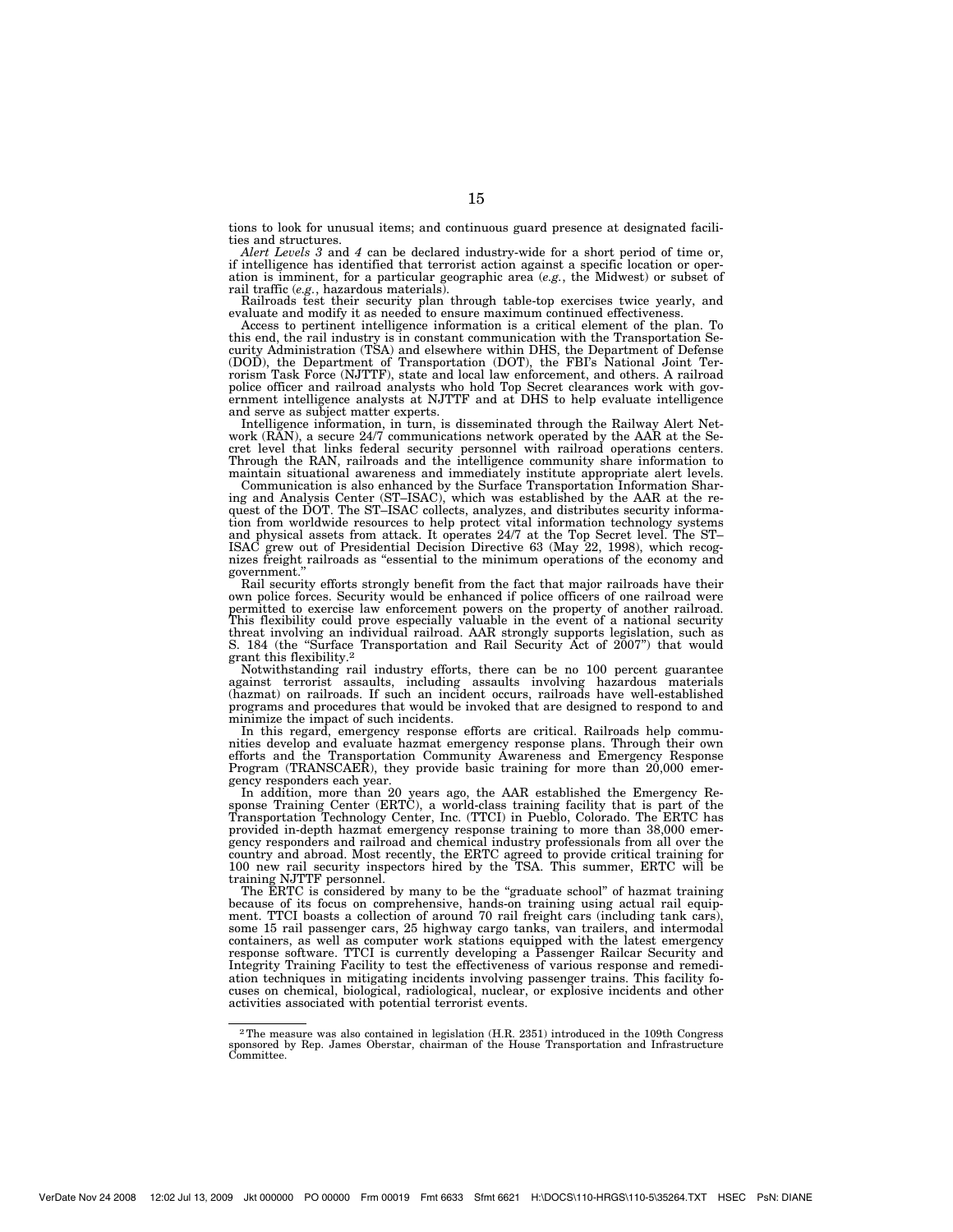The AAR strongly supports legislation soon to be introduced by Rep. John Salazar that would make TTCI a member of the National Domestic Preparedness Consortium (NDPC), which is a group of premier institutions that develop, test, and deliver training to state and local emergency responders. Today, a facility specifically targeted at emergency response training for freight and passenger railroad environments is notably absent from the NDPC. Including TTCI in the NDPC offers a unique opportunity to improve our nation's ability to prevent, minimize, and respond to potential rail-related terrorist attacks similar to those witnessed in London and Madrid.

The rail industry is pleased that many members of Congress have had the opportunity to visit TTCI in person. I extend an open invitation to all members of this committee to visit the facility where they can gain first-hand knowledge of its capabilities.

#### **Hazardous Materials Movements by Rail**

Each year, 1.7 to 1.8 million carloads of hazardous materials are transported by rail in the United States, with two-thirds moving in tank cars. ''Toxic inhalation hazards'' (TIH)—gases or liquids, such as chlorine and anhydrous ammonia, that are especially hazardous if released—are a subset of hazardous materials and are a major (though not exclusive) focus of hazmat-related rail safety efforts. In each of the past couple of years, railroads have transported just over 100,000 carloads of TIH, virtually all in tank cars.

Railroads recognize and deeply regret the occurrence of a few tragic accidents involving hazardous materials over the past couple of years. Nevertheless, the rail hazmat safety record is extremely favorable. In 2005, 99.997 percent of rail hazmat shipments reached their final destination without a release caused by an accident. Railroads reduced hazmat accident rates by 86 percent from 1980 through 2005.

Still, no one disputes that efforts should be made to increase hazmat safety and security where practical. Railroads understand this better than anyone. Today, the federal government, through the railroads' common carrier obligation, requires railroads to transport highly-hazardous materials, whether railroads want to or not. Unlike firms in other industries, including other transportation companies, railroads today have not been able to ''just say no'' to entering into a business relationship with consumers or manufacturers of these materials.

Absent railroads' common carrier requirement, many railroads would not transport these materials because of the potentially ruinous claims that could arise in the event of a catastrophic accident involving a release of these materials. Indeed, while accidents involving highly-hazardous materials on railroads are exceedingly rare, history demonstrates that railroads can suffer multi-billion dollar judgments, even for accidents where no one gets hurt and the railroads do nothing wrong. Drunk drivers, impatient motorists driving around a grade crossing gate or ignoring a signal at a grade crossing, faulty repairs by the owner of a tank car, and pranksters—not terrorists—have caused incidents that could have been disastrous if they had involved the release of these materials.

A few years ago in New Orleans, a tank car that railroads did not own containing more than 30,000 gallons of liquid butadiene began to leak. Vapor from the butadiene tank car rolled out across a neighborhood until the pilot light of an outdoor gas water heater ignited it. More than 900 people were evacuated. The National Transportation Safety Board found that the probable cause of the accident was an improper gasket that a chemical company had installed on the tank car. Nevertheless, a state court jury entered a punitive damages verdict against the railroads involved in the amount of \$2.8 billion.

In essence, the transport of highly-hazardous materials is a ''bet the business'' public service that the government makes railroads perform.

Railroads face these huge risks for a tiny fraction of their business. In 2005, railroads moved just over 100,000 TIH carloads and nearly 37 million total carloads. Thus, shipments of TIH constituted only about 0.3 percent of all rail carloads. The revenue that highly-hazardous materials generate does not come close to covering the potential liability to railroads associated with this traffic. Moreover, the insurance industry is unwilling to fully insure railroads against the multi-billion dollar risks associated with highly-hazardous shipments. And even though TIH accounts for a tiny fraction of rail carloads, it contributes approximately 50 percent of the rapidly-rising overall cost of railroad insurance.

For all these reasons, the current environment for the rail transportation of highly-hazardous materials, especially TIH, is untenable. If the federal government is going to require railroads to transport highly-hazardous materials, it must address the''bet the company'' risk it forces railroads to assume.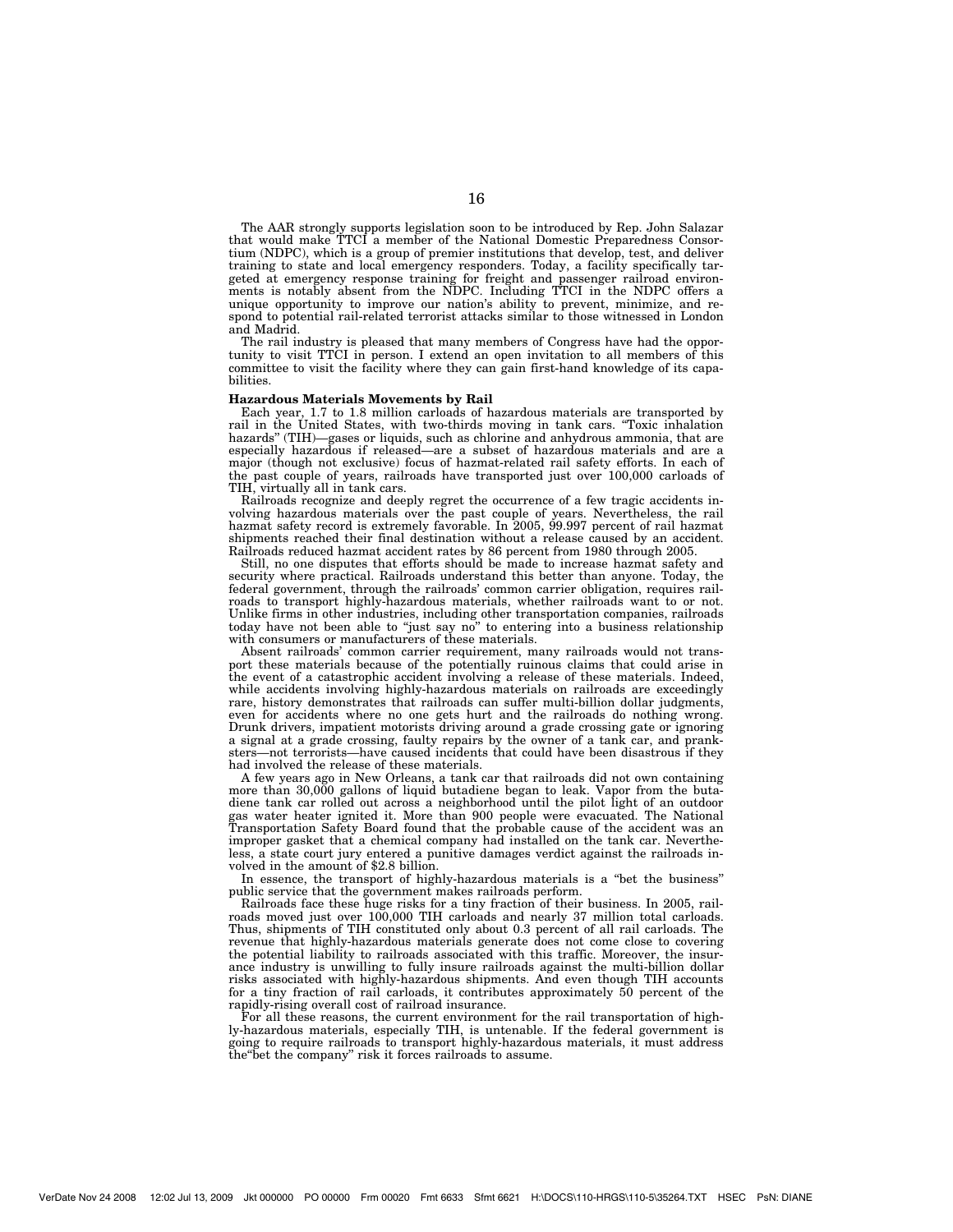Congress can address this inequity in one of at least three ways. First, Congress could create a statutory liability cap for the railroads similar to the one that applies to Amtrak. Amtrak's total liability for all claims, including punitive damages, from a single accident—regardless of fault—is capped at \$200 million. Congress could enact a similar type of cap on the liability a freight railroad would incur from an accident involving highly-hazardous materials, regardless of fault, with the government paying liabilities in excess of the cap.

Congress could also enact a Price-Anderson type solution. Price-Anderson limits the liability of a company from an incident involving the release of nuclear material, including in transportation, and provides for a fund to which all owners of nuclear power plants contribute when an incident occurs to cover any damages in excess of that limit. Under a similar proposal for TIH, the railroad would be liable for some defined amount of damages arising from a railroad accident involving a highly-hazardous material. Any damages above that defined amount would be paid from a fund to which producers and end-users of these materials would contribute in the event of an incident.

The main purpose of such legislation would be to cap the railroad's liability for claims, while still ensuring compensation for the general public. However, it also seeks to balance the societal need to compensate the injured and damaged with the need for any railroad involved to be able to continue to operate and remain viable.

Both of these proposals leave railroads with a substantial amount of liability. Both are also reasonable, given railroads' federally-imposed common carrier obligation and given that accidents occur even when railroads operate carefully and safely. Under either proposal, limiting freight railroads' liability from an accident involving highly-hazardous materials would reduce the railroads' risk exposure. It would also bring certainty to the insurance market, and hopefully more insurance companies would once again be willing to offer railroads coverage.

Absent these two alternatives, Congress should relieve railroads of their common carrier obligation to haul TIH and other highly-hazardous materials. If Congress will not provide some degree of protection from unlimited potential liability from transporting these materials, then it should not mandate that the railroads' shareholders assume that risk. Rather, railroads should be permitted to decide for themselves whether to accept, and at what price they are willing to accept, such materials for transportation.

*What Railroads Are Doing* 

In the meantime, railroads support prompt, bold actions by all stakeholders to reduce the risks associated with hazmat transport. Railroads themselves are taking the lead:

• In December 2006, an industry committee approved a new standard for chlorine and anhydrous ammonia tank cars that will significantly reduce the risk of a release. (Anhydrous ammonia and chlorine combined account for around 80 percent of rail TIH movements.) The standard will be phased in beginning in 2008.3

• As noted earlier, railroads help communities develop and evaluate emergency response plans; provide training for more than 20,000 emergency responders each year through their own efforts and the Transportation Community Awareness and Emergency Response Program (TRANSCAER); and support Operation Respond, a nonprofit institute that develops technological tools and training for emergency response professionals.

• Railroads work closely with chemical manufacturers in the Chemical Transportation Emergency Center (Chemtrec), a 24/7 resource that coordinates and communicates critical information for use by emergency responders in mitigating hazmat incidents.

• Upon request, railroads provide local emergency response agencies with, at a minimum, a list of the top 25 hazardous materials transported through their communities. The list helps responders prioritize emergency response plans.

• For trains and routes carrying a substantial amount of highly-hazardous materials, railroads utilize special operating procedures to enhance safety.

• Railroads participate in a variety of R&D efforts to enhance tank car and hazmat safety. For example, the Tank Car Safety Research and Test Project (which is funded by railroads, tank car builders, and tank car owners) analyzes accidents involving tank cars to help identify the causes of tank car releases and prevent future occurrences.

<sup>3</sup>The delay in implementation is due to an FRA request.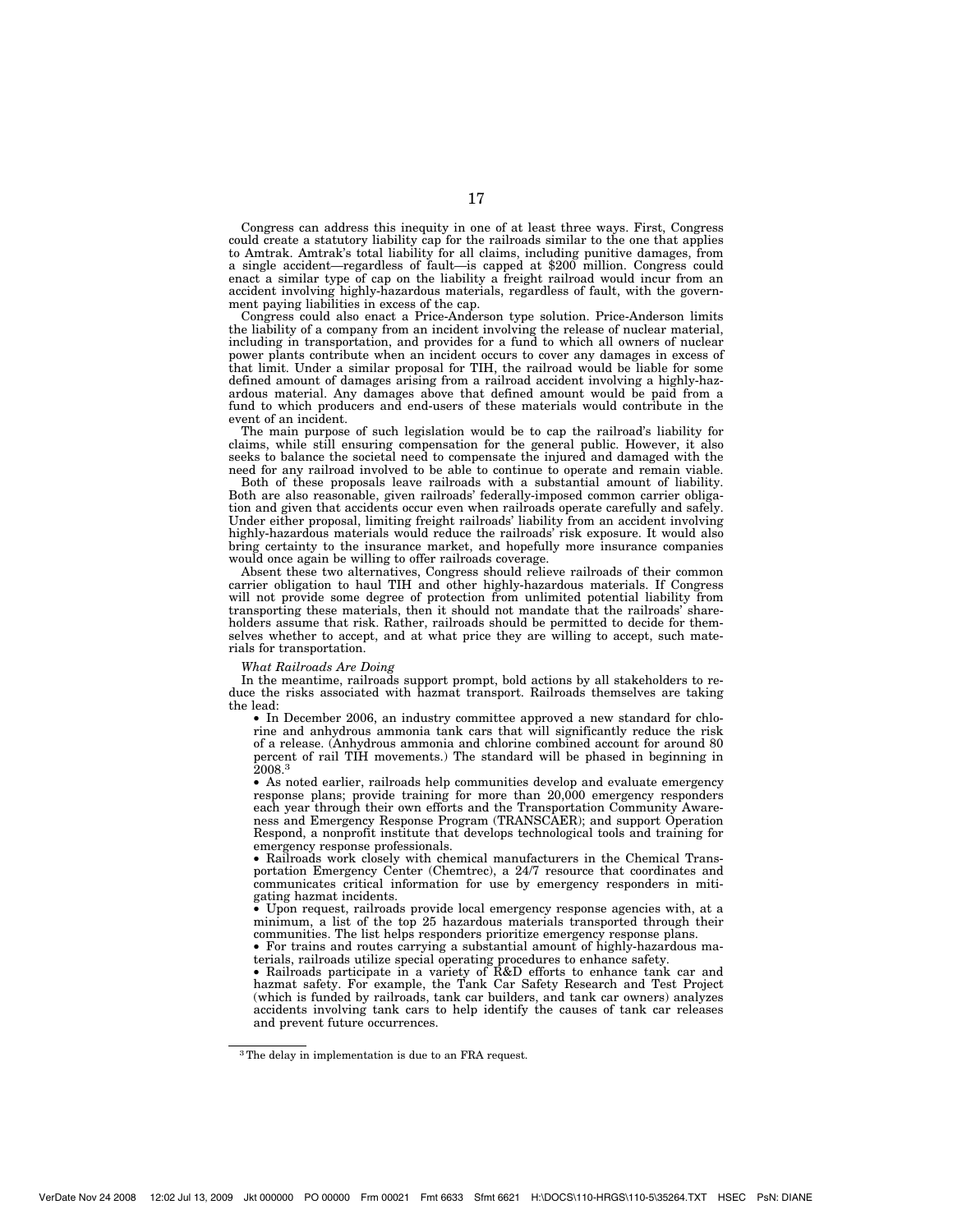• In addition to implementing their Terrorism Risk Analysis and Security Management Plan, railroads are working with DHS and the DOT to identify opportunities to reduce exposure to terrorism on rail property.

• Railroads offer hazmat awareness training to all employees who are involved in hazmat transportation. Employees responsible for emergency hazmat re-sponse efforts receive far more in-depth training.

• Railroads are pursuing a variety of technological advancements to enhance rail safety, including hazmat safety.

• Railroads are working with TIH manufacturers, consumers, and the government to explore the use of coordinated routing arrangements to reduce the mileage and time in transit of TIH movements.

#### *What Hazmat Manufacturers and Consumers Should Do*

Manufacturers and consumers of hazardous materials should take a number of steps to help ensure hazmat safety.

First, concerted efforts should be made to encourage development and utilization of ''inherently safer technologies,'' which involve the substitution of less-hazardous materials for highly-hazardous materials, especially TIH, in manufacturing and other processes. As noted in a recent report by the National Research Council (part of the National Academy of Sciences), ''the most desirable solution to preventing chemical releases is to reduce or eliminate the hazard where possible, not to control it." Ways this can be achieved include "modifying processes where possible to mini-<br>mize the amount of hazardous material used" and "[replacing] a hazardous sub-<br>stance with a less hazardous substitute."4 In a similar vein port, the Government Accountability Office (GAO) recommended that the Department of Homeland Security "work with EPA to study the advantages and disadvantages of substituting safer chemicals and processes at some chemical facilities.

One real-world example of product substitution occurred at the Blue Plains wastewater treatment facility just a few miles from the U.S. Capitol. Like many wastewater treatment facilities, Blue Plains used chlorine to disinfect water. Not long after 9/11, the facility switched to sodium hypochlorite, a safer alternative.

Railroads recognize that the use of TIH cannot be immediately halted. However, over the medium to long term, product substitution would go a long way in reducing hazmat risks.

Second, manufacturers and receivers of TIH, in conjunction with railroads and the federal government, should continue to explore the use of ''coordination projects'' to allow TIH consumers to source their needs from closer suppliers. For manufacturers and users, this could involve "swaps." For example, if a chlorine user contracts with a chlorine supplier located 600 miles away, but another supplier is located 300 miles away, the supplier located 600 miles away might agree to allow the closer shipper to supply the user.

Third, hazmat consumers and manufacturers should support efforts aimed at increasing tank car safety and reliability. Recently, for example, the FRA, Dow Chemical, Union Pacific, and the Union Tank Car Company announced a collaborative partnership to design and implement a next-generation railroad tank car. (TTCI has been selected to support testing and developments initiatives related to this project.)

*What the Government Should Do* 

The government too has a key role to play. First, as noted earlier, if the government requires railroads to transport highly-hazardous materials (via their common carrier obligation), it must address the ''bet the company'' risk this obligation forces railroads to assume.

Second, the government should help facilitate the ''coordinated routing arrangements'' and ''coordination projects'' mentioned earlier.

Third, the government should encourage the rapid development and use of ''inherently safer technologies" to replace TIH and other highly-hazardous materials.

Fourth, the government should reject proposals that would allow state or local authorities to ban hazmat movements through their jurisdictions or order railroads to provide local authorities advance notification of hazmat movements through their jurisdictions.

The purposes of these types of proposals are protection of the local populace against hazmat incidents, including terrorist attack (especially in perceived ''high threat'' areas), and enhancing the ability to react more quickly to hazmat incidents. The proposals may be well intended, but the end result of their enactment on a lo-

 $^4$  Terrorism and the Chemical Infrastructure: Protecting People and Reducing Vulnerabilities, National Research Council—Board on Chemical Sciences and Technology, May 2006, p. 106.<br>5 Homeland Security: DHS is Taking Ste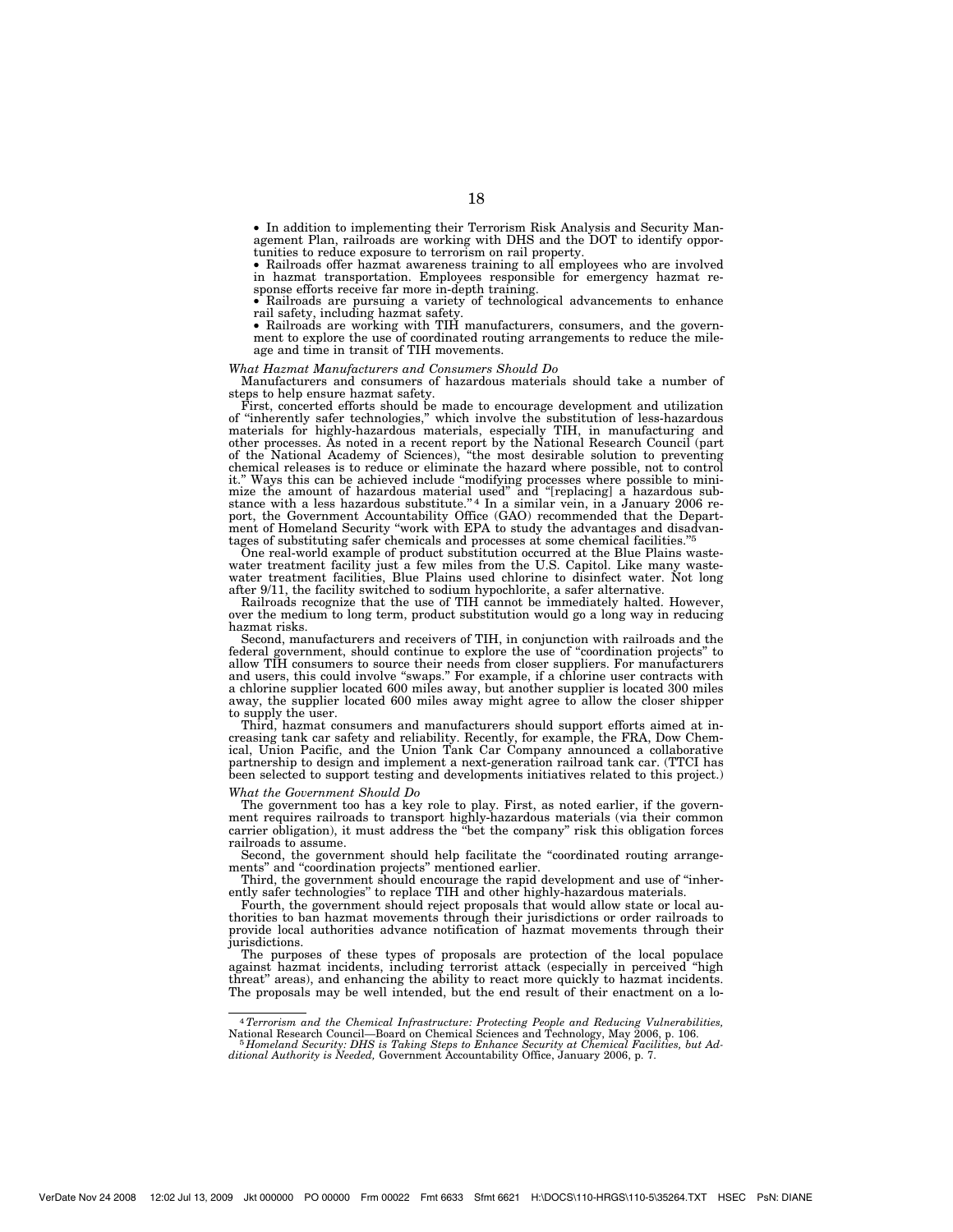cality-by-locality basis would likely be an *increase* in exposure to hazmat release and *reduced* safety and security.

Banning hazmat movements in individual jurisdictions would not eliminate risks, but instead would shift them from one place to another and from one population to another. In shifting that risk, it could foreclose transportation routes that are optimal in terms of overall safety, security, and efficiency and force railroads to use less direct, less safe routes.

The rail network is not similar to the highway network where there are myriad alternate routes. In the rail industry, rerouting could add hundreds of miles and<br>several days to a hazmat shipment, and those extra miles and days could be on rail<br>infrastructure that is less suitable (for a variety of re ditional switching and handling of cars carrying hazmat could be needed, as could additional dwell time in yards. As the Department of Justice and DHS noted in a joint brief opposing a proposed D.C. hazmat ban, the increase in the total miles over which hazmat travels and the increase in total time in transit would ''increase their exposure to possible terrorist action,'' and therefore potentially *reduce* safety and se-curity.6 The U.S. DOT also submitted a statement recognizing that banning hazmat

shipments through certain areas reduces both safety and security. If hazmat were banned in one jurisdiction, other jurisdictions would undoubtedly follow suit. In fact, that is already happening. In the wake of so far unsuccessful attempts by the D.C. City Council to ban hazmat movements through Washington, similar efforts are being discussed for Atlanta, Baltimore, Boston, Cleveland, Chi-cago, Las Vegas, Memphis, Philadelphia, Pittsburgh, and probably other cities too, as well as for all of California.

An integrated, effective national network requires uniform standards that apply nationwide. The clarity and efficiency that uniformity brings would be lost if different localities and routes were subject to widely different rules and standards, or if local and/or state governments could dictate what t tively affect all rail traffic, not just hazmat traffic.

Thus, if policymakers determine that hazmat movements should be banned, they should be banned nationwide, rather than on a locality-by-locality basis. Hazmat pre-notification to local authorities is problematic for several reasons and

may not accomplish the goals of those seeking it.

First, upon request the rail industry already notifies communities of, at a minimum, the top 25 hazardous commodities likely to be transported through their area. In the event of a hazmat incident, train consists are avail responders, and railroads, at TSA request, have agreed to provide movement data on all TIH cars.

Second, pre-notification would vastly increase the accessibility of hazmat location information. Making this information more accessible could increase vulnerability to terrorist attack by magnifying the possibility that the information could fall into the wrong hands.

Third, at any one time, thousands of hazmat carloads are moving by rail through-out the country, constantly leaving one jurisdiction and entering another. The vast majority of these carloads do not—and due to the nature of rail operations, cannot be made to—follow a rigid, predetermined schedule. The sheer quantity and transitory nature of these movements would make a workable pre-notification system extremely difficult and costly to implement, for railroads and local officials alike. That<br>is why the fire chief of Rialto, California, commented, "You'd have to have an army<br>of people to stay current on what's coming throug

Fourth, railroads provide training for hazmat emergency responders in many of the communities they serve, and they already have well-established, effective procedures in place to assist local authorities in the event of hazmat incidents.

Finally, since railroads already make communities aware of what types of hazardous materials are likely to be transported through their area and since they already provide 24/7 assistance for emergency responders (many of whom railroads have trained), it is not at all clear that information obtained by local authorities through a pre-notification system would improve their ability to respond to hazmat incidents in any meaningful way.

<sup>6</sup> It has been estimated, for example, that a ban on hazmat transport through the District of Columbia would result in some 2 million additional hazmat car-miles as carriers had to use circuitous alternative routes.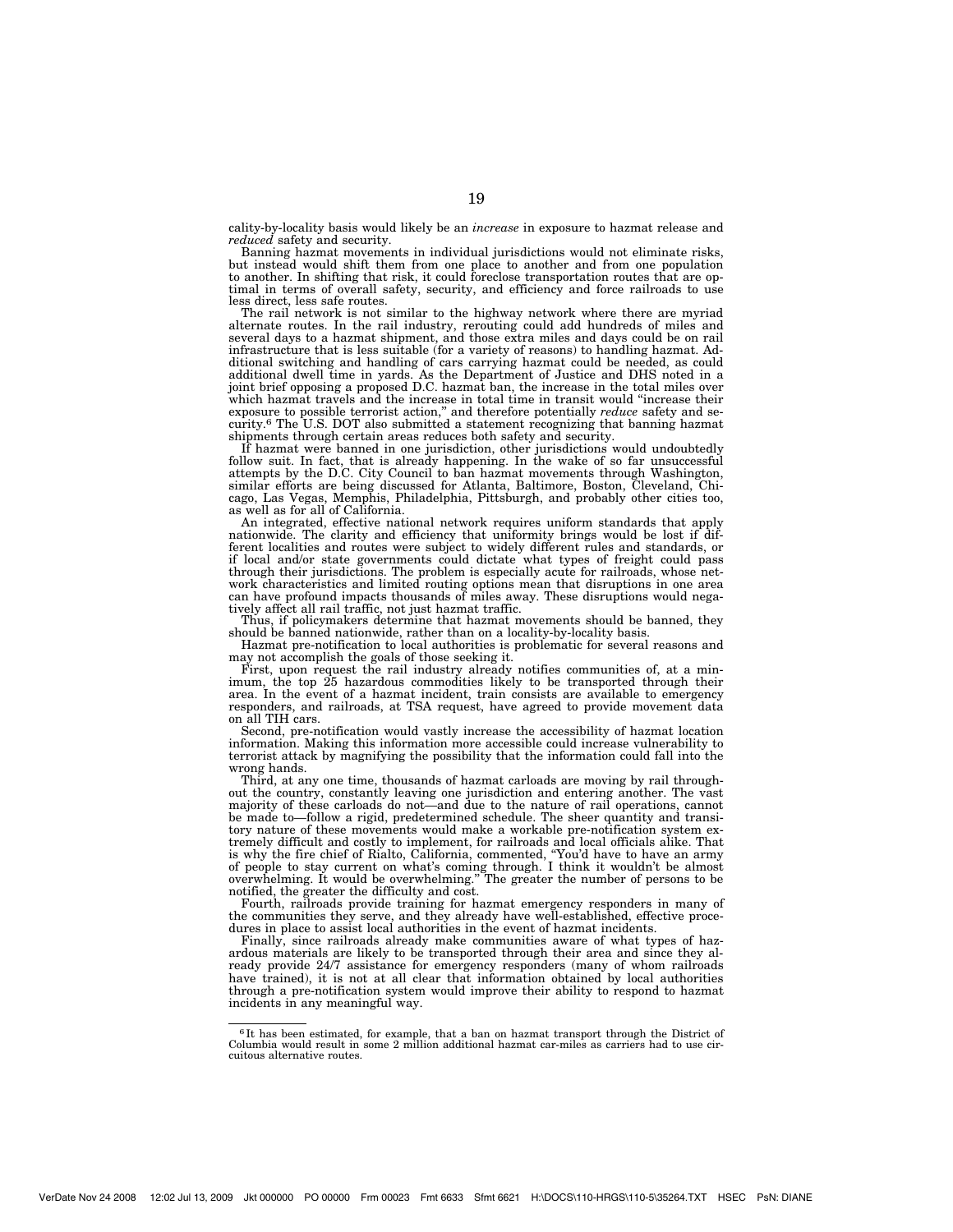#### **Rail Employee Security Training**

Railroad security efforts depend a great deal on the efforts of railroads' dedicated and highly-professional employees—including engineers and conductors aboard<br>trains; maintenance of way crews, inspectors, and signalmen working along railroad<br>rights-of-way; railroad police officers; and others. They are t the industry's security efforts, and we should all be grateful for their vigilance and care.

care.<br>In terms of employee security training, the freight rail industry's focus has been<br>om "see something, say something," and "keep out of harm's way." The training has<br>encompassed topics such as what to do when an emplo picious activity on rail property; to whom an anomaly should be reported; the need to keep information about train movements and cargos confidential; and the need to keep rail property secure and safe.

With 9/11, it became clear to railroads, as it did to firms in other industries, that security awareness would have to take on new importance. In response, Class I railroads soon thereafter provided a training video and/or printed materials to all employees—in most cases mailing the materials to employees—homes—that could be characterized as ''Security Awareness 101.'' In the materials, the railroads expressed to their employees three fundamental expectations that to this day remain cornerstones of rail employees' responsibilities regarding security: don't put yourself in danger; report suspicious activities on or around railroad property; and don't divulge

sensitive information about rail operations to others. Over time, freight railroads began to incorporate security issues in a more formal fashion—for example, as part of employees' periodic FRA-mandated safety rules re-certification, as part of new-hire training, and as part of new manager training. Many railroads have incorporated security issues into employees' manual of standard operating practices. Moreover, all railroads are compliant with U.S. DOT-man-dated HM–232 security training for employees who handle hazardous materials.

More recently, railroads concluded that rail security would be enhanced if rail employee security training was more harmonized across railroads through use of a standardized curriculum, and railroads have made that harmonization a reality.

Much has been done in collaboration with the National Transit Institute (NTI) at Rutgers University. NTI was established under the Intermodal Surface Transportation Efficiency Act of 1991 to develop, promote, and deliver training and education programs for the public transit industry. Freight railroads are fortunate to have been able to take advantage of NTI's success in promoting safety and security in public transit to develop an interactive, uniform security awareness curriculum for freight railroad employees.

The standardized curriculum has four modules: *What is Security; Vulnerability, Risk, and Threat; What to Look For; and Employees' Role in Reducing Risk.* The goal of the standardized curriculum is to provide rail employees with an understanding of their role and responsibility in system security, and how to implement their companies' procedures upon detection of suspicious objects or activities.

For example, one module of the curriculum focuses on what system security entails in a general sense—*i.e.*, the use of operating and management policies and procedures to reduce security vulnerabilities to the lowest practical level, as well as a process focusing on preventing all levels of crime against people and property. Under a system security approach, rail employees are taught to realize that they and their duties are part of a larger, extensive system and that system security begins with the employee. To that end, employees are encouraged to be observant and to be familiar with their companies' policies and procedures in the event of a threat or incident.

Another module of the curriculum covers how to identify suspicious or dangerous activities. In the case of suspicious individuals, the focus is on behavior—specifically, where the person is, when he or she is there, and what he or she is doing. Railroads know that their employees know their daily work area better than anyone and are in the best position to determine if something looks wrong or is out of place. Thus, employee training emphasizes being familiar with the work area; observing and reporting suspicious activities and objects; reporting missing or malfunctioning equipment; and, if appropriate and endorsed by railroad policies, approaching and engaging persons to resolve or confirm suspicions. Rail employees are not to approach threatening people; try to intervene in dangerous activities; or pick up, touch, or move suspicious objects. They are expected to withdraw from dangerous environments and situations and are expected to report dangerous situations immediately.

As part of the standardized curriculum, employees are also trained how to react to threats, which may take the form of perceived suspicious activity, suspicious and/ or out-of-place objects or vehicles, evidence of tampering with equipment, phone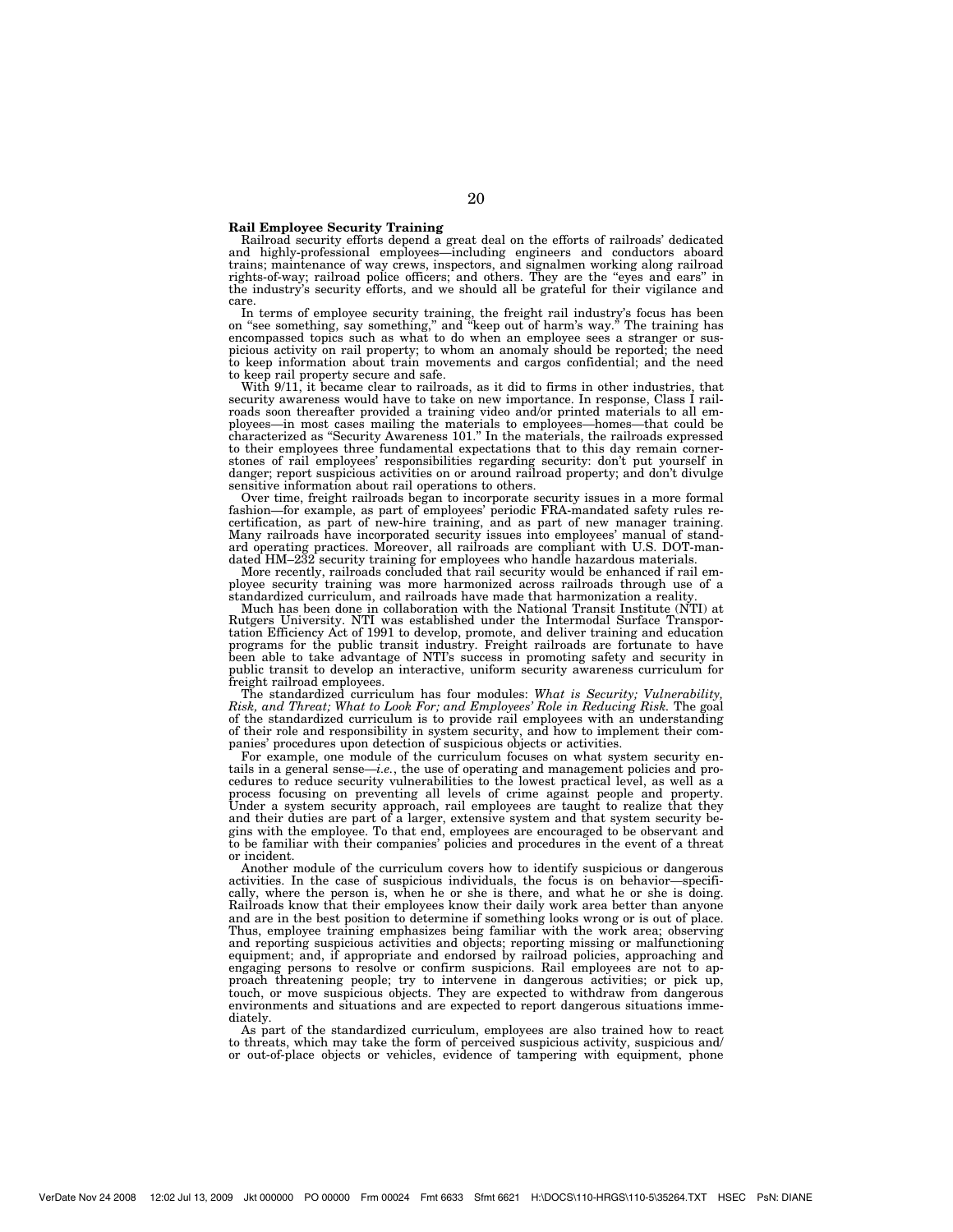calls or other warnings, or other circumstances. Again, railroads do not expect their employees to ''play the hero'' by potentially putting themselves in harm's way. Instead, they are expected to follow their company's policies and procedures, inform the appropriate authority of the situation, move to a safe location, and wait for further instructions.

We submitted our employee security training program both to DHS and to FRA for review and comment in February 2006. TSA reviewed the rail industry's training program, and advised us that it is ''relevant and up-to-date'' and is ''helpful'' in 'rais[ing] the baseline of security-related knowledge.'

Class I railroads will complete security training for front-line workers (security personnel, dispatchers, train operators, other on-board employees, maintenance and maintenance support personnel, and bridge tenders) by the end of this year. Going forward, rail employee security training will be documented and records of it maintained.

As the information noted above makes clear, railroads treat very seriously their obligations in regard to security and have made sustained, earnest efforts to provide their employees with the tools and training they need to react appropriately when security-related issues arise. Moreover, railroads are not standing still in this regard. Through their efforts with NTI and others, railroads are continually refining their training efforts to improve their usefulness and effectiveness. Railroads are also always open to reasonable, constructive suggestions on how employee security training can be improved.

At times, though, some rail industry critics, including some elements within rail labor, are not always constructive or reasonable. Members of this committee should be made aware that most major freight railroads are currently engaged in negotiations concerning a new national collective bargaining agreement with more than a dozen unions representing rail industry employees. During this period of negotiations, union leaders have at times engaged in self-serving tactics aimed at the bargaining table that misrepresent the industry's strong record of safety and security. A case in point is a recent Teamsters-sponsored attack on the rail industry disguised as a ''study'' of security gaps on U.S. railroads.

#### **Railroad Security Legislation**

A number of proposals have been offered in the Senate and House of Representatives regarding railroad security. Freight railroads are always ready and willing to discuss how security can be enhanced more effectively. To that end, railroads support provisions of rail security legislation, some of which are found in S. 184 (the Surface Transportation and Rail Security Act of 2007") that:

• Provide funding for rail security research and deployment projects and rail security technologies.

• Require federal authorities to develop a comprehensive security plan that identifies the most important rail assets and the biggest threats to those assets. The AAR's security plan should be the basis for this federal effort.

• Are built upon sound risk management principles, not just reactions to ''what if'' scenarios. Given the limited resources of all parties involved, not every risk can be mitigated. Risk mitigation steps that do not meaningfully alleviate substantive risks or are not cost effective actually degrade security because they take away resources that could be better spent enhancing security in other ways.

• Address the "bet the company" risk railroads must assume because of their common-carrier obligation to carry highly-hazardous materials.

• Allow police officers of one railroad to exercise law enforcement powers on the property of another railroad.

• Establish a proper balance between efforts to enhance security and allowing the free flow of goods that is critical to our societal and economic health.

• Encourage rapid development and implementation of ''inherently safer technologies'' as substitutes for highly-hazardous materials, especially TIH.

• Encourage cooperative efforts by TIH transporters, manufacturers, and users to work with appropriate government agencies to move TIH over shorter appropriate routes through ''market swaps'' and other collaborative arrangements. The overarching goal should be to reduce TIH mileage and time in transit.

• Ensure that any technology that is mandated to track and locate rail cars carrying hazmat and/or to identify actual or imminent hazmat release is fully proven, functional, reliable, and cost effective, and does not impede or endanger existing railroad systems.

• Make expenses mandated by the government (including mandates that result from high-risk corridor assessments) eligible for critical infrastructure protection grants.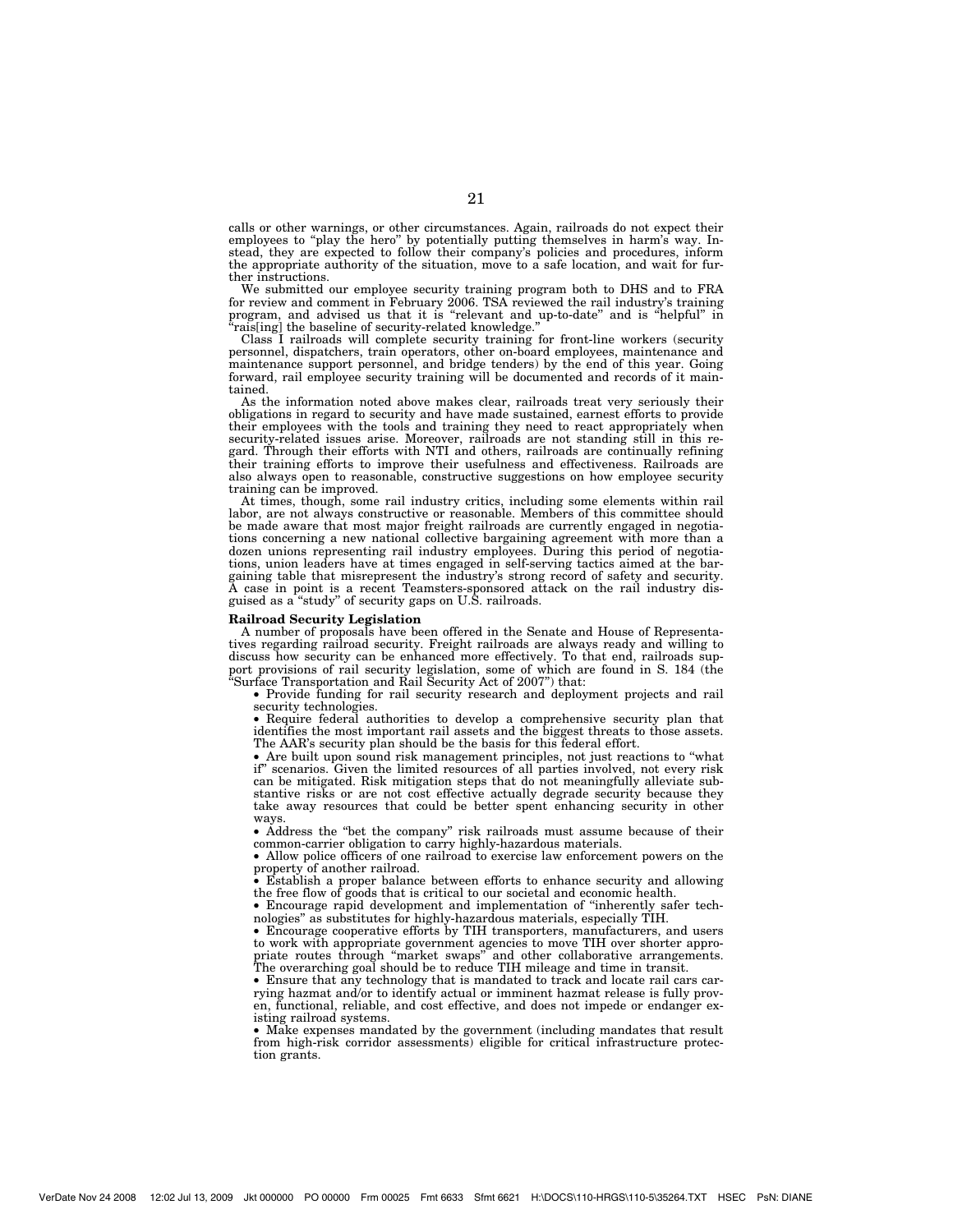• Ensure that a non-profit railroad research facility is an eligible recipient of rail security and R&D grants.<br>• Make TTCI a member of the National Domestic Preparedness Consortium.

- 
- Engage the expertise and experience of rail industry personnel as significant domestic intelligence assets.

#### **Passenger Railroads**

More than 90 percent of the mileage over which Amtrak operates, as well as large portions of the trackage over which many commuter railroads operate, are actually owned and maintained by freight railroads. Therefore, actions taken by freight railroads to enhance security also benefit passenger rail. Freight rail security officials coordinate with and support Amtrak and commuter rail security officials to, among other things, increase uniformed police presence in rail passenger stations. Amtrak, commuter rail and transit authorities, and freight railroads receive and share infor-mation through the RAN and the ST–ISAC.

That said, freight railroad security plans and procedures are not specifically designed to protect passengers or substitute for actions that Amtrak or other passenger railroads might choose or be requested to take. Moreover, freight railroads should not be expected to cover costs associated with passenger rail security, and steps taken to enhance passenger security must be designed to minimize undue interference with freight railroad operations.

**Conclusion**<br>U.S. freight railroads are proud of the success they achieved in keeping our na-<br>tion's vital rail transport link open following the September 11, 2001 terrorist at-<br>tacks. Since then, railroads have taken man other relevant parties to further enhance the safety and security of our nation's railroads and the communities they serve.

Ms. JACKSON LEE. Let me thank you for your testimony.

I now recognize Mr. Schiliro from MTA to summarize his statement for 5 minutes.

### **STATEMENT OF LEWIS G. SCHILIRO, DIRECTOR OF**  PREPAREDNESS, METROPOLITAN **TRANSPORTATION AUTHORITY, STATE OF NEW YORK**

Mr. SCHILIRO. Good afternoon, Madam Chairwoman, and members of the subcommittee. I also would like to thank you for the opportunity to appear here today.

I am currently the director of interagency preparedness at the MTA. I joined the MTA in 2005, after having served with the FBI for 25 years. During that time, I was assigned as the agent in charge of both domestic and international terrorism in the FBI's New York office, and I subsequently served as director of that office from 1998 until 2000.

My role currently is to ensure that the actions we are taking in light of 9/11, Madrid, London, Tokyo and Mumbai will prepare the MTA to respond to terrorists and other emergency situations. The MTA is the largest transit provider in the Western Hemisphere, with over 8 million daily subway, rail and bus rides—one-third of all rides taken in the U.S. In addition, 900,000 vehicles cross our seven bridges and two tunnels each day, carrying over 1.4 million people.

Certainly, 9/11 was traumatic for New York and our system. With three subway stations at Ground Zero and hundreds of express and local buses serving its perimeter, we served more than 80 percent of the Center's 50,000 workers. We were fortunate that day. No one was killed or injured on our system. But 9/11 focused us on making our system even more secure. With our partners in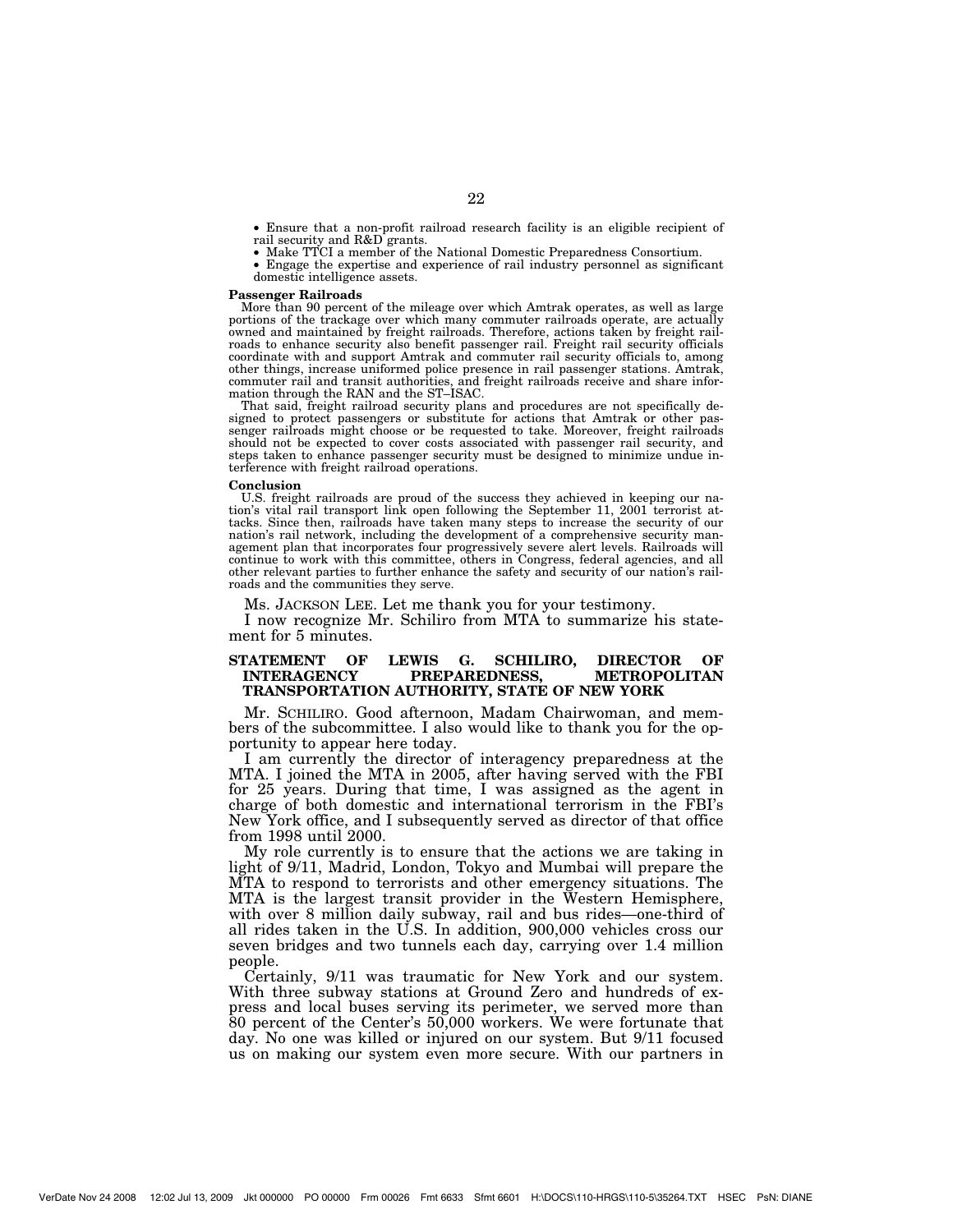New York City, New York State, and the federal government, we

Those assessments identified  $$2$  billion to  $$3$  billion in capital needs. We immediately launched a two-phased capital investment program to address those needs and harden our system. Phase One, comprised of about \$720 million, is now nearing completion. While I can't detail in public many of the projects we have undertaken, one of the most visible initiatives we have done is to install over 1,000 surveillance cameras and 3,000 motion detectors in our subways and railroads as part of a \$260 million integrated electronic surveillance system.

We have just begun work on the \$495 million Phase Two program, which takes, in turn, the next most critical projects. While the first phase is largely funded, Phase Two remains largely unfunded. We need your help with these efforts, since current DHS assistance is simply not structured to help with such a large, but essential, capital investment security program. DHS assistance has been helpful with what we refer to as ''soft capital'' emergency equipment—radios, bollards and training, where monies are pro-

vided to help with emergency preparedness drills.<br>Since 2003, we have received \$88 million, only a small portion<br>of the \$300 million to \$400 million we have spent in local funds such as growing our police department by 39 percent, to 755 officers, at a cost of over \$70 million, plus an additional \$37 million in overtime since 2002. We have hired an additional 261 bridge and tunnel officers at a cost of \$101 million. We spent \$10 million to create and equip a 50-dog canine unit, which are specially trained for bomb detection. We have added two MTA police department emergency service units at a cost of \$6 million.

Costly, but necessary equipment, training and communications are also underway. We have also continued to undertake real-life emergency drills on all parts of the MTA system, something that we have always done. In addition, all key operating employees are provided formal security training, and we are currently working with our employees and the unions to update and review what we do to improve that training even more—something that is definitely needed.

We have also focused on making sure that our customers are aware of how they should respond in emergencies. We have created the now internationally known, ''If you see something, say something,'' campaign, telling our customers in print and radio to be vigilant. Enlisting their help has given them an outlet to report suspicious activities. Publicly sponsored, it has been very positive, and we have shared our materials with dozens of systems and municipalities around the globe.

While I have touched briefly on federal funding, I would like to talk about DHS assistance more briefly. You know the national numbers, but they mean more in the context of the eight million daily riders we provide. In comparative terms, in 10 weeks we will have transported more people than the domestic airlines do all year, and we are but one-third of the daily transit ridership nationally. And yet the federal government has spent over \$24 billion on aviation security since 2001, but only \$549 million on transit security.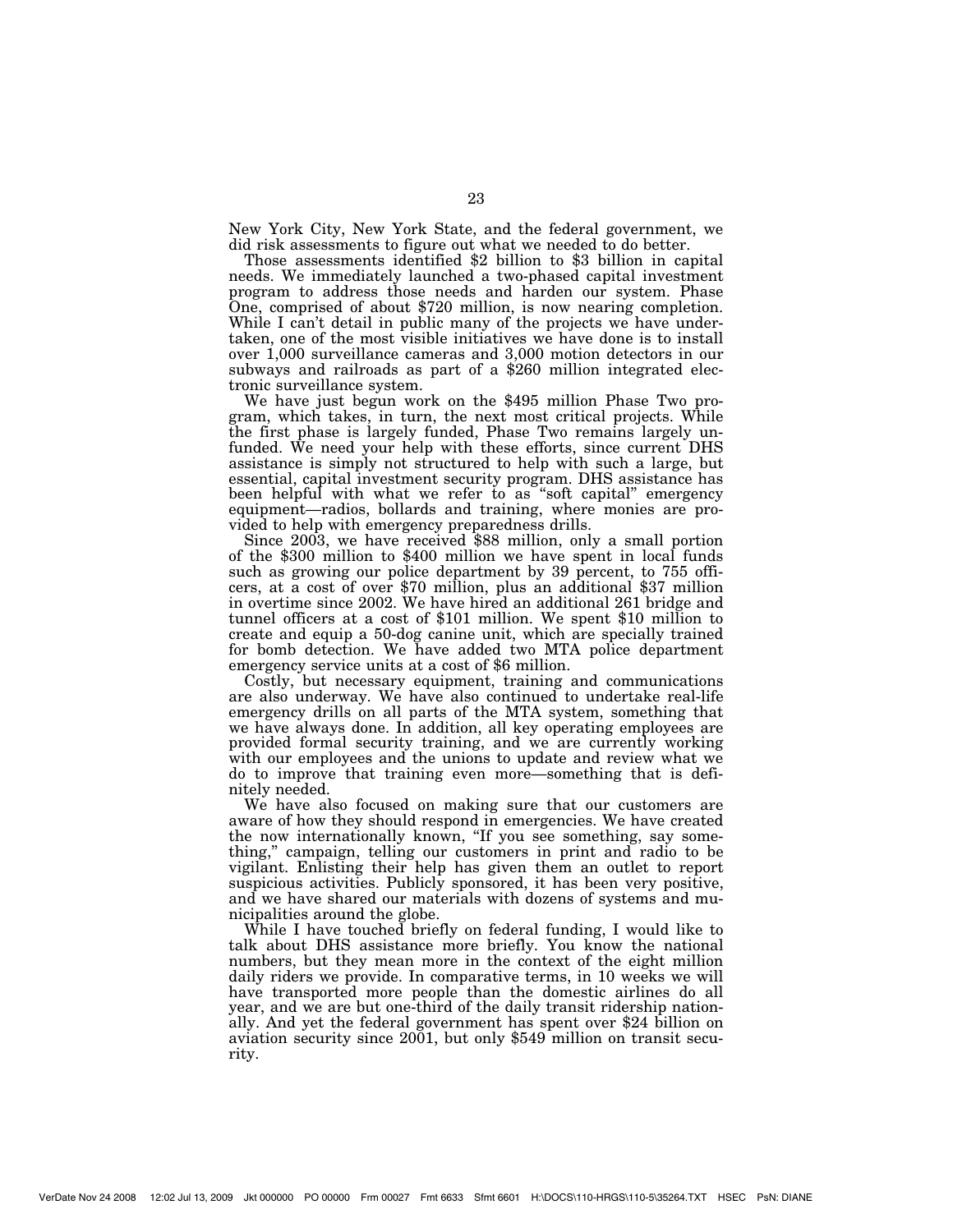We don't deny that aviation security is critical and we are appreciative of what has been done and provided, but we need you to address this dramatic inequity as you shape the DHS authorization. We have worked closely with Congress to increase federal transit funding from the \$65 million provided in 2003, \$50 million in 2004, to the \$175 million provided in 2006 for transit passenger and freight rail security. But those amounts, taken together, barely make a dent in addressing the \$6 billion need.

We look forward to your efforts to help us address the global transit needs through an authorization bill, and we applaud past efforts to do so. We have worked closely with the American Public Transportation Association, and share in their concerns. We desperately need a funding program that is based on objective and current risk and vulnerability assessments applied on a national basis, annual transit and rail security funding over the next 10 years that provides transit with a minimum of \$500 million to \$600 million year, a program that doesn't require local match. Even though in New York we have spent a lot of our own money, such investments are fundamentally a federal responsibility and should be based on risk, not on the localities' ability to match.

The federal government could also be the most helpful in developing safety and security best practices, guidelines and product standards, and most importantly, on research and development in technology, as technology will play a critical role in future security efforts.

Madam Chair, in light of the nation's heightened security needs since 9/11, we believe that increased federal investment in public transportation security by Congress and DHS is critical. We urge Congress to act decisively to create a formal structure for transit, rail and bridge security funding, and we look forward to working with you toward such a goal.

Thank you, and I look forward to any questions that you may have.

[The statement of Mr. Schiliro follows:]

#### PREPARED STATEMENT OF LEWIS G. SCHILIRO

Good afternoon Chairwoman Jackson-Lee, Ranking Member Lungren, Chairman Thompson, Congressman King, members of the Subcommittee. My name is Lewis Schiliro, and I'm the Director of Interagency Preparedness at the NYS State Metropolitan Transportation Authority (MTA.) I joined the MTA in 2005 after having served with the FBI as Assistant Special Agent in Charge of both domestic and international terrorism cases in the FBI's New York office from 1994—1995 and subsequently as director of that office from 1998—2000.

My role at the MTA is to ensure that the actions we are taking in light of 9/11, Madrid, London, Tokyo and Mumbai, to prepare our organization to respond to terrorist and other emergency incidents, are the most efficient and effective in terms of their impact on our mission to provide as secure an environment for our customers as possible. I will talk about that, our relationship with DHS and the federal government, and what our security needs are going forward.

As you may know, the MTA is the largest transit provider in the Western Hemisphere and is comprised of several operating entities:

- MTA New York City Transit (NYCT)
- MTA Long Island Rail Road (LIRR)
- MTA Long Island Bus (LIBus)
- MTA Metro-North Railroad (MNR)
- MTA Bridges and Tunnels (B&T)
- MTA Capital Construction (MTA CC)
- MTA Bus Company (MTABus)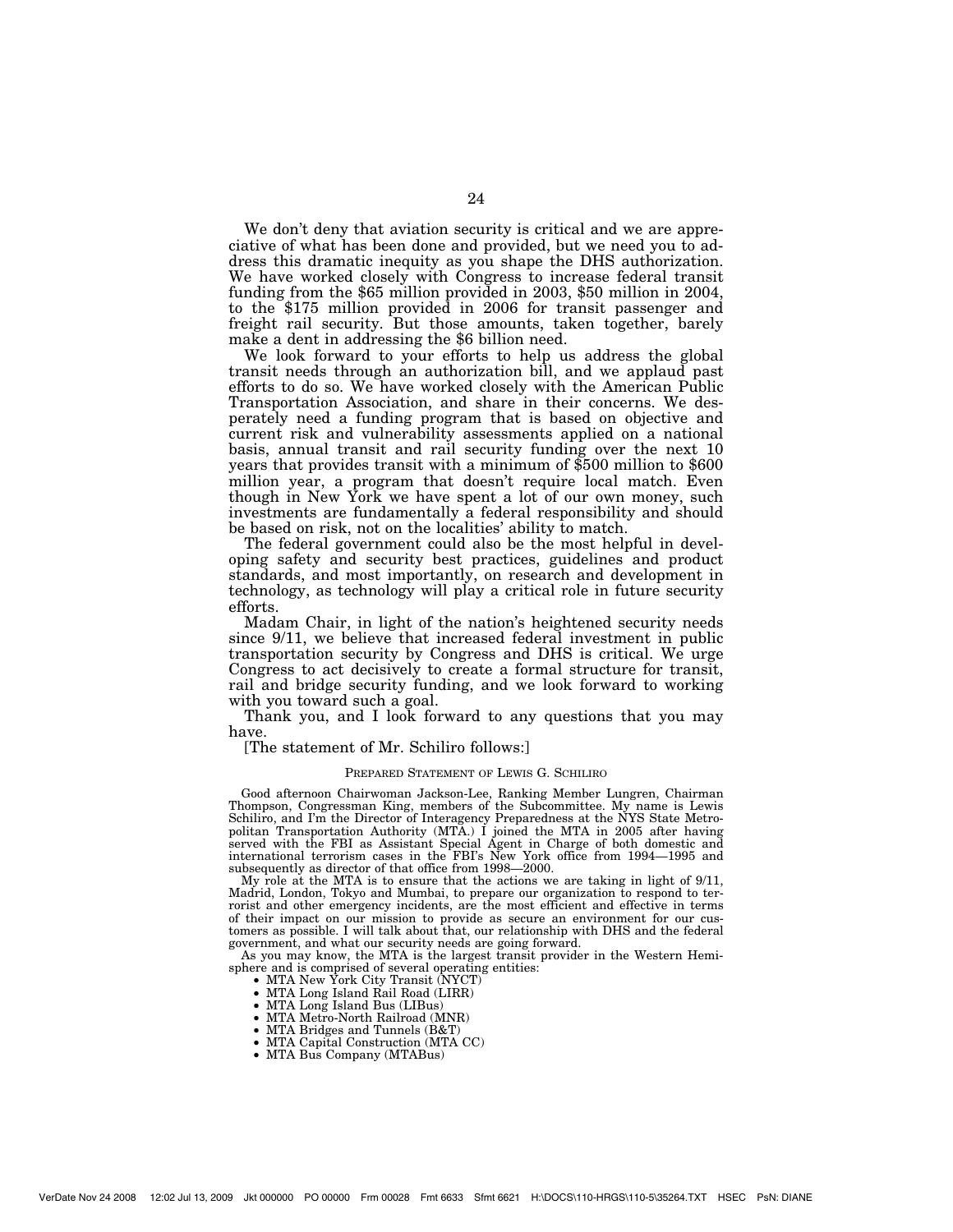We provide over 8 million subway, rail and bus rides each day in the NY metro area—roughly one third of all transit rides nationally. Approximately 900,000 vehicles cross our 7 bridges and 2 tunnels each day, carrying over 1.4 million passengers.

#### *The Impact of 9/11 on the MTA*

Certainly 9/11 was traumatic for the New York metropolitan region and our system. We were front and center at Ground Zero, with 3 subway stations directly serving the Trade Center site and hundreds of express and local buses serving its perimeter. It's likely that more than 80% of the Trade Center's 50,000 workers took one or more MTA services to get to work each day.

As tragic as the day was for New York, there was one positive for the MTA. Despite one completely destroyed station and 4 others that were completely put out of service for as much as a year, not a single MTA customer or employee was killed or seriously injured in or on our system. On 9/11 our subways whisked tens of thousands of riders from the center of the World Trade Center site to safe locations north and south. Our buses and subways evacuated millions more from Manhattan island. Our railroads took shocked commuters safely to their homes and returned with rescue workers who had no other way to get into the City to help.

Since then we have done much work, both internally and with our partners in NY City and NY State, the federal government and the broader transit industry, to assess the risks of future acts of terror on our system and to try to minimize them. We are doing so through a series of capital and operating investments in the system and additional employee training for our 65,000 employees. Let me first talk about the capital and operating investments.

#### **Capital and Operating Security Investments**

In 2002, with the assistance of the Federal Transit Administration, we conducted the first of a number of system-wide risk assessments, identifying between \$2 and \$3 billion in needs. We immediately launched the first Phase of a two-Phase capital investment program to address those needs and harden our system. Phase I, comprised of \$720 million in investments is now nearing completion. While I cannot go into detail in public about many of the projects we have undertaken, one of the most visible initiatives we've undertaken are the over 1,000 surveillance cameras and 3,000 motion sensors we are adding to our subways and commuter rail facilities as part of a \$260 million Integrated Electronic Security System. We have just begun work the \$495 million Phase II, which takes, in turn, the next most critical projects.

Of this more than \$1.2 billion total, the only federal capital assistance we received was in the immediate aftermath of the 9/11 attack itself—\$143 million from FEMA. That funding was not so much structured to address security risks, but to upgrade infrastructure we were replacing. That has left us with the task of identifying funds for the remainder, and while we have identified local funds for the balance of Phase I, Phase II remains largely unfunded. We need your help with those efforts, since current DHS assistance is simply not structured to help with such large—but essential—capital-intensive security investments.

What DHS assistance *has* been helpful with has been what we refer to as "softcapital,'' which includes things like emergency equipment, radios and bollards, and ''training'' where monies are provide to help with emergency preparedness drills. We are very grateful for the \$88 million we've received to date since 2003, but even that represents a small portion of the \$300 million to \$400 million we've spent in local funds in those same areas since 2002.

For example, we've grown our police department by 39% to 755 individuals at an additional cost of more than \$70 million (plus an additional \$37 million in overtime) since 2002 and in the same time period have added 261 bridge and tunnel officers at a cost of \$101 million. The bridge and tunnel officers inspect vehicles entering our bridge and tunnel facilities. We've spent over \$10 million to create and equip a 50 dog bomb-sniffing team and have added two MTA PD emergency service units at an additional \$6 million. Additional equipment, training and communication efforts have also proven to be very costly, but necessary.

#### **Emergency Drills and Training**

We also continue to undertake real-life emergency drills on all parts of the MTA system. Much of the reason for our success in evacuating Manhattan on 9/11 was that our organization is and has been committed to preparing for emergencies. Our agencies have always done more than simply write volumes of emergency and response plans that sit on shelves. We drill those plans several times a year.

Some of what we experienced that day had been anticipated in previous emergency drills—though admittedly not on as large or dramatic a scale. Nonetheless,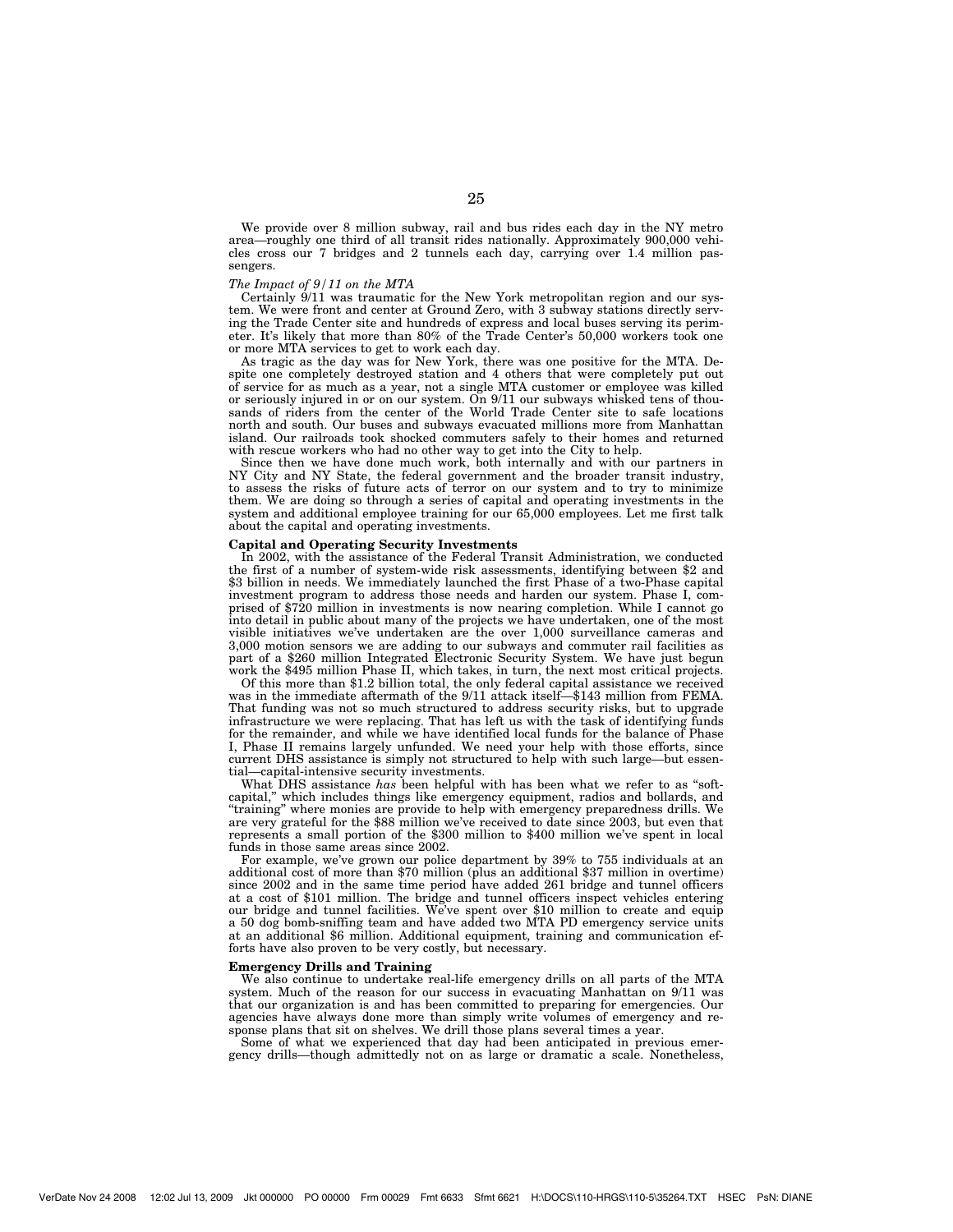the experience, lessons learned, and perhaps most importantly, the relationships forged in those exercises certainly saved lives that day.

Each of our operating agencies prepare for emergencies regularly in terms of both physical drills—with hundreds of participants—and table-top drills. NYCT, the largest member of the MTA family, operates 8,000 subway and 46,000 bus trips a day within New York City. Transit conducts four emergency drills the Emergency Medical Service (EMS) and the Office of Emergency Management (OEM).

In addition, all key NYCT operating employees are provided ongoing formal ''eyes & ears'' training; fire protection & evacuation training; and DuPont Safety training. Over 45,000 employees have taken these courses and we about to conduct a top to bottom update and review of those training courses in concert with our represented

employees. While FRA regulations already require one full-scale drill annually, the LIRR conducts a minimum of 4 major full-scale emergency drills annually, including one in NY's Penn Station, the busiest railroad station in the country. Likewise, MNR conducts a number of drills during the year, including one in Grand Central Terminal. The carefully crafted emergency scenarios require emergency responders to demonstrate skills in communications, fire fighting, rescue, extrication, hazardous mate-rial and first aid and include county, village and town Police, Fire and EMS services throughout Nassau and Suffolk Westchester, Orange, Rockland, Dutchess and Put-nam counties in NY and Fairfield and New Haven counties in CT.

Railroad emergency preparedness training is conducted at a number of locations, from Penn Station and Grand Central Terminal to major hubs such as Flatbush/

Atlantic Ave Terminal, Jamaica Station, Grand Central Terminal, 125th Street,<br>New Haven, as well as shop/yard facilities in New York and Connecticut.<br>MTA Bridges and Tunnels, which operates 7 bridges and 2 tunnels within N FDNY, MTA, OEM) exercises that have tested preparedness; response; inter-agency cooperation; perimeter security; IED mitigation; Hazardous Materials Spills; decontamination, and even power reduction scenarios.<br>Since 9/11 we've had other real-life opportunities to test what we do on a regional scale. W

we—along with our partners in emergency preparedness throughout the region— were able to safely evacuate of over 400,000 riders from both underground and elevated parts of our system. We're proud that there were no customer or employee injuries in those instances—a truly amazing feat.

#### *Engaging our Customers in Emergency Preparedness*

As you've heard today, we're committed to aggressively training and drilling our employees for potential emergencies. But we've also focused on making sure that our customers are aware of how they should respond in certain situations.

Through the creation of the widely recognized **''If You See Something, Say Something''** customer information campaign, we've informed our customers in print and on radio about being vigilant and in the process have enlisted their help by giving them an outlet to report suspicious activities: 1–888–NYC-SAFE. Public response has been extremely positive and we have shared our materials with dozens of transit systems and municipalities around the country and the globe.

In direct response to the lessons learned from the Madrid bombings—we both customized our ads to focus on packages left in transit vehicles and we've produced Customer Train Evacuation Brochures and internet-based evacuation videos that show how to properly evacuate subway and commuter railroad cars in an emergency. Printed copies of this information were distributed on our subway and rail cars. We've made both the printed material and videos available on our website, *www.mta.info.* In addition, we've made these videos widely available to local police departments, community groups and the public.

We also continue to supplement the more formalized training of our operating personnel with Employee Safety Guides for all our employees that tells them what to look for and how to react in emergencies.

#### **Federal Funding**

While I've touched briefly throughout my remarks on federal funding we've received since 9/11, I'd like to talk about DHS assistance more broadly. I know you have heard the national numbers on the inequities of transit funding on many occasions, but they bear repetition. I will do so today in the context of the number of transit riders who use our system alone. The 8 million daily rides we provide on our system is substantial. However, in comparative terms, in three days we move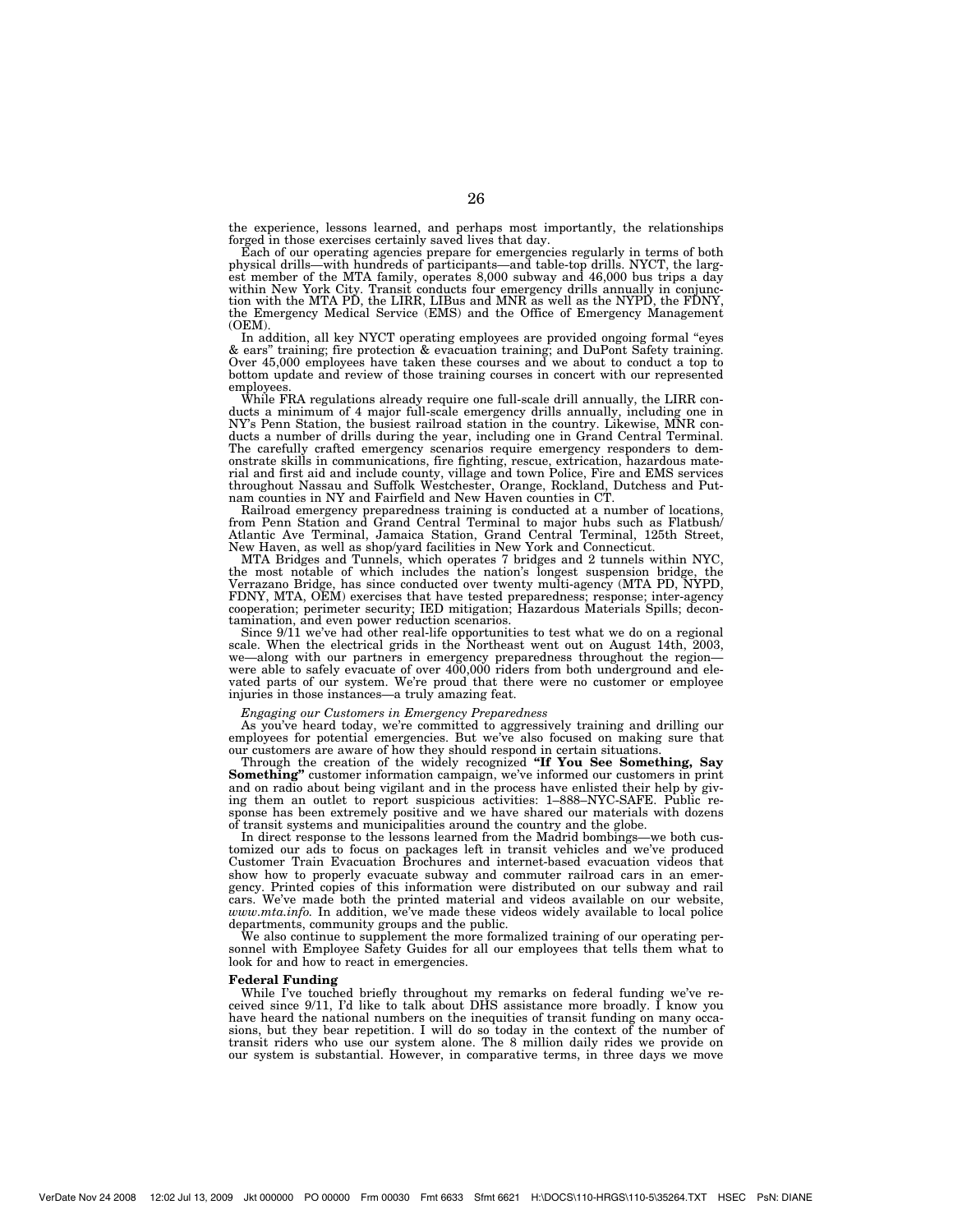as many people as Amtrak moves all year and in ten weeks as many as the domestic airline moves all year. And we're but one-third of the daily transit ridership nationally.

Nonetheless, the federal government has spent over \$24 billion on aviation security since 2001, but in the same period has allocated but \$549 million for transit security. We do not deny that aviation security is critical—and we are appreciative of what has been provided to transit—but we need you to look at this dramatic inequity as you shape a DHS authorization.

We have worked hard with Congress to increase federal transit funding from the \$65 million provided in 2003 and \$50 million in 2004 to the \$175 million provided in 2006 for transit, passenger and freight rail security, but those amounts, taken together, barely make a dent in addressing the \$6 billion in needs identified nationally for transit systems alone.

We look forward to your efforts to help us address the global transit need through an authorization bill and we applaud past efforts to try and do so. For example, the Senate in 2004 and 2006 passed legislation that would provide \$3.5 billion over 3 years for transit security. Late last week Senate Banking once again advanced similar legislation and we anticipate it will move forward through the full body. Similar attempts have been made in the House. We hope those efforts will serve as the basis for a formal authorization.

As far as the structure of such an authorization effort is concerned, we have worked closely with our colleagues in our national trade association, the American Public Transportation Association (APTA), to set forth a set of principles that we believe would guide a successful effort. Funding is, of course, fundamental to addressing the security need of transit systems nationwide. Annual transit and rail security funding needs can most likely be addressed over the next ten years through a program that provides a minimum of \$500—\$600 million a year.

In addition, any funding must be structured to provide maximum flexibility for local entities to use them for both hard and soft costs such as the cost of additional transit agency and local law enforcement personnel; funding for over-time costs and extra security personnel during heightened alert levels, and; training for security and other transit personnel.

We also urge Congress to resist requiring local match. While in the MTA's case, we've spent many local dollars, philosophically, the required security investments are fundamentally a federal responsibility and should be based on risk, not on a locality's ability to match.

The federal government could also be most helpful in developing safety and security best practices, guidelines and product standards. At the MTA we are regularly approached by companies who assert that they have the best security products on the market, but we have no independent way of knowing if those claims are true and against which standards they should be judged. We end up being the test bed for some of these products—a costly and time consuming process for individual transit properties

Madame Chair, in light of the nation's heightened security needs since 9/11, we believe that increased federal investment in public transportation security by Congress and DHS is critical. Terrorist attacks against U.S. citizens are clearly a federal responsibility and the federal government needs to step up to the plate with adequate support for transit security improvements. We at the local level are doing far more than our share in this effort and we need the federal government to be a full partner across the range of transportation modes. We urge Congress to act decisively to create a formal structure for transit, rail and bridge security funding. Thank you and I look forward to any questions you may have.

Ms. JACKSON LEE. Thank you very much, Mr. Schiliro. You are a very good lobbyist, and we thank you for your testimony.

I thank all the witnesses for their testimony.

I will remind each member that he or she will have 5 minutes to question the panel.

I will now recognize myself for questions.

I will start out simply by indicating that I believe that we have unanimity in this committee on the idea of risk-based funding. Certainly, you lay out a very stark contrast by way of funding between aviation security by the federal government, and transit and rail and commuter security.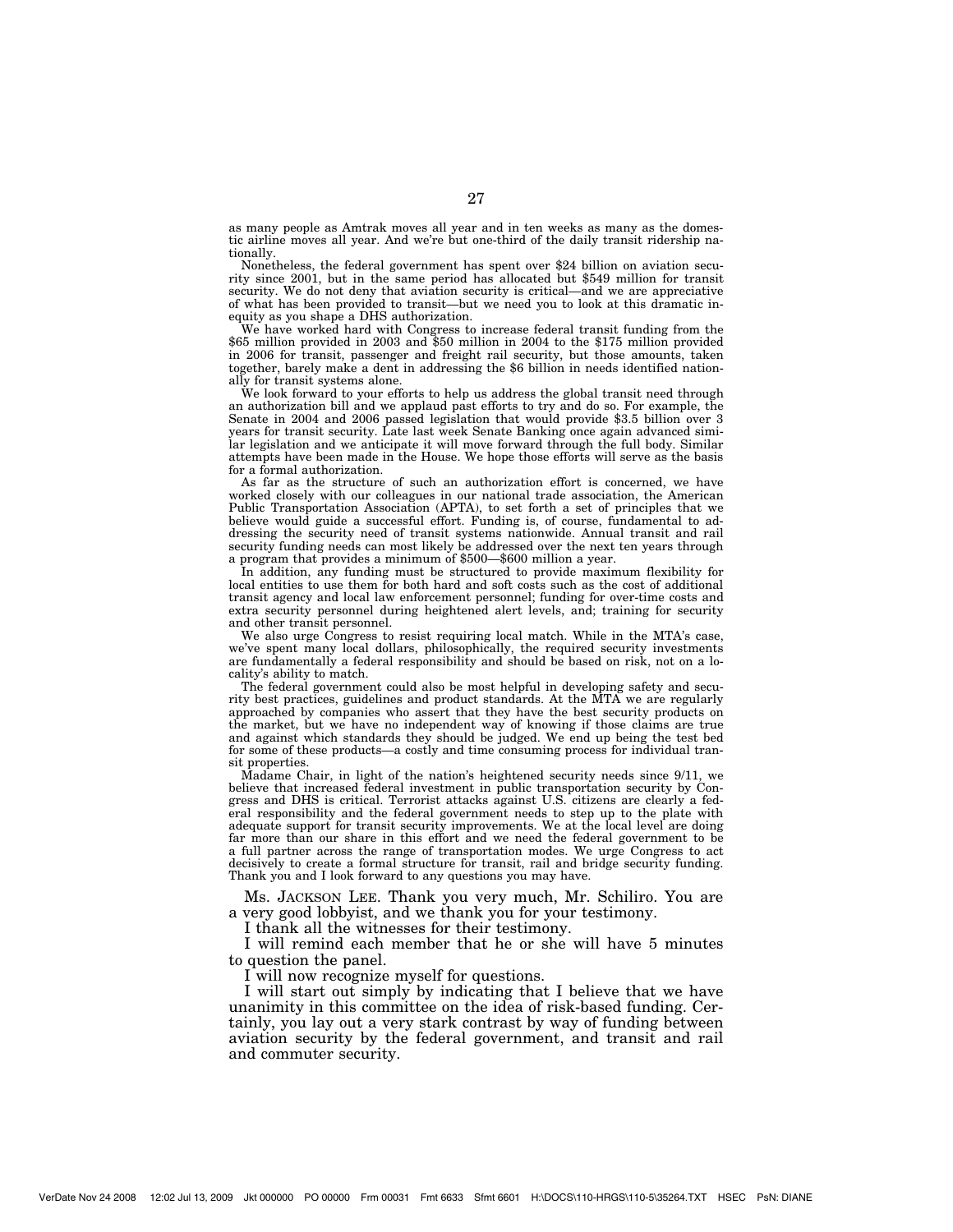Whenever we say this, of course, we qualify it by saying that we do understand 9/11's original generation, if you will, but we also emphasize the creativity of those who wish to do us harm. That is why we are holding this hearing. I would like to pose questions to Ms. Wilson. I am going to rapidly try to go through the questions.

Ms. Wilson, why don't you begin by thinking about a very unique point that you made about the liability question with rails and the transfer of hazardous materials. There are overlapping issues there. I want to make sure you distinguish safety from security. Safety is one issue, of course. It is very important, for it is the precipitous actions of others that we might not be aware of. How would you respond to that?

I am going to give a series of questions, so if you would focus on that.

Mr. Weiderhold, you may recall that according to the GAO, the FRA has been focusing its efforts to improve rail safety, addressing issues such as human error, inspections and rail track failure. Again, those are safety questions. Is there a nexus between safety and security concerns? Where do these overlap and where do they diverge?

My concern is that there is rail safety, but there is not rail security. Why? Because again, security should impact the precipitous actions of others, and it combines knowing intelligence and I think very sophisticated security protections. What measures have been or can be implemented that serve both purposes of safety and security?

Mr. Schiliro, the Port Authority of New York and New Jersey released a report recently that the PATH train tunnels that run under the Hudson River are more susceptible to attack than previously thought. What steps are being taken to ensure the security of the tunnels in New York and elsewhere? You might want to add what you think the federal government needs to do, and how much money will it cost to ensure these tunnels are secure, and who should pay for the security upgrades.

Let me yield to Mr. Weiderhold first.

Mr. WEIDERHOLD. Thank you for the question. It is a tough one. I believe that railroads traditionally, by "traditionally"  $\breve{\mathrm{I}}$  mean over decades have found a way to weave safety into most everything they do. I have 30 years with the railroad. I can tell you that in almost every shop on every floor in every station you begin your day with some kind of safety message. My definition of success is to get security on the same level of safety in our culture. It is not there yet. There has been a lot of security training that was started. Ms. Wilson talked about the model that freights use, that Amtrak customized and used, the same NTI product to generate its original training that started in 2005. Additional training for what we call the second phase of all employee training started just last month.

The nexus between safety and security is large. While there are differences, I can tell you an area such as emergency response, whether or not you have an event on the railroad that is precipitated by non-terrorists. You have a train derailment. That same derailment could have been caused by a terrorist activity. The results may very much be the same. So the way that you prepare for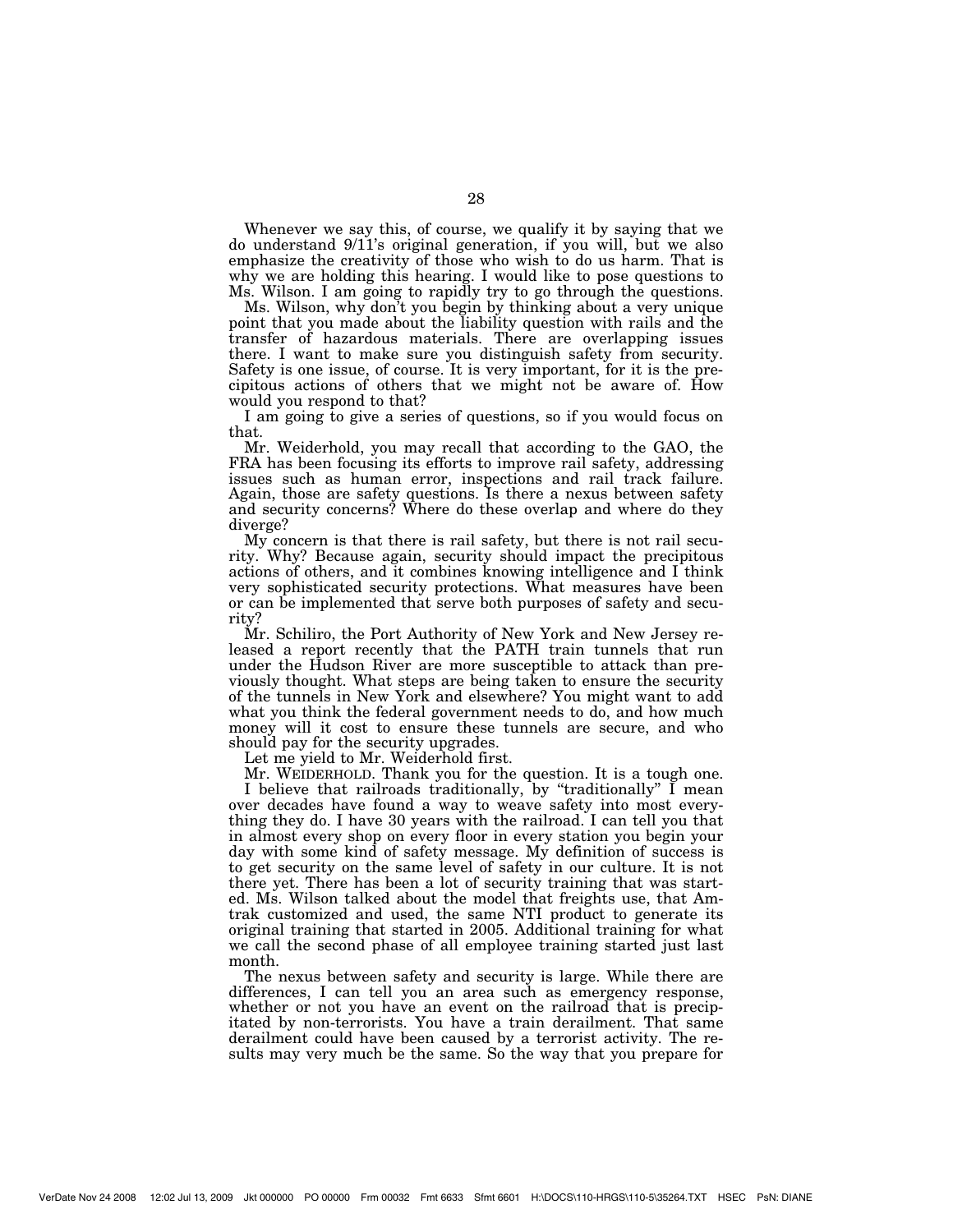that, the way that you bring first responders on to your property to learn the characteristics of your railroad, those are very similar events, very similar events.

I think the differentiation is what you alluded to with respect to what I would call the "means and methods" of the terrorists. We can look at programs like the British Transport Police HOT Program and other programs where employees need additional training to look for suspicious packages. Trust me, that is a lot easier than looking for suspicious persons, because there are all kinds of pitfalls with respect to how those programs need to be implemented.

Again, my definition of success for security on the railroad is where security takes the same seat, the same front seat as safety.

Ms. JACKSON LEE. Thank you.

Ms. Wilson?

Ms. WILSON. Thank you.

We do not make a differentiation between the safety and security causes of a catastrophic event involving TIH materials. In making this proposal, we looked at a couple of examples that currently exist, one of which is that Amtrak actually has, by congressional statute, a cap on its liability for all claims, including punitive damages. We also looked, as an example, at Price–Anderson solutions, where again, notwithstanding the cause of a release of nuclear material, the liability of nuclear power plant owners would be limited.

The main purpose of our proposal would be to cap the railroad's liability for claims regardless of the cause of the release of the commodity, but we would still ensure compensation for the general public.

Ms. JACKSON LEE. Would you, then, spend more money on security if you had a cap?

Ms. WILSON. Would we spend more money on security if we had a cap? I think the answer to that question, Madam Chairwoman, is that we are spending the amount of money that we can possibly spend at this time, based on our risk assessments and what we have concluded are prudent security investments. Obviously, we are also working now with the Department of Homeland Security, looking at some additional measures to protect TIH shipments in particular, but I don't think that there is a relationship there between our request for a cap on liability and the amount of money that we would or would not spend on security.

What we are looking for is the ability that should a catastrophic event happen, that it would not be a bet-the-company situation, that we would be able to, after paying whatever amount that was determined was appropriate for us to pay, up to the limit, but we would still be in a position to provide the critical services to this country. So it is a matter of survival, really, for our railroads.

Ms. JACKSON LEE. Mr. Schiliro, I am going to ask you to hold your answer, and I will have it at the end of my colleague's.

Let me yield now to the ranking member for his questions.

Mr. LUNGREN. Thank you very much, Madam Chairman.

Ms. Wilson, everybody here talked about the various things that they thought ought to be done. Many of them had to do with money. It sounds like direct outlays from the federal government. It sounds like your major focus would be on this liability protection.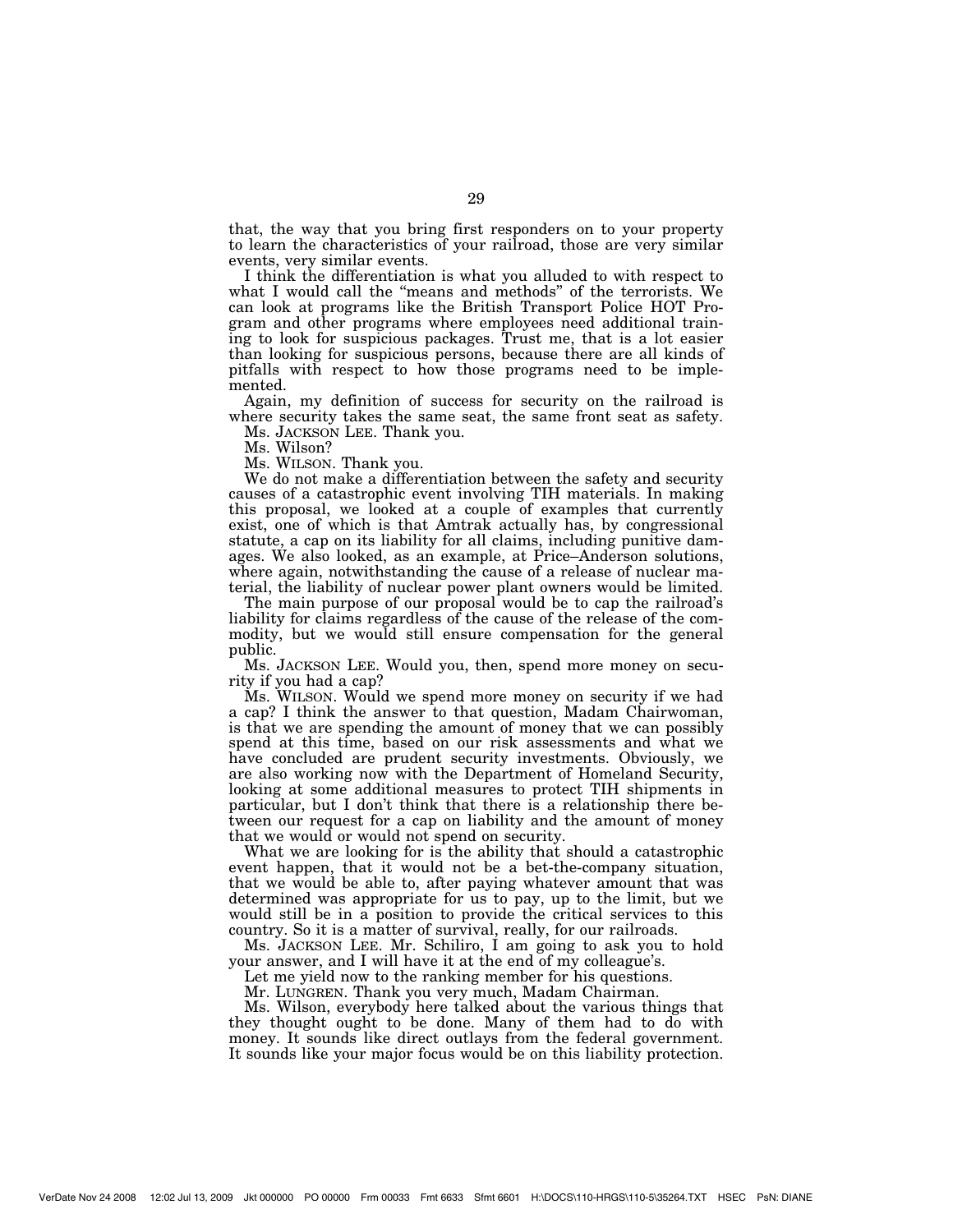Ms. WILSON. It is correct that we are not seeking specific funds from the government for additional security measures. We have put a number of measures into effect, and our security plan actually looks at putting additional alert level actions into place, depending on the threat. If legislation were to proceed through the House, we would look favorably upon a provision that would reimburse the freight railroads for the cost of putting these additional countermeasures in place at higher alert levels.

Mr. LUNGREN. I actually have been impressed overall by what the railroads have done on their own volition, beginning with the aftermath of 9/11. However, let me just ask you about one thing that I have some concern about. That is, what is the level of security at rail yards? The reason I ask that is, it just appears to me that in many cases I have gone by rail yards. There appears to be little fencing, if at all, any fencing. And I know there are supposed to be regular observation by security and/or railroad police.

What are you doing in terms of your association and your members at reassessing that? Because it just dawns on me that that is a tremendous vulnerability. If I ever wanted to attack something or plant something on a particular car, it is a lot easier to do that when it is sitting than when it is moving.

Ms. WILSON. Well, I am certainly aware that there has been a lot of press recently about rail yards and the perceived lack of security. I will say that our members are doing a number of things. First of all, as I mentioned, we do instruct our employees to be vigilant and report suspicious activities. We do ramp up our inspections of all cars during routine mechanical inspections, when there is an increased threat level, to make sure that there is nothing foreign tacked onto one of our freight cars.

Our members specifically work very closely with state and local law enforcement to leverage their resources. We simply don't have the security forces to be able to protect everything all the time. Frankly, I don't believe that it is the right thing to do to try to protect everything all the time. If you try to protect everything all the time, you really end up protecting nothing.

So I do believe that we have the right approach to rail security with our yards, our operations, our critical infrastructure, and that is a risk-based approach that ramps up when there is threat information or heightened alert, which is why we spend so much time and effort working with the federal government to make sure that we are linked to real-time security information.

Mr. LUNGREN. I am going to keep looking at that particular issue, not that I have any expertise in the area, but it does appear to me to be a vulnerability. I would like to continue to have conversation with your members and your organization on that.

To the other two members on the panel, I would ask this. Look, we will be talking about grants and funding and all that sort of thing, and believe me, we will get there. But what I would like to know from each of you is what is the single most important thing, other than funding, that you think would enhance security on our rails, the ones for which you are responsible? What is the one single thing the federal government should do that we are not now doing, other than funding?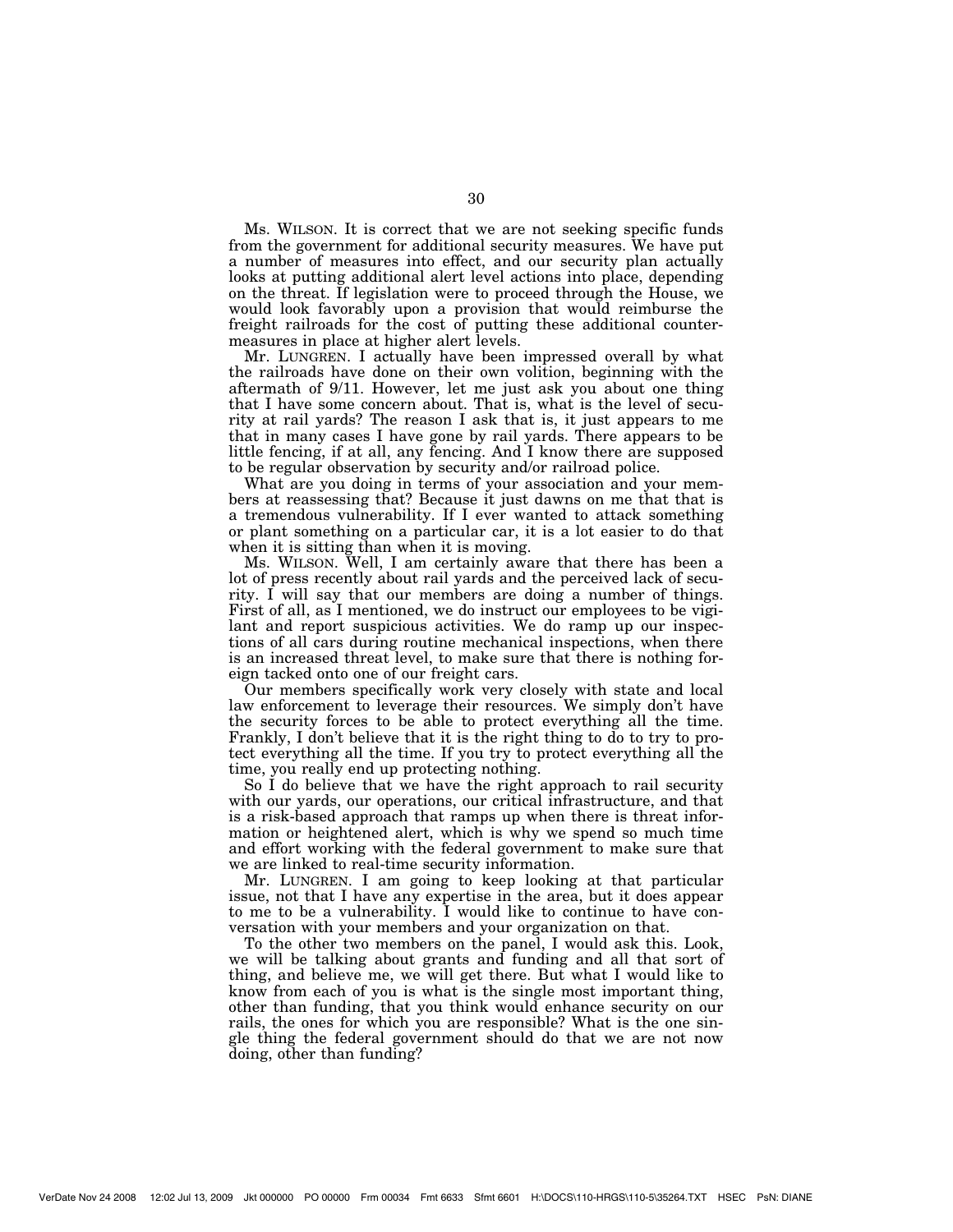Mr. WEIDERHOLD. I will take the first shot at that. In my written testimony, sir, I refer to the need. I think part of the committee's agenda has been to make sure that DHS ensures that the carriers, all of the affected carriers and rail, have vulnerability assessments and have security plans. I think you are going to find when you go out there that most of the carriers do have those plans in place.

But what I have found, I am an Inspector General for Amtrak. We share property with more than 20 different transit agencies. In each of those properties, we do not have links to security plans. We have good relationships. We have good local contacts. But what you could do for us is to make sure that when those assessments are made, that they are not just site-specific, or facility-specific, or carrier-specific, but in fact they are linked to the system. They are linked to the node. They are linked to the larger critical asset that is out there. That would be my first response.

Mr. LUNGREN. Thank you.

Mr. Schiliro?

Mr. SCHILIRO. Congressman, it is truly my belief that at the MTA, as it is in any agency, people are the most important part of this formula, our ability to attract and keep police officers and first responders that are dedicated to this mission. But it is my belief that in terms of the federal response, as I mentioned in my comments, I do believe that we need to do a better job in taking the lead on research and development—our ability to develop chemical and biological detectors, our ability to deploy explosive detection equipment. It is my belief that someday that will allow us to better secure the infrastructure that we are charged with.

When we talk about hardening assets, these are things that we have to, on our own, take the expense and engineering to develop. It is not something that you can go to Home Depot and buy a kit to harden a bridge or a kit to harden a tunnel. I think that some of those lessons that we are learning, you know, the federal government really should take hold of and assist us in the development engineering of some of these kinds of things.

Mr. LUNGREN. Thank you.

Thank you, Madam Chair.

Ms. JACKSON LEE. Thank you.

I would like at this time to yield to the distinguished chairman of the full committee, Mr. Thompson.

Mr. THOMPSON. Thank you very much, Madam Chairman.

Following from the ranking member's comments, Ms. Wilson, a lot of people on this committee are very concerned that most of the rail yards in this country are not protected. You are aware of stories where reporters have walked into a rail yard, left their business card on a hazardous tank car, and left.

In light of situations like that, public is demanding that we do something. If we, as members of Congress, don't get involved in a real way on rail security, how can the industry assure us that it will do something about situations like this?

Ms. WILSON. Chairman Thompson, I cannot sit here and guarantee you that the freight railroad industry will ever be in a position to achieve full protection of every rail yard in the country. There are thousands of rail yards in this country. Many, as you know, are in highly populated areas which is a concern to the in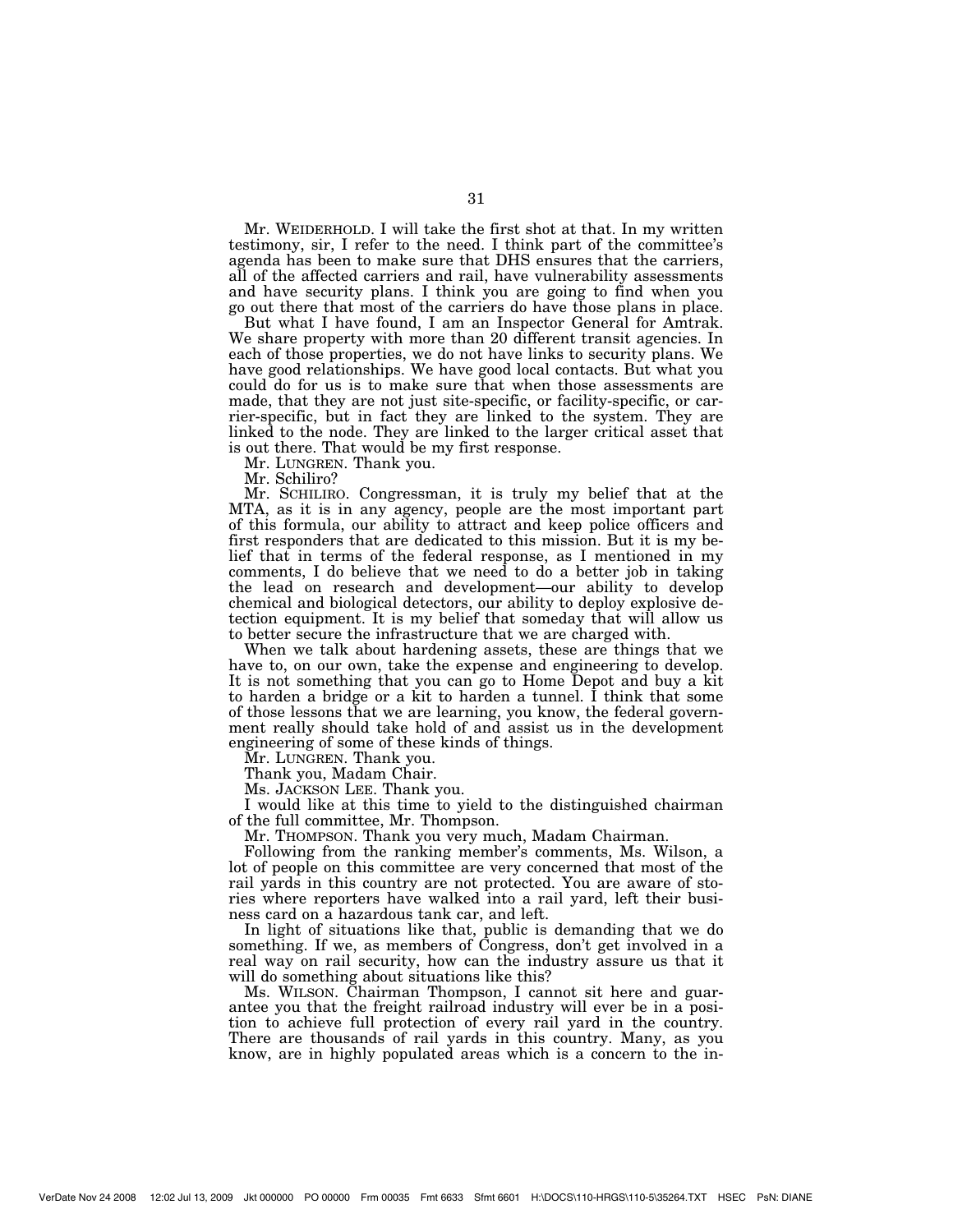dustry, as well as to the federal government. We are working with TSA at this time on two levels—one, some voluntary recommended security action items that address TIH cars in high-threat urban areas. And another area where we are working with TSA is on proposed rules that they have issued, which would provide for the attendance of TIH cars in rail yards in high-threat urban areas.

That rule would require the railroads and their customers, the containees as well as the suppliers, to make sure that every TIH card in a high-threat urban area is not left unattended. That proposed rule is out for comment right now. The industry is not opposed to the regulation. We are proposing a way in which we think we would be able to comply with the regulation. Our comments will be filed with the agency next week, I believe the 20th is the due date.

Having said that, still we are not talking about full gates and guards with guns. We are talking about a presence around TIH cars in these high-threat urban areas.

Mr. THOMPSON. Not to cut you off, but I want you to understand that it is very difficult for this committee, to accept, having full knowledge that people have open access to those yards, that the federal government does not have a policy in this issue. Now, either we work with the industry or we are going to be forced to do it without the industry. I am saying to you that it is a real problem.

My friend from the District of Columbia talks all the time about hazardous cargo coming through areas. I am sure she will raise it when her time comes. I am told that in most communities, when HAZMAT comeS through, they don't have any idea of what is on the cargo. They are not notified. If something happens, they can't communicate with them from an interoperability standpoint.

These are other issues that this committee will be tasked with over the next few weeks in coming up with some realistic plans. Otherwise, local government will get involved in the issue, which will then create a different dynamic. So I want to impress upon you. I am not leaving the passenger folks out. You know there are some issues associated on the passenger side that we have to address. This notion that we have to leave it to either freight or passenger fail, and they will do it right, is probably not left up to this committee. But the public is saying to us, there are vulnerabilities. We know they are there. Members of Congress, what are you going to do about it?

That is why we are holding the hearing, to hear from the industry and other people to get input. So I would implore you to try not to defend what you are doing without offering some going forward lessons for us to look at. Otherwise, you miss a golden opportunity.

I yield back, Madam Chairman.

Ms. JACKSON LEE. I thank the chairman very much.

The gentlelady from the District of Columbia? We thank her for her service. Congresswoman Norton, 5 minutes.

Ms. NORTON. Thank you very much, Madam Chair. I thank the chairman for opening up this hazardous substance matter with me.

I think you may be surprised, Ms. Wilson, to see how I approach it. I want to thank the chairman for working with me on the major bill on passenger security, and the chair of our new committee for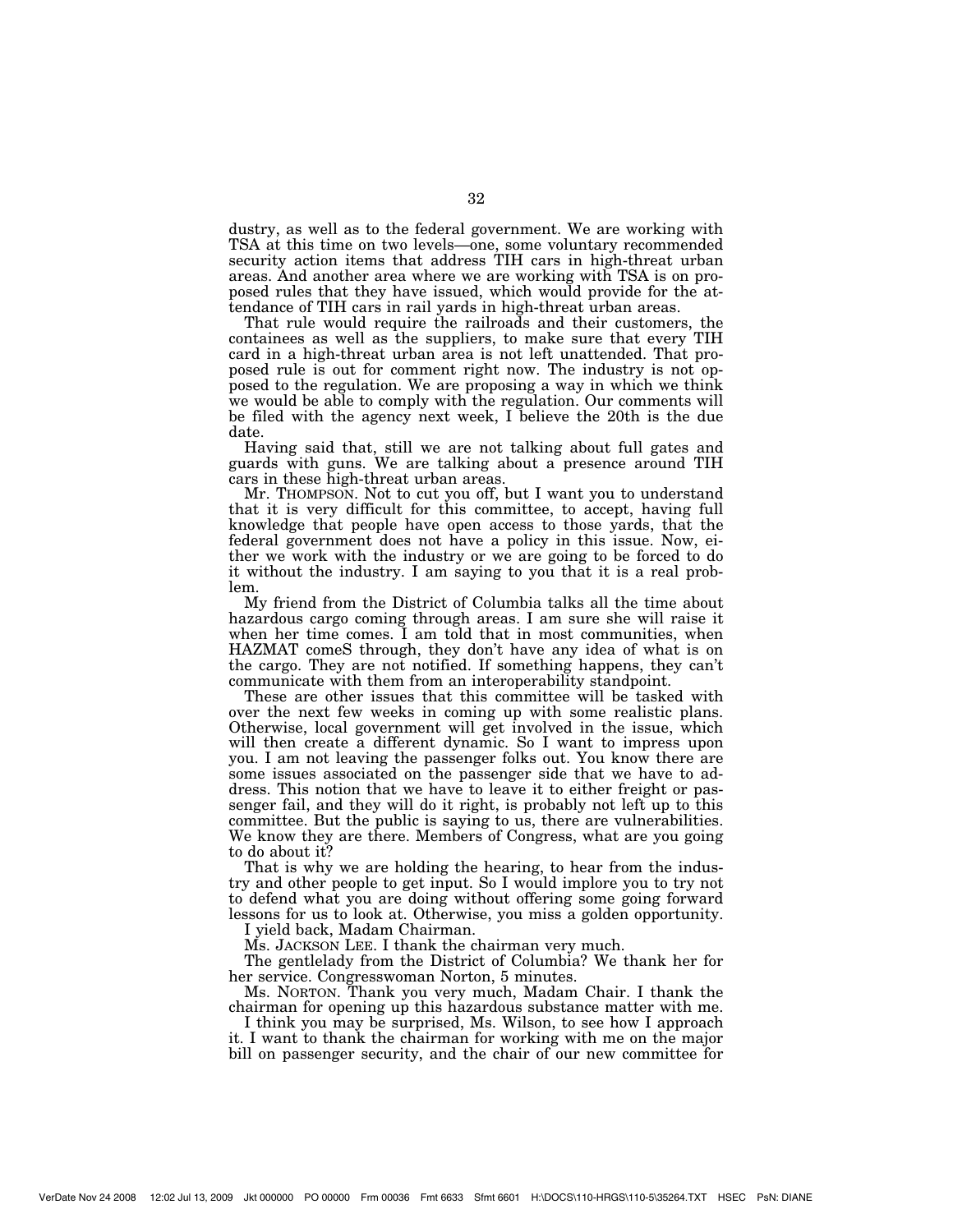making this the first order of priority. This is a big fat hole in homeland security, and it is called all of ground transportation, frankly—rail, metro, buses, you name it. And yet, that is what Americans travel on every day.

We can't wait any longer, and yet your industry was the great American industry, that was responsible. We didn't even have roads until the Eisenhower highway traffic bill to get things anywhere except for your great industry. You are now in a position where you have to rebuild the railroads, because they are so old, and the tracks are so old.

Let me just go quickly to this notion of hazardous substances. I want to use the District of Columbia and what happened there, because it is a case study. It makes me almost feel sorry for the industry. Because there was no action, no matter what we could do in committee, about the fact that hazardous substances went within four blocks of the Capitol. Without any prompting from me, I didn't have a thing to do with it, the D.C. City Council then passed essentially a ban, a re-routing ban. I do not believe that re-routing is the answer in most jurisdictions. There didn't know what else to do, no leadership from the federal government.

Now, look what you have. In your own testimony, Ms. Wilson points to more than a half-dozen cities that are trying to do the same thing. And guess what? Even though this is a matter of interstate commerce, our courts have not yet said that the District cannot do that because of a provision that says if the federal government doesn't act, then you can protect your own local jurisdiction. This is still going on 3 years later.

I don't blame you, Ms. Wilson, for saying, well, you can't reroute. These tracks run a certain place. I disagree with you that we would increase exposure, because of course we were talking about re-routing in places like New York, where there are huge population centers, or close to the Capitol of the United States, for God's sake, and you have even been doing some of that close to the Capitol of the United States.

So you know that there are some places not that are more important than others, but that you would be particularly vulnerable if in fact something occurred. If not re-routing, let me ask you, don't you believe it is time for the industry to sit down with the only power that can be a force here, the government of the United States, to in fact figure a system of either re-routing or alternatives that would uniformly be used when hazardous substances went through high-population centers?

I am thinking of South Carolina. It doesn't have to a terrorist. Would you be willing, if everybody was sitting at the table, everybody under the same regime, so that nobody is at a competitive disadvantage, to in fact see as the answer a government-wide system that would apply to all, done in collaboration with the industry so we take into account its practices. So you don't end up banning something that there is no other real way to get there.

But you would have uniformity. Would the industry be willing to submit itself to those, not that we need your permission, by the way, to that kind of regime in order to straighten out this hazardous substances re-routing matter, where we can't ask CSX, "Hey, you do it," but the other company within whom you are com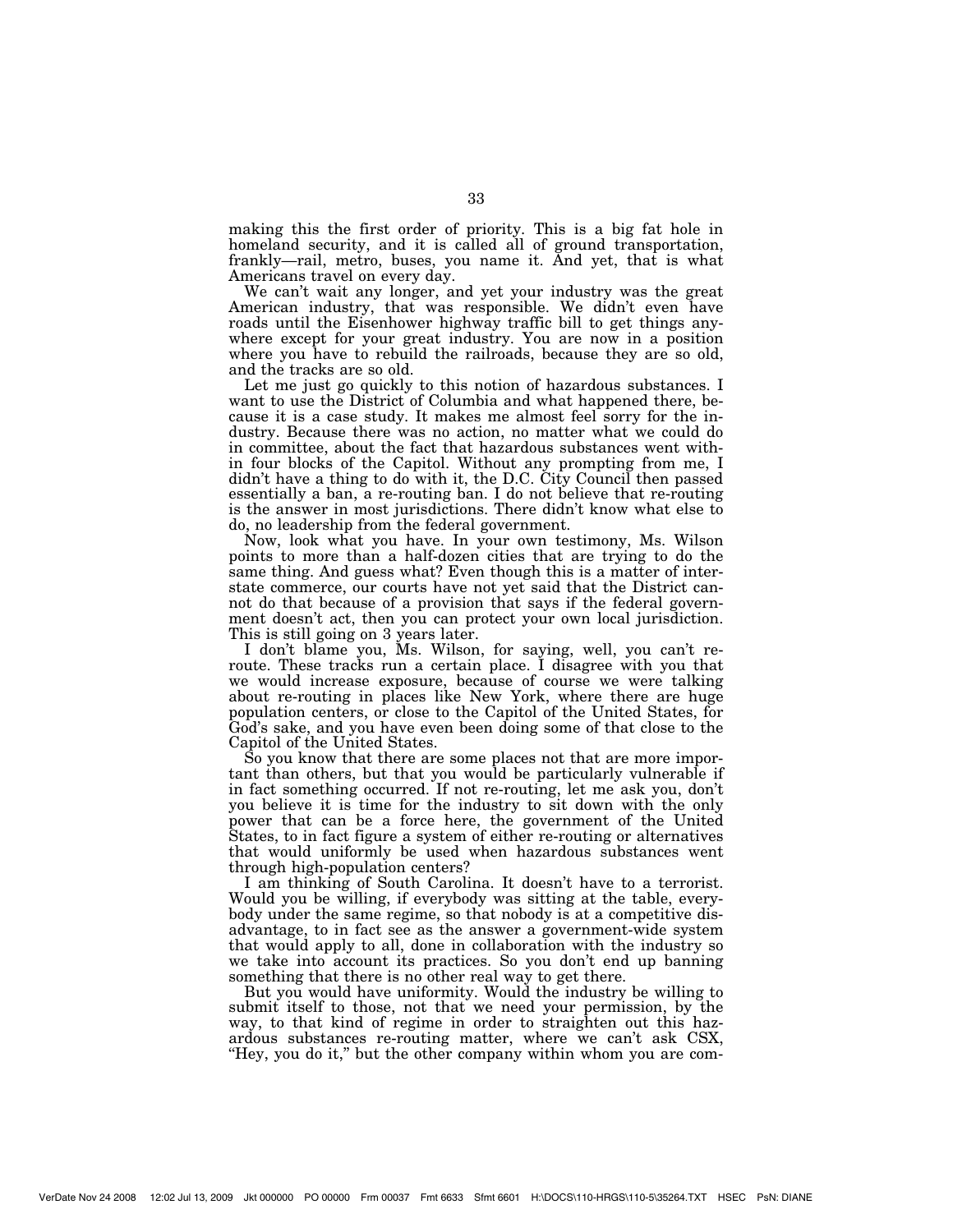petition, they don't have to do it. You have to do it because you happen to be in this set of tracks, and make yourself uncompetitive with them, but they don't have to do it.

I would like to know whether you think that is a plausible answer to this problem of hazardous substance going through large population centers.

Ms. WILSON. Thank you for that question, Congresswoman Norton. I can tell you, first of all, that we are always willing to sit down with government officials.

Ms. NORTON. You bet you are.

Ms. WILSON. To try to resolve some of these very difficult issues, because one of the things that we learned very early on after 9/11, as we were trying to protect these shipments of TIH materials, is that if you are not very careful, you can, through your actions, produce some unintended consequences that can have a worse effect perhaps than the effect that you are trying to prevent.

Ms. NORTON. Well, you named insurance or liability, and yet you say that your hazard would be increased if it took more time. Well, nothing could increase your hazard more than somehow having some terrible accident in New York, Chicago or the District of Columbia. You don't know what your liability would be. Putting caps on your liability, you are a common carrier. It is pretty hard for you not to be subject to punitive damages no matter what you do.

So is there any way to do it except making sure that everybody is under the same regime? That is my question.

Ms. WILSON. What we have been doing recently is working with the Department of Homeland Security and the Department of Transportation to look at possible ways to streamline this transportation, with a goal of reducing the number of miles that these products need to be transported, with the goal also of evaluating the routes that we currently use to determine whether or not we are transporting these commodities over the safest, most secure routes. And we are working, actually the Railroad Research Foundation is working under a grant from the Department of Homeland Security to develop a tool that will help railroads evaluate both the safety and security risks of their hazardous materials routes, and alternate routes, to help?

Ms. NORTON. Ms. Wilson, I think you have answered my question. Your sitting with them at this late date, trying to in fact get some agreement. Frankly, I compliment the industry because I think the initiative has come from passenger and rail. And yet we heard testimony from the Inspector General. We can't ignore what the Amtrak testimony said. Essentially, it is that, and I am quoting you, sir, we suspect that many of these very good assessments that some may have done, others may not be as good, are carrier-specific, and not necessarily linked to larger system and modal vulnerabilities—in other words, no nationwide rail transportation system, the way we now have developed in plans.

This is very, very bothersome to this committee, which is why you see the priority we are giving to it. I didn't mean to put you on the spot, Ms. Wilson, because I think unless the Department of Homeland Security says all of you all are under some regime, I don't expect CSX to say, "Okay, we will re-route," even around the nation's capitol, even though I know you have been doing it be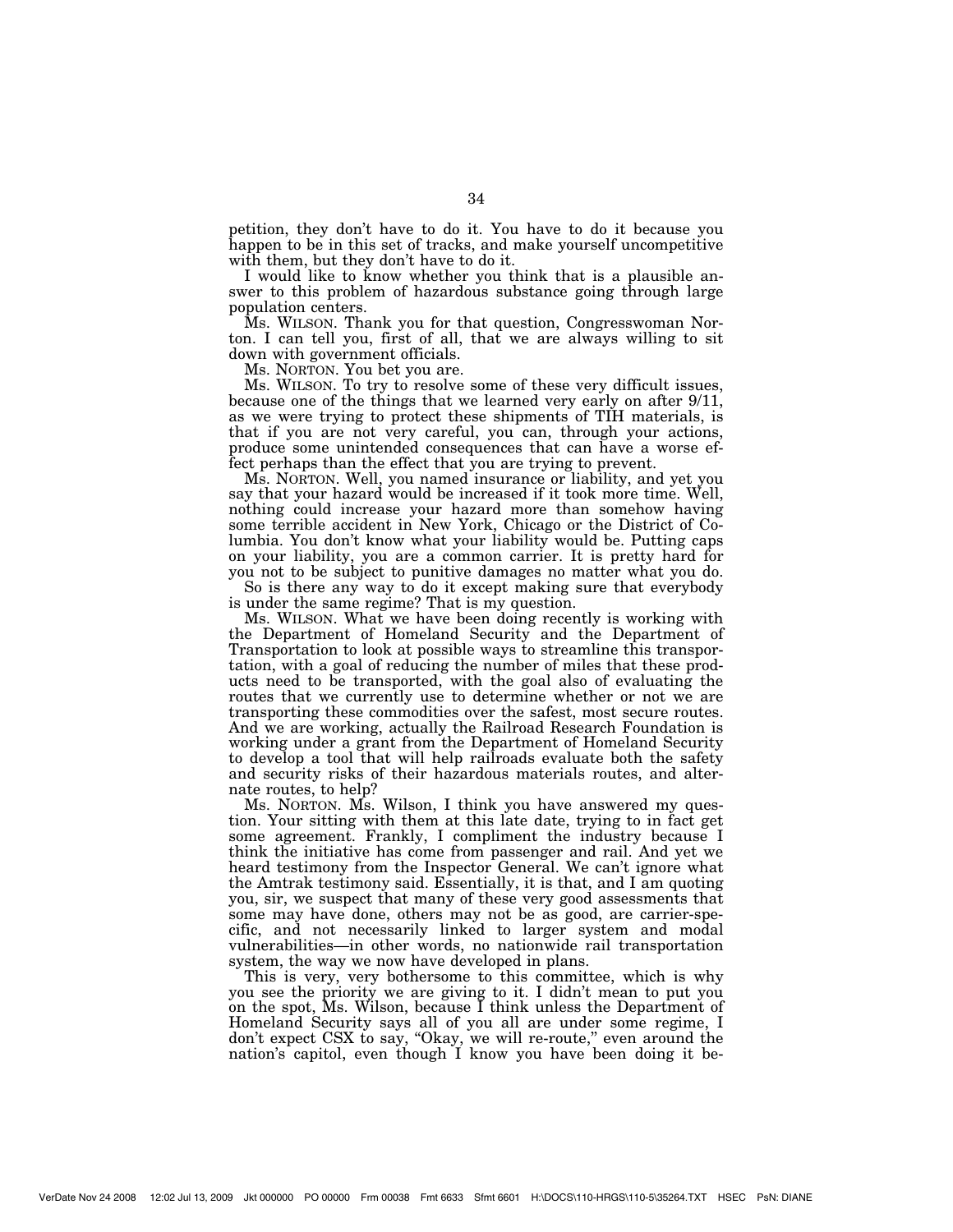cause you know what would happen if you blew up four blocks from the Capitol.

Just let me ask one more question of Amtrak. Just let met get it on the record. We had to fight on the floor—was it last session or 2 years ago?—to get Amtrak enough money to stay up and running. Is Amtrak in any financial condition to provide the security of the kind we have been talking about here, in addition to keeping themselves up and running? Mr. Weiderhold?

Mr. WEIDERHOLD. I have been with Amtrak 30 years. I have been up and down that roller-coaster of teetering on bankruptcy, and then having a little bit of cash left at the end of the year. In a grant and legislative request that the company is submitting, as a matter of fact this week, as part of its annual package, it is making security its number one investment priority, which I think is a good thing.

But it is doing it with its internal finances. It is redirecting money from other company activities, probably appropriately, I think, mostly appropriately. Is it enough? Not yet. More needs to be done. In 3 years, Amtrak has received about \$21 million or \$22 million from DHS for all things rail security. So most of what Amtrak does has to come out of its own hide.

It is making progress. I am the IG. I am responsible for oversight. I can tell you it is not enough, and it is not fast enough. So more needs to be done.

Ms. NORTON. Madam Chairman, I thank you for your graciousness, but I take that as a "no." If he is saying just to keep the railroad running, they are having to borrow money from keeping the railroad running for security because they recognize their vulnerability. We can see that we have a railroad on its last legs, which cannot provide the security that you and the chairman are expecting.

Thank you very much.

Ms. JACKSON LEE. I think your probing has highlighted the purpose of this hearing, which is the distinction between safety and security.

As the young people leave this room, I will take the personal privilege of letting them know how much we appreciate them going in and out of our hearings, and hopefully they are getting a sense of the importance of the work. Thank you for being here.

I am just about to yield to the distinguished gentlelady from New York. I do want to emphasize the heart of this hearing. The testimony suggests that we do have to do a regulatory scheme, if you will. I think you captured it, Mr. Weiderhold, and that is to make security number one. I don't sense it, even though there is a great interest.

I believe that through the period of time of legislation and markup, we need to hear from more of the railroads collectively to be able to frame what is going to be a regulatory process for making security number one.

I yield 5 minutes to the distinguished gentlelady from New York, Congresswoman Clarke.

Ms. CLARKE. Thank you very much, Madam Chair.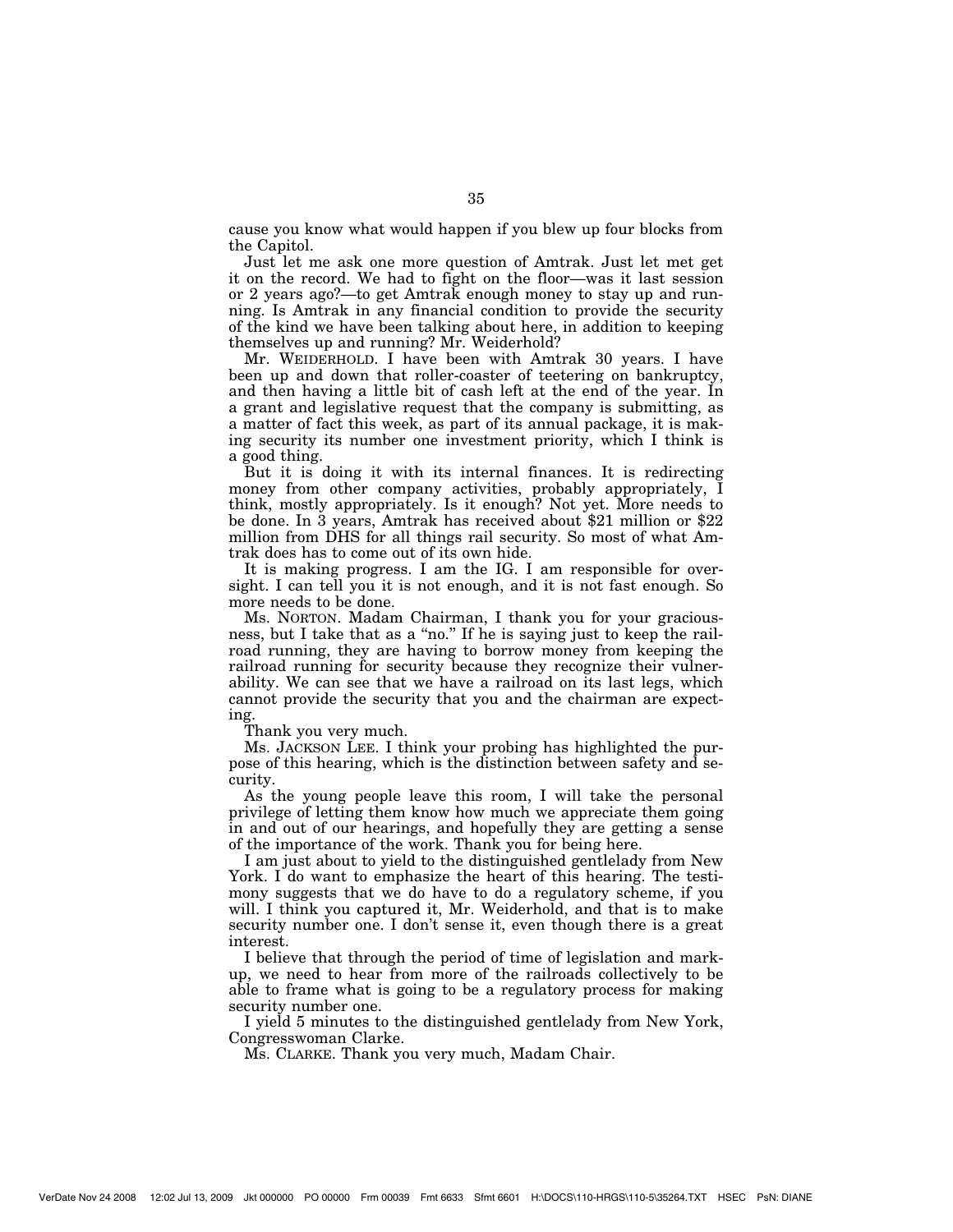And to the three of you, thank you so much for your testimony here today. It sort of puts everything in context and real-time as

we look at how we secure our nation's transportation systems.<br>What I found really just sort of alarming is the fact that the Department of Homeland Security has spent approximately \$24 billion on aviation security, compared to \$549 million in transit security since 9/11. It begs the question, how are we going to really tame this tiger?

I think ''tame this tiger'' because all of you are operating each and every day with the specter of, my goodness, this should not be the day that something goes wrong. I can understand what that pressure must be like.

I would like to just sort of ask Mr. Schiliro, I have a little bias here, but I would like to get a sense from you. You talked about rail transit security needing to be at a minimum of \$500 million to \$600 million per year. Has your estimate for the required minimum annual funding for transit security been endorsed by any other transit agencies or professional agencies in the country?

Mr. SCHILIRO. Congresswoman Clarke, just to put that into a little bit of perspective, this year's transit security grant for the New York metropolitan region was approximately \$61 million. That money will be divided among the MTA, New Jersey Transit, I think Amtrak shares in that among Grand Central and Penn Station. So I think in terms of trying to balance how we arrive at it, we do take into account the needs of our sister agencies in coming up with that figure.

As far as what it would take to go back to the original assessments that were done after 9/11, now obviously those things change. I think that we would need to reevaluate it in terms of an annual assessment. But the \$61 million that we are going to share this year, I can assure you will not cover anywhere near what we would need in order to keep pace with the kinds of projects that are still pending. The problem is that the assessments that were done in 2002 and 2003 identified vulnerabilities that we cannot get to. That is an issue.

Ms. CLARKE. Let me also just take a moment to commend each of you for doing what you could with what you have, just to secure us in the best way that we can. We all accept the fact that that is not where we need to be right now, but I want to thank you for the efforts that you have put in place.

You provided some very useful figures, Mr. Schirilo, on how much money the MTA has spent from its own resources to strengthen security since 9/11. How much money would you estimate the MTA has spent on security training and exercises since 9/11?

Mr. SCHILIRO. Congresswoman, I would have to get back to you with a precise figure, but I would say in the neighborhood, since 9/11, between the transit security grants and our own money, probably just for exercises and training, in the neighborhood of \$20 million to \$30 million, but I could provide some precise numbers on that for you.

Ms. CLARKE. We would appreciate that. Does the MTA fully participate in the New York Intelligence Fusion Center and the New York City JTTF? And do you feel that the MTA has been suffi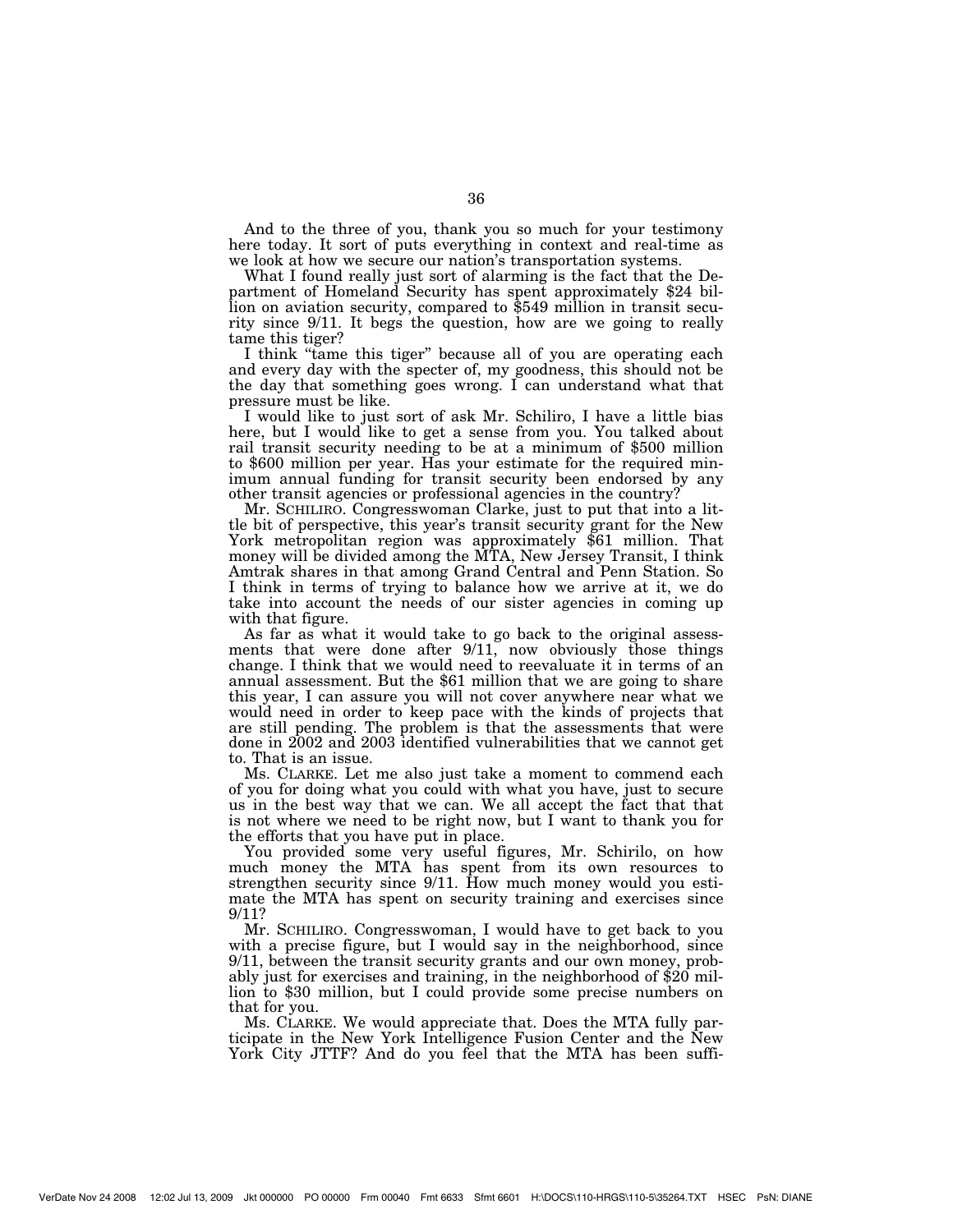ciently briefed on the more exotic terrorist threats from radiological, biological and chemical terrorist threats?

Mr. SCHILIRO. Congresswoman, we do have two detectives assigned to the New York Fusion Center, and also two detectives assigned to the FBI's Joint Terrorist Task Force. That is a great benefit to us in terms of the kind of tactical information that we need every day to protect the system.

I think if there is a weakness in the process, it is probably doing a better job in terms of the development of strategic information as it pertains to transit safety and transit security. That is something we are working on improving now. But as far as the day-to-day dissemination of tactical information, I left the FBI in 2000 and I can assure it is a lot better today than it was when I left. I think everybody does a very honest job of it.

Ms. CLARKE. To Ms. Wilson and Mr. Weiderhold, do you participate in briefings around the threats that are occurring on a regular basis with DHS or any other regulatory bodies?

Ms. WILSON. We do to a limited extent. We ask the intelligence analysts at DHS and others in the intelligence community to meet with us and our own analysts on a quarterly basis to review the intelligence and to determine what more we need to know. We also, as I mentioned in my testimony, have a railroad police officer who sits at the NJTTF. Railroad police work very closely at the local JTTF levels so that they are plugged-in there.

We also have our 24/7 Operations Center at AAR that is a DODcleared facility and operates at secret. So we do have the capability to receive and store threat information if it becomes available. We have been working more recently with a relatively new group at DHS called HITRAC. We are in contact with them on a regular basis. They do provide regular threat assessments for the rail industry.

Mr. WEIDERHOLD. Likewise, Amtrak has staff assigned to both the Washington field office of JTTF, as well as the New York JTTF. My office has staff also assigned to the JTTF here at the Washington field office. We have ongoing contact with HITRAC and with AAR through their centers.

As an IG, I like to test those things from time to time, so we will be coming back to the committee about what the results of those tests are, to make sure that we are getting intelligence information, the right kind of information, getting it quickly and on time. I am looking forward to those tests.

Ms. CLARKE. Thank you very much, Madam Chair. I look forward to working with you and our colleagues to really deal with this issue.

I think the key in a lot of this is the funding. Certainly, we have heard that there seems to be some level of communication about the security issues, but it is kind of out of balance if you are not in a position to do the type of infrastructure-building and supports that are required.

I want to thank you, Madam Chair, for the opportunity.

Ms. JACKSON LEE. I thank the gentlelady. We know that her city in particular has enormous needs, along with our other large systems, and certainly we are going to welcome her insight.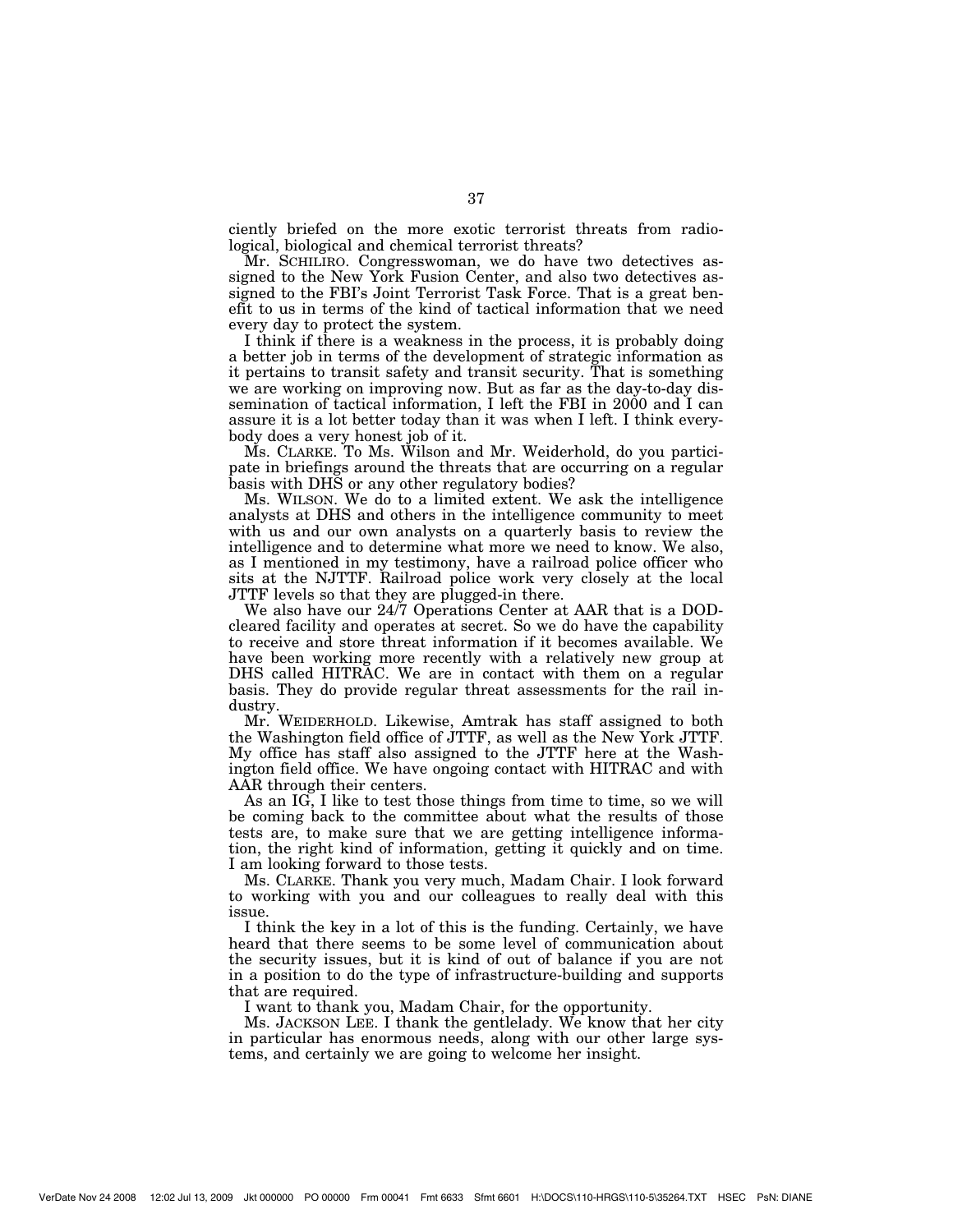Mr. Schiliro, you were trying to answer the last question. I would appreciate it if you would.

Mr. SCHILIRO. Yes, Congresswoman. The MTA does share a very serious concern on under-river tunnels. We operate 14 transit under-river tunnels in the City of New York. Without getting into the details, our tunnels are constructed differently than the PATH tunnel, so that does represent a different vulnerability.

We undertook in the middle of 2003 a program to harden where necessary those tunnels. We anticipate another year or two before that tunnel is completed as far as structural hardening. The second part of the three-part equation is the application of fire and life safety techniques to those tunnels. That is the ability to provide redundant lighting and signage in the event that an evacuation of a tunnel is needed.

Also, we deploy electronic security devices in terms of intrusion detection and cameras at each of those tunnels. That was part of the integrated electronic system that we talked a little bit about before. But tunnels do represent a vulnerability, there is no doubt about it.

I think the program that we currently have in place, considering the age of those tunnels, is appropriate and reasonable under the circumstances. In a private session, we can certainly discuss the vulnerabilities and the tests that were done in order to arrive at that. But I think we generally do share the port's concern with tunnels, but I think we have a fairly good program.

Ms. JACKSON LEE. Do you self-fund?

Mr. SCHILIRO. For the most part. This last year, in 2006, part of our transit security grant was for under-river tunnels. We have not received it yet, but we feel confident that we are going to get some money to do that.

Ms. JACKSON LEE. Thank you very much for answering the question.

Let me thank the witnesses for their testimony, and let me thank them, for their insight. I hope that we will continue this dialogue as we proceed in the legislative process. I thank the first witnesses, and I know that we will now listen to witnesses who are addressing the concerns of employees.

Let me simply conclude on the first panel by saying it is certainly well known that railroads, rail systems are vast. Rail yards are vast. But pre–9/11, airplanes were vast. There were many airplanes. In fact, there might have been thousands. And you recognized that on 9/11 we grounded those airplanes. My message is that we do what we have to do.

I would like to be able to do what we have to do before the possibility of a horrific and tragic act that is plaguing our railroads. So I think there is no doubt that we must act and we will look forward to working with you. My concluding point is, let me associate myself with the words of Mr. King, that I do believe that the funding source should be vested in the agency that deals with security, and hopefully that will be a process that we will have captured in our legislation.

With that, I thank the witnesses for their testimony.

I am prepared now to move forward to the second panel.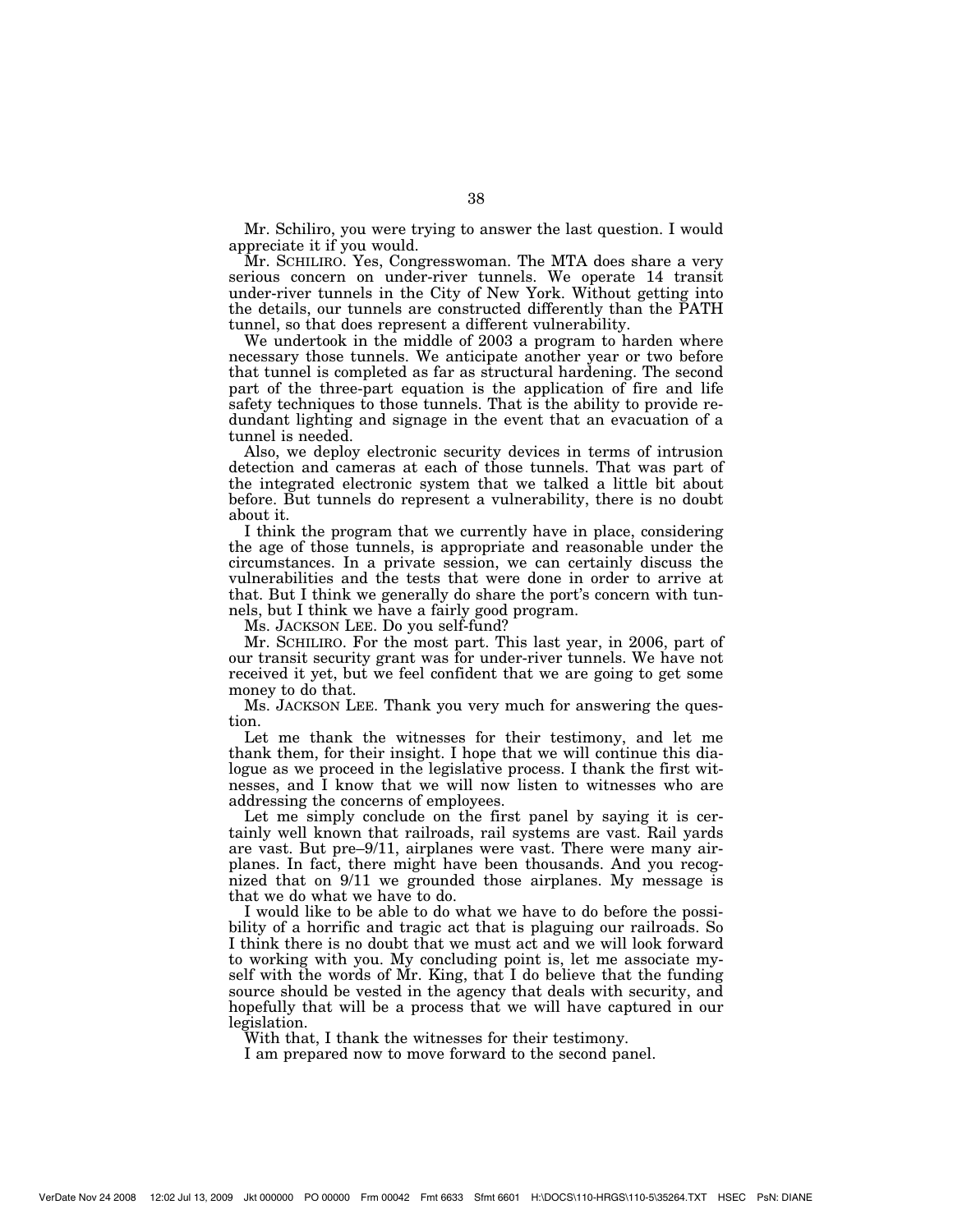Allow me to welcome the second panel of witnesses, and to thank you for participating in this hearing.

I think, as you have noted, we are awaiting your testimony because we believe rail security is a combination of not only industry and the federal government and local authorities, but it keenly falls on the shoulders of employees who are there every single day with the traveling public, or either helping to transport hazardous materials or otherwise going back and forth across America or up and down the East Coast.

So I welcome the second panel of witnesses.

I note our first witness will be Mr. Gary Maslanka, international vice president and director for the Railroad Division of the Transport Workers Union, who has 33 years of railroad experience that began with the Penn Central Railroad in 1974.

Our second witness is Mr. John Murphy, who is the director of the Teamster Rail Conference of the International Brotherhood of Teamsters. We thank you also for your knowledge and service in this industry.

Without objection, the witnesses' full statements will be inserted in the record. I now ask each witness to summarize his statement for 5 minutes, beginning with Mr. Maslanka from the Transit Workers Union.

### **STATEMENT OF GARY MASLANKA, INTERNATIONAL VICE**  PRESIDENT, DIRECTOR OF **TRANSPORT WORKERS UNION**

Mr. MASLANKA. Good afternoon, Madam Chairman Jackson Lee, Ranking Member Lungren, Chairman Thompson and members of the committee.

My name is Gary Maslanka. I am director of the Transport Workers Union of America, Railroad Division. I would like to thank you for the invitation to appear before the committee to provide testimony on railroad security issues. On behalf of the over 120,000 members of the Transport Workers Union, I would also like to thank you very much for conducting this very critical hearing.

The Transport Workers Union is comprised of, among other sectors, members who work on mass transit systems, including the MTA in New York, rail and airlines. Inasmuch, as hear a lot of feedback on security issues. So I would point out that TW members were some of the first to respond to the horrific attacks in 2001.

We certainly understand the need to provide safe and secure transportation systems, and we recognize the vulnerabilities of the nation's transportation systems, as numerous reports over the past several years have highlighted, and as the discussions have highlighted again today.

I would just like to point out one of those reports, which I believe is an excellent report, ''Detour Ahead.'' I think that encapsules the entire problem and refers to many other reports. It is an excellent piece of work and we thank the committee for that.

One of our most important issues here is obviously employee training. All frontline workers require training preparation and response, and as has been said by labor for quite some time now, employee security training to this point has been woefully inadequate. I know we hear and we see different pieces of testimony through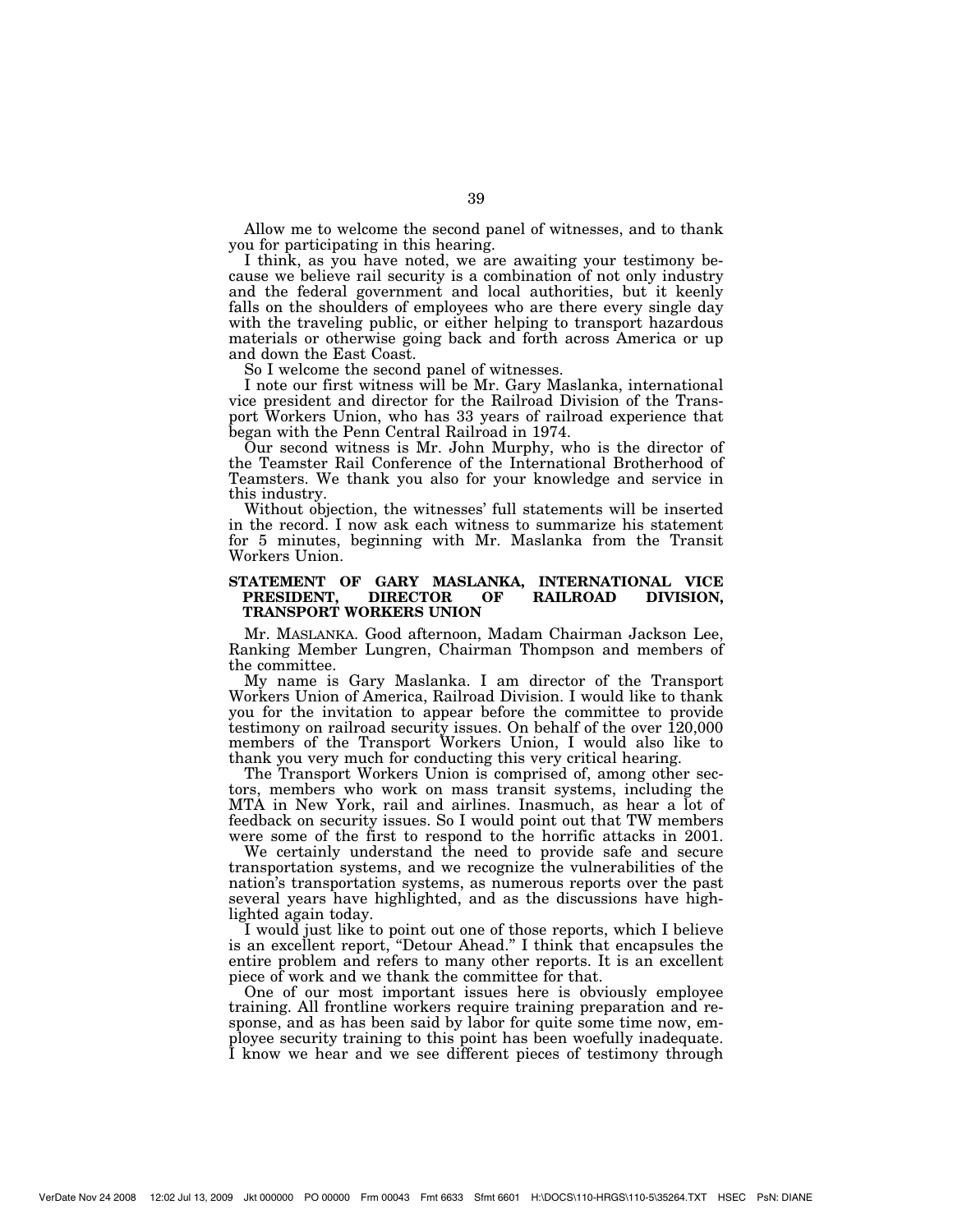the hearings that take place about all the wonderful plans and all the wonderful training that is going on, but frankly we don't see it.

It has got to be more than just a handout saying to employees that you are the eyes and the ears of the railroad. Along those lines, I just want to point to some testimony from last week from Michael Haley, Deputy Chief Counsel for the FRA. He referenced in his testimony leveraging some training that could be partnered, or in a cooperative effort with the National Labor College. I believe that training issue was also discussed a bit in the ''Detour Ahead'' report. I want to say that is encouraging. I mean, if that could happen, as has happened in the past with the hazmat training and other initiatives through the Center, that is what we view as real training.

I am not going to elaborate on the proper funding needs. That has been discussed here a little bit earlier today. I would just point out that it is really unrealistic to expect, for example, Amtrak, which is fighting to survive with the under-funding it receives on a regular basis. It is unrealistic to believe that they have the appropriate money, and they require funding to get the training done.

Quickly, I want to turn to something that was mentioned in our written testimony—that is, on-board service workers on Amtrak in comparison to airline flight attendants, with respect to safety and security. It is our view, much like flight attendants, on-board service workers on Amtrak are there, yes, for the comfort of the passenger, but that can never or should never overshadow their first and foremost priority, and that is the safety and security of the passengers.

Again, I refer to Michael Haley's testimony from last week, wherein he references emergency preparedness regulations under the FRA, Federal Railroad Administration. I would just point out a few things there, quickly. One is that regulation does not provide for appropriate security training. And moreover, by the limitation of the definition of a ''crewmember,'' it doesn't even provide for the appropriate training of all the crewmembers on board a train. It is a missed opportunity and a step backwards. FRA recognizes the safety benefit of providing every on-board employee training, including contractors, but indeed, it concludes that safety would be enhanced by limiting the definition of "crewmember."

I am watching the clock here, so I am going to make it quick. I would just point out that while we are talking about the woeful needs for training of employees, it is not just here. It is in the federal regulations. It has got to be addressed there. As we speak today, I think it was mentioned earlier, the current rulemaking going on with the Department of Homeland Security, there again there is a rulemaking to address security plans on railroads, both passenger and freight, but there is no mention and no requirements for security training.

Thank you again. I will do my best to answer any questions you may have.

[The statement of Mr. Maslanka follows:]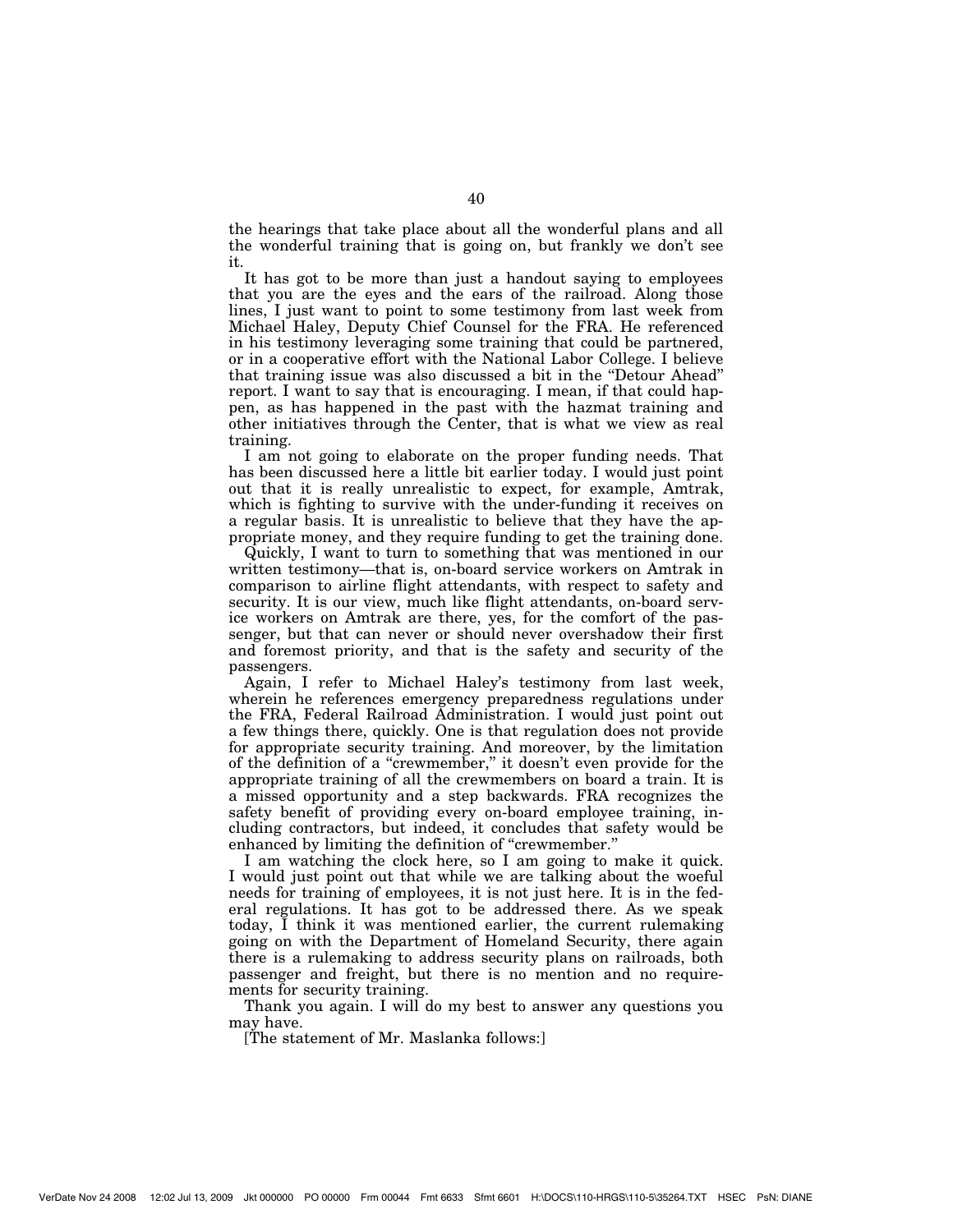#### SUBMITTED PREPARED STATEMENT OF GARY MASLANKA SUBMITTED BY JAMES C. LITTLE

Chairwoman Jackson Lee, Ranking Member Lungren, and other members of the Subcommittee, on behalf of the more than 120,000 members of the Transport Work-ers Union of America (TWU), we thank you for this opportunity to testify today at this very important hearing and give TWU's perspective on rail and mass transit

security. TWU's transportation Members are bus, subway, light and heavy rail operators, clerks and maintenance employees at transit, commuter and freight rail systems, school bus operators, rail onboard service workers, rail mechanics, and rail cleaners. Our Members are also employed in various capacities in the airline industry—including but not limited to flight attendants, aircraft maintenance technicians, and ramp service personnel. We understand the need to provide safe and secure transportation systems, because our Members were some of the first responders in New York after the dreadful attacks of September 11, 2001.

Other deadly terrorist attacks on major rail and transit systems around the globe, in places like Mumbai, India, the London Underground, Moscow and Madrid should have prompted our government to provide the necessary comprehensive strategy, oversight, guidance and funding to ensure protection of the nations railroads and transit systems. Even before these more recent threats, the bombings at the Paris Metro and the release of sarin gas in the Tokyo subway system pointed out vulnerabilities in public transportation. It is obvious that mass transportation systems are attractive targets for terrorists. Therefore, we applaud the efforts of Chairman Thompson, Chairwoman Jackson Lee and the members of this committee in moving forward legislative initiatives in a bipartisan manner to protect our nation's transportation system.

The safety and security of our mass transit and rail system is of paramount importance to the leaders and members of TWU. In particular, we strongly believe that all frontline rail and transit employees should receive training to prepare them to prevent and respond to acts of terrorism. A comprehensive security training program for workers on the scene of a security threat is vital to securing and safeguarding our transit and rail networks. As with flight attendants and pilots in the airline industry, onboard service workers and conductors in rail as well as bus drivers, subway operators, conductors and toll booth personnel in transit are obviously the group of frontline workers that are best positioned to spot potential security breaches or other potential problems. Reports of threats, suspicious activities and potential problems are usually communicated to frontline workers by passengers. And, oftentimes frontline workers themselves discover the suspicious activity or threat. Thus, it is essential that these "eyes on the scene" receive full and proper training in how to handle these threats and activities with a specific protocol of action to follow.

Rail and transit first responders deserve proper training because 1) they are the first on the scene—arriving even before police, fire fighter, and emergency medical responders and what is done in the first few minutes is crucial to minimize the destruction and loss of life; 2) investing in worker security training is a sound investment; 3) a mandatory worker security training program enhances the layered approach in protecting the public from destructive terrorist acts by giving frontline employees adequate tools to protect themselves and passengers from harm and 4) it is the right thing to do.

Funding for initiatives that strategically enable us to protect our nation and its workers is vital. We admire the committee's commitment to use meaningful technology to help in the course of planning, preparing and protecting our homeland. However, we were disappointed that the Administration failed to include in last year's FY 2007 DHS budget proposal a specific line item funding amount for transit security.

In the aviation industry, \$9 is spent on security for every passenger who flies. It is frightening to realize that we currently invest just one penny per rail and transit passenger on security.

But airline security measures are not without their flaws and we hopefully can learn from them as we implement security programs in transit and rail. The security training for our nation's flight attendants has never been properly funded nor has the piecemeal solution been an adequate strategy for flight attendant frontline workers. Instead, the crew member self defense training (CMSDT) program was doomed from the beginning without mandatory participation coupled with problematic training locations and dates.

Hopefully, we have learned from the poorly managed flight attendant program so that rail and transit frontline workers will be given the proper, structured, con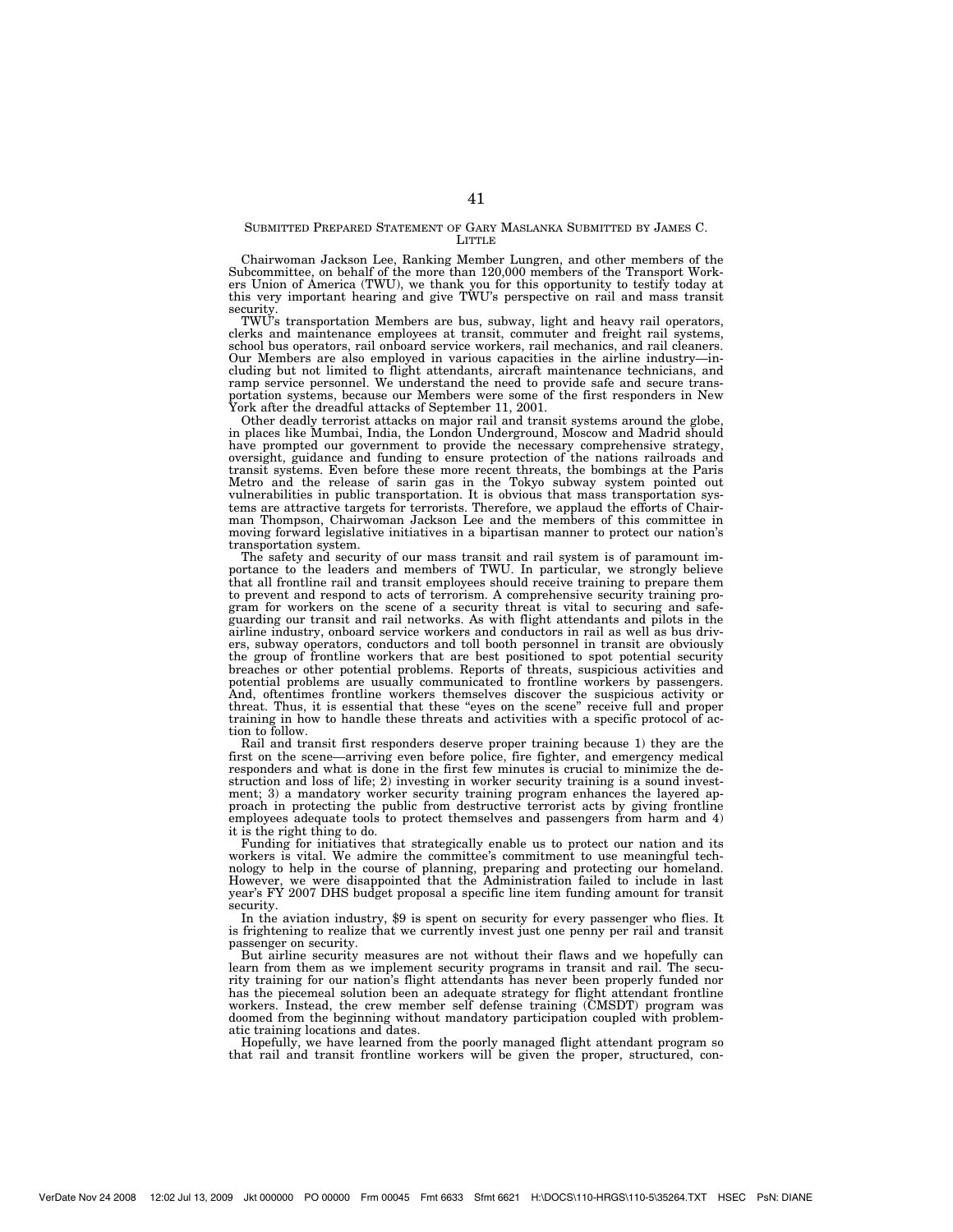sistent, adequate and well distributed security training program that is needed to meet their needs. The comparison of the work groups of flight attendants and onboard service workers is instructive. While flight attendants see to the comfort of passengers this is never allowed to interfere with or supplant their responsibilities for safety and now security.

Likewise, the passenger serving responsibilities of on-board rail workers can never be allowed to overshadow their responsibility for dealing with safety and security—tasks like communicating with passengers, train evacuation, etc. Both flight attendants and on-board rail workers undergo extensive first aid training. Both groups have as a priority the safety and security of passengers as both groups have rules, and federal regulations that govern both sets of workers receiving initial and recurrent emergency preparedness training (121.401 FAR and 49 CFR 239). Both groups work in an environment that is unique and involves numerous challenges that are either passenger or equipment related.

Numerous gaps and inconsistencies exist in our transportation security system. Though the "layered" approach to protecting passengers is a good one it cannot work effectively without properly training workers how to respond to suspicious activities. It is not enough to ask workers, the eyes and ears of their workplace to be vigilant and alert of potential security threats. They must be taught how to recognize potential problems, what protocols to follow in reporting and responding to potential threats and how best to protect themselves and their passengers from harm. Freight railroad workers also need training to properly and efficiently handle the security threats that they confront on their job as well.

Rafi Ron, former Director of Security at Tel-Aviv Bun-Gurion International Airport has testified before Congress that ''training provides the skills and confidence. . .to employees who are present at every point in the system. No one is in a better position to recognize irregularities on the ground than the people who regularly work there.'' We strongly echo these sentiments. Workers are the eyes and ears of potential breaches to security in their workplace. It is imperative that we arm them with the proper tool of security training to protect their passengers and themselves. As a result of attacks on public transportation systems in other parts of the world, the American Public Transportation Association (APTA) testified recently before the Senate Committee on Banking, Housing and Urban Affairs that these attacks ''highlight the need to strengthen security on public transit systems in the US and to do so without delay.''

Officials from both FTA and TSA have publicly recognized the need for training. In fact, a list of 17 "action Items for Transit Agencies," jointly-developed by TSA and FTA includes establishing and maintaining a security and emergency training program for all employees, Yet, little, if anything is being done to ensure that this training is provided. There is no ''real'' training being done on a comprehensive basis. Watching a short 10 or 15 min video does not prepare a worker for a real security incident. This method did not work in the airlines prior to 9/11 with the flight attendants and this method does not adequately prepare our frontline transit and rail workers.

From information sharing of intelligence to developing safety guidelines and standards to sharing best practices and expertise in development of programs that will enhance transit and rail security, it is essential that the federal government ensure and use every means available to enhance and increase security. It is time for the federal government to step in and not only provide funding for the operating costs associated with training, but also to require all transit and rail systems to train each and every frontline employee. It is the role of the federal government to ensure that this happens. Leaving it exclusively to the will of the industry is not just insufficient but could lead to disastrous consequences.

The security of our rail and transit systems is the joint responsibility of all stakeholders. It is critical that the rail and transit employees who are on the scene where these threats strike be fully included in the implementation of any rail and transit security program. It is equally critical that they, through their representatives in labor, be fully included in all phases of planning and developing such a program. On behalf of the Transport Workers Union of America I look forward to working with this Committee to achieve these ends.

Ms. JACKSON LEE. Thank you for your testimony.

I now recognize Mr. Murphy with the Teamsters Rail Conference to summarize his statement for 5 minutes. Mr. Murphy?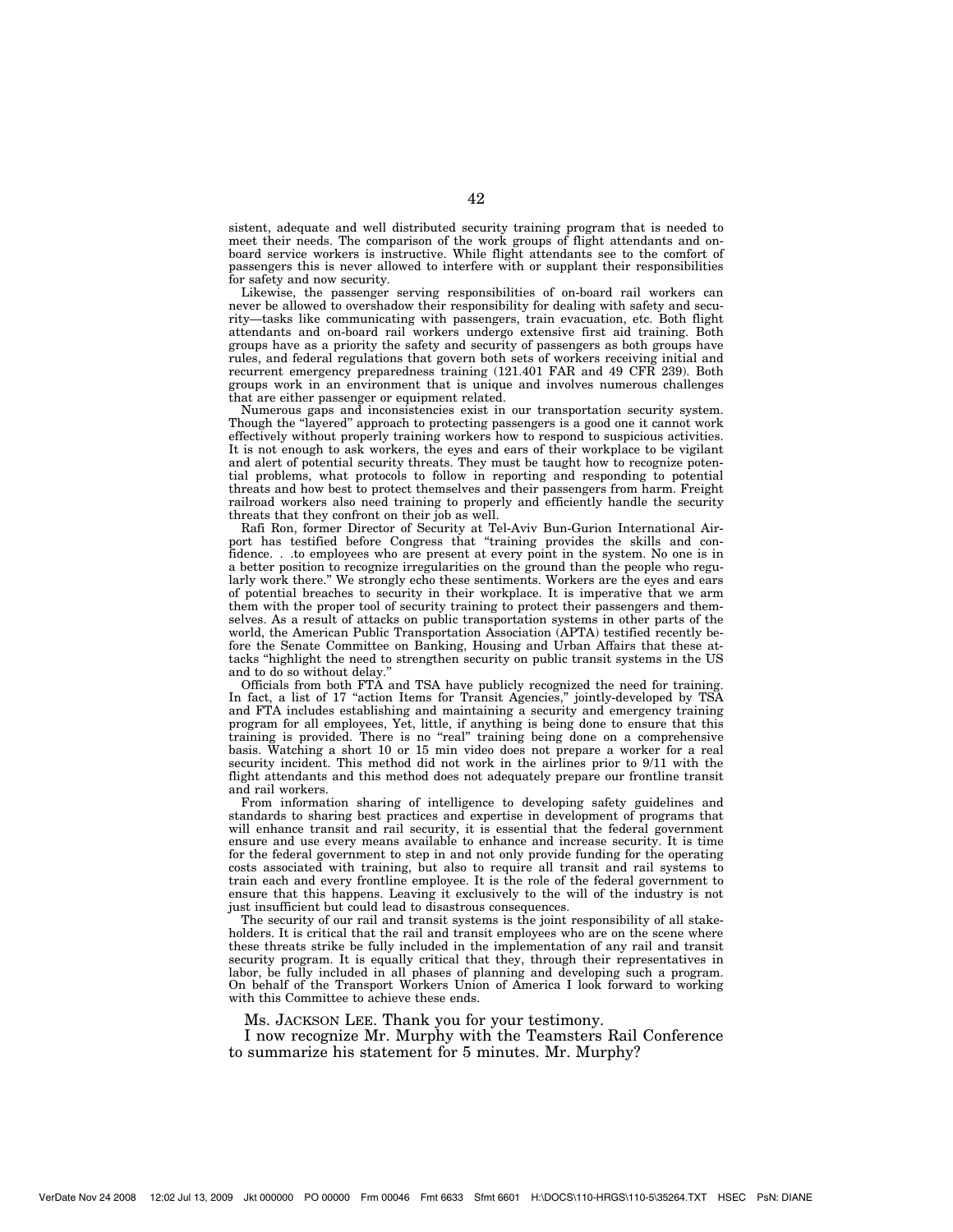# **STATEMENT OF JOHN MURPHY, DIRECTOR, TEAMSTER RAIL CONFERENCE, INTERNATIONAL BROTHERHOOD OF TEAMSTERS**

Mr. MURPHY. Good afternoon, Madam Chairman Jackson Lee, Ranking Member Lungren, Congressman Thompson, and members of the subcommittee. I am John Murphy, director of the Teamsters Rail Conference. Thank you for inviting me to testify on railroad security.

The Teamsters Rail Conference represents more than 70,000 frontline rail workers. As the eyes and ears of the nation's rail transportation system, our rail members are dedicated to improving rail security and safety in America. Unfortunately, I must report that the state of security on our rail system today is dangerously inadequate. It is tragic because we have seen firsthand the damage rail accidents can cause, and are aware of the catastrophic destruction that can be wrought by terrorism or sabotage.

I can summarize my testimony in the simplest and starkest terms possible. Railroad employees are highly skilled professionals whose safety and security concerns are largely ignored by the rail corporations. The rail carrier security systems are woefully inadequate. Employee security training is virtually nonexistent. In the hands of the wrong people, trains are potential weapons of mass destruction.

Since 9/11, the federal government has spent billions on aviation security, while spending a pittance on the nation's rail systems, even though railroads run freight trains laden with hazardous chemical tank cars through densely populated areas every single day. A chlorine tank car, if targeted by an explosive device, could create a toxic cloud 40 miles long and 10 miles wide. Such a toxic plume could kill or injure as many as 100,000 people in less than 1 hour. The FBI considers them potential weapons of mass destruction. Such an event on the railroad tracks just four blocks from this building would endanger everyone in Congress and the Supreme Court. We sitting here today would be among the dead.

In 2005, an individual hijacked a locomotive with a bow and arrow. In 2007, two young boys took a locomotive on a 12-mile joyride. If teenagers and a man with a bow and arrow can do this, just think of what a terrorist can do with such a potential weapon of mass destruction.

The federal government has left the awesome responsibility for rail security in the hands of the rail carriers. We feel the federal government's faith in the rail carriers to self-regulate the security measures is misplaced. The rail carriers claim to have instituted a rail safety plan. However, our members have not been trained in the plan's specifics. As the true first responders to rail emergencies, if there is such a plan, shouldn't the rail carriers share it with their employees? According to our members, they have not.

The only security training is usually nothing more than a printed brochure or a 10-minute videotape. About 80 percent of our members said that they have not received any additional security-related training since 9/11. Therefore, we welcome and strongly support legislation that would mandate quality, comprehensive security training for rail employees.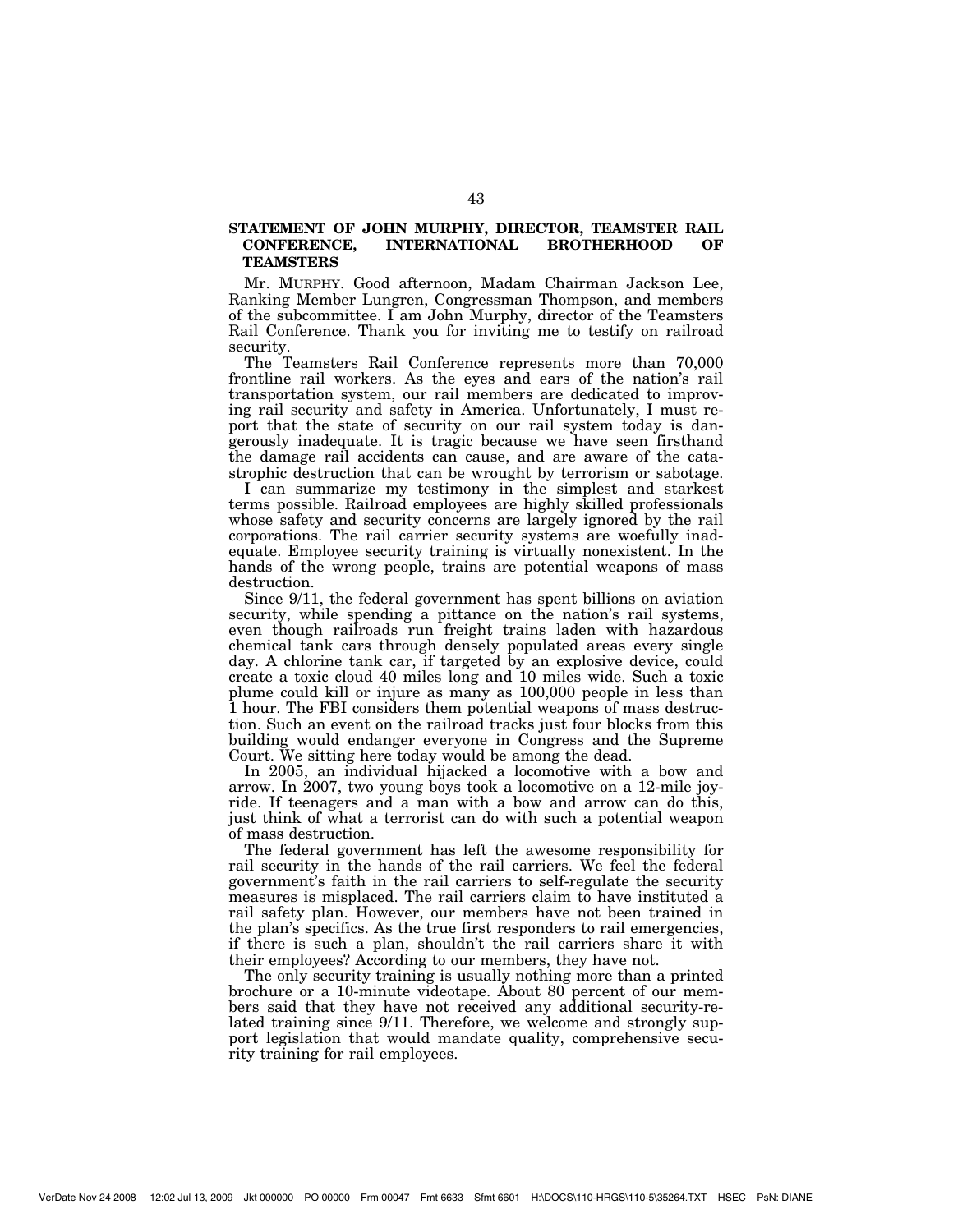This woeful state of rail security is documented in our report called ''High Alert,'' some of which you may have seen. This report reveals a shocking inattention to security by the nation's largest rail corporations. The report's conclusions are that the nation's rail system is vulnerable to terrorist attack and the rail corporations have not taken seriously the safety of their employees and the general public.

We are not alone in these concerns. News organizations across the United States have produced investigative news stories on the shocking lack of security, some of which we have supplied to you in the form of this DVD. Please look at it. Those who say that rail security has improved should read last month's investigative news article in the Pittsburgh Tribune.<sup>1</sup> The reporter on that story penetrated 48 plants and freight lines to reach catastrophic chemicals. The reporter asked, what if he was a terrorist and not a reporter? This is the same question the Teamsters have raised in our report. Even where the FRA has already noticed security defects at rail facilities years ago, the reporter found access was still easily obtained today.

We respectfully request the new Congress to mandate a comprehensive vulnerability assessment of the rail carriers, and to pass legislation that will compel rail corporations to train their employees on proper safety and evacuation procedures, on the use of appropriate emergency escape apparatus, on the special handling of hazardous materials, and to clarify the responsibility of rail employees within the railroad security plans. Most importantly for our members, we strongly support the inclusion of whistleblower protection. Railroad workers should not and cannot be subjected to dismissal when they provide security threat information to the federal government.

The Teamster Rail Conference looks forward to working with this committee and the Congress to address the issues of rail security nationwide. I thank you for this opportunity to be here today, and I will try to answer any questions that you may have.

[The statement of Mr. Murphy follows:]

#### PREPARED STATEMENT OF JOHN MURPHY

Good Afternoon. Madame Chairwoman Jackson-Lee, Ranking Member Lungren and Members of the Subcommittee, my name is John Murphy, Director of the Teamster's Rail Conference. I would like to thank you for inviting me here today to testify on the issue of railroad security. On the behalf of the more than 70,000 Teamsters Rail Conference members, I thank you for holding this hearing on this important subject.

The issue of railroad security is of vital concern to all railroad workers, including Teamster Rail Conference members represented by the Brotherhood of Locomotive Engineers and Trainmen (BLET) and the Brotherhood of Maintenance of Way Employes Division (BMWED). The Teamsters Rail Conference is dedicated to improving rail security and safety in America to adequately protect rail workers and the communities they serve. Each and every day, we are on the front lines of the nation's transportation system and see the woeful lack of security on our railroads. This lack of security is more than just troubling; it is tragic because we have seen the damage that can be done by accidents on the railroads and shudder to think of the damage that could be wrought by terrorism or sabotage.

It is frightening to think that there were more than 250 terror attacks on railroads world wide from 1995 until June of 2005. Since June 2005, we have seen attacks perpetrated in London and Mumbai, India. In the past 11 years, there has

<sup>1</sup>See article Pittsburgh Tribune, *Terror on Tracks*, January 14, 2007, Sunday.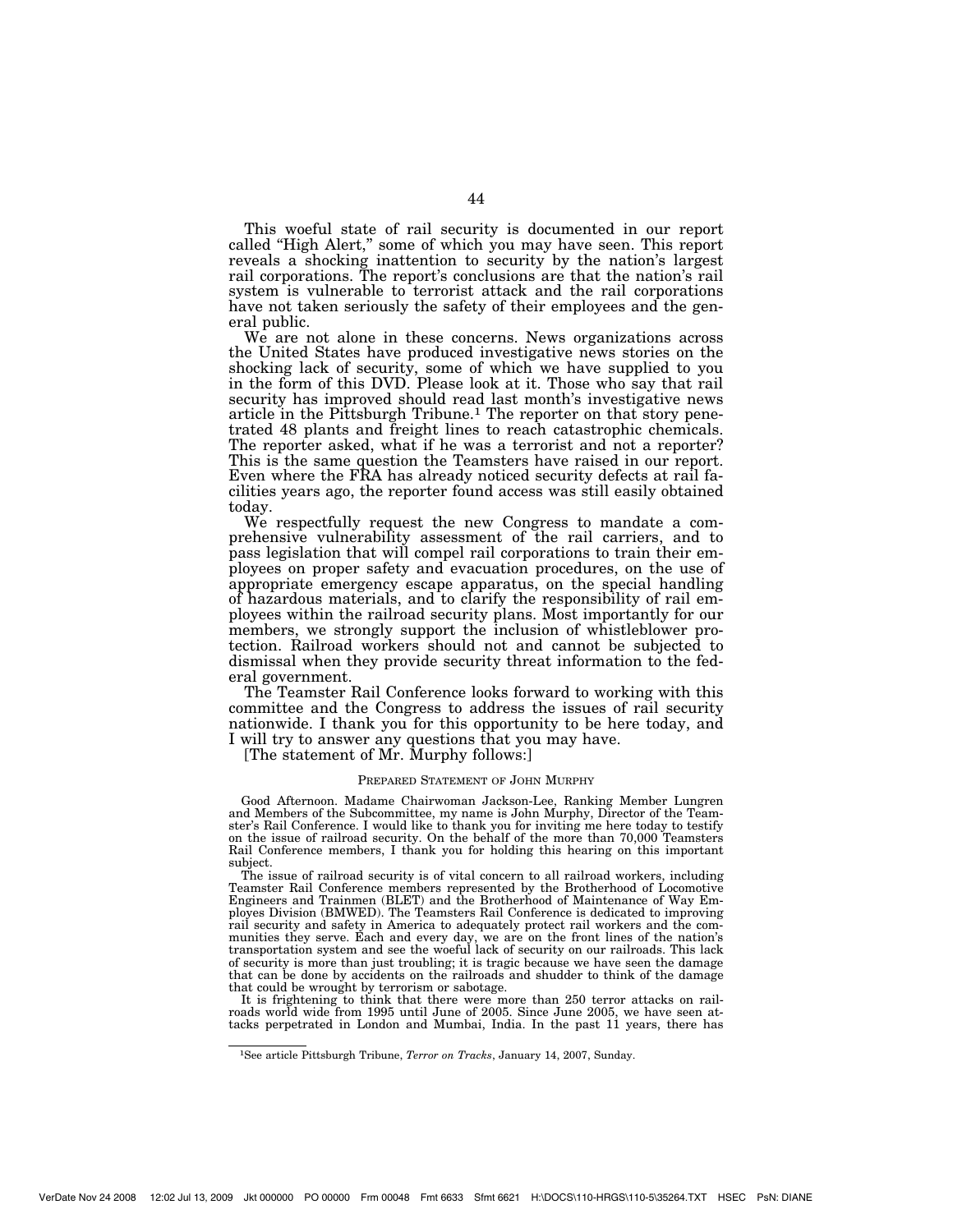been one successful attempt to attack a railroad in the U.S. and several more attempted attacks. The attack in Hyder, Arizona, on October 9, 1995, killed an Amtrak employee and injured 78 other people.

The case was never solved. More recently, plans were uncovered to attack the New York subway system on three different occasions.

The frequency and severity of the attacks on railroads worldwide and here at home demonstrate the urgency for change in the way our rail security system works. However, our current regulations are severely inadequate.

As you know, the Department of Homeland Security and the Transportation Security Administration spends nine dollars per airline passenger on security, but only spends one penny per rail/mass transit passenger. This is a pittance when compared to the number of riders each day on our nation's rail and mass transit systems. Each weekday, 11.3 million passengers in 35 metropolitan areas and 22 states use some form of rail or mass transit.

These passengers ride on trains that cover over 10,000 miles of commuter and urban rail lines. The very nature of the rail system makes it vulnerable to attack. In addition to the more than 10,000 miles of commuter and urban rail lines, there are 300,000 miles of freight rail lines. These lines are open and easily accessible to the general public.

In response to these concerns, the Teamsters Rail Conference has taken a number of concrete steps. For example, the BLET and BMWED have drafted model security legislation that has been introduced at the state level in every section of the coun-<br>try. This legislation would accomplish the following:

try. This legislation would accomplish the following: • Require rail operators to conduct a risk assessment of their facilities, cargo, and hazardous material storage procedures, paying special attention to storage within a fifteen mile radius of a school, hospital, nursing home, public utility, or public safety facility;

• Develop a comprehensive security plan, to be filed with the state's Transportation Department;

• Implement a Community Protection Plan covering security, training, and emergency response; and

• Provide for whistle-blower protection for all rail workers and rail contractor employees.

Also, at a May 2006 meeting of the Federal Railroad Administration's Railroad<br>Safety Advisory Committee, two locomotive engineers from the Rail Conference<br>made a presentation on currently available locking devices for a lo matic brake valve. These locks—which would prevent an unauthorized person from moving a locomotive—are already in use in some European countries and in other<br>parts of the world. As recently as January 16, 2007 two boys escaped from a juve-<br>nile detention home in Nelsonville, Ohio, broke into a buildi police. If two juveniles can do this for fun, just think of what a terrorist could do with such a potential weapon of mass destruction. In October 2005, in Southern California, an individual hijacked a locomotive with a bow and arrow. In that case, the locomotive was stopped at a signal; the hijacker boarded the locomotive and forced the engineer and conductor to flee. Fortunately, the engineer disabled the locomotive by activating a remote fuel shut off switch. But what if the hijacker had killed or incapacitated the crewmembers? While stories of hijacking with a bow and arrow and joyriding juveniles may sound amusing, those stories starkly portray the continuing lack of safety and security on locomotives today that put their crew members and public at large in serious danger. We strongly urge the committee to mandate the use of such locking devices to prevent unauthorized movement of locomotives, and we advocate the ''hardening'' of locomotive cabs to prevent unauthorized intrusion into locomotives.

Ultimately, the strongest response to potential security threats faced by the railroad and transit industries begins here in Washington. We believe that the disproportionate concentration of federal resources in the aviation industry has left rail and transit systems vulnerable. While we applaud ongoing efforts to focus on the vulnerabilities of freight and passenger rail systems, we are concerned that we are not doing enough, fast enough.

One area of grave concern is that safety and security training for rail employees, and rail security measures in general, have been not been given the attention they deserve. We believe that the Transportation Security Administration's (TSA) recent proposals for rail transport of hazardous materials still falls short when it comes to the safety of rail employees and the public. Although the proposed rules bring some of the dangers of hazardous materials storage to light, they do not adequately address quality safety, security, and emergency response training for rail employees. We respectfully request the new Congress to pass legislation that will compel rail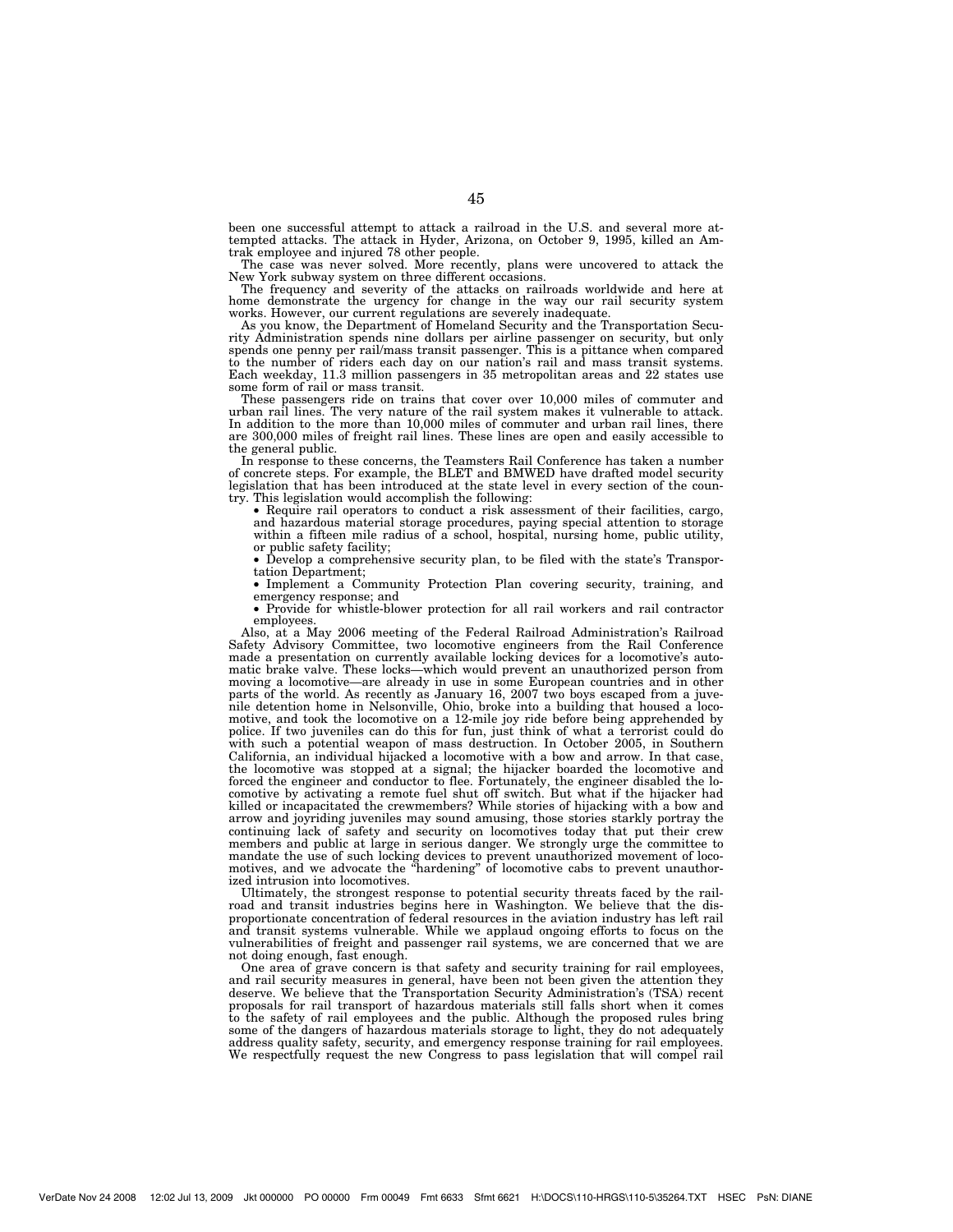corporations to train their employees on proper safety and evacuation procedures; the use of appropriate emergency escape apparatus; the special handling of haz-ardous materials; and the roles and responsibilities of rail employees within the railroad's security plans, including an understanding of the plan's threat level index and notification to employees each time the threat level is changed.

Locomotive engineers, trainmen and track maintenance workers are the true first responders to rail emergencies—the eyes and ears of the industry. They are the first on the scene, and often the last to leave. Yet, the rail corporations do not have quality safety and security training for employees in place. That failure places these first responders in harm's way, and by implication puts the communities served by the railroads in harm's way as well. A good example is the recent CSX derailment in Kentucky near the Cincinnati airport. In that case, none of the rail employees knew what was in the train or how to contain the hazard and the local first responders began by dousing the flames with water which did not extinguish the fire and permitted the hazardous materials to spread by putting them in solution with the water.

Even since 9/11 and the attacks on rail and transit systems overseas, the security training given to rail employees has been minimal, usually comprised of nothing more than a printed brochure or 10-minute videotape. Moreover, 80 percent of our members who participated in a rail security and safety survey said that they had not received any additional security related training since 9/11. Therefore, we would welcome and support legislation that would mandate quality comprehensive security training for rail employees.

The lack of quality training is documented in the Teamsters Rail Conference re-port ''*High Alert: Workers Warn of Security Gaps on Nation's Railroads.* This report was based on survey responses gathered over the previous year from more than 4,000 Rail Conference members employed on freight and passenger railroads nation-wide. The survey asked rail workers to report the safety and security measures in place on any one workday during the nearly year-long survey period. The report reveals a shocking inattention to security by the nation's largest rail corporations. Rail employees have little, if any, company-sponsored tra is far too common. The report's conclusions are that the nation's rail system is vulnerable to terrorist attack, and the rail corporations have not taken seriously the safety of their employees and the public. The findings of that report include the fol-

lowing:<br>• 94% of respondents said that rail yard access was not secure;<br>• 83% of respondents said that they had not received any, or additional, training related to terrorism prevention and response during the 12 months pr the survey;

• 70% of respondents reported seeing trespassers in the yard; and

• Only minimal security training had been provided to employees who have been warned that they could be the targets of a terrorist attack.

Madame Chairwoman, I would ask that this "High Alert" report be made part of the hearing record.

A week after the release of *''High Alert''*, the Government Accountability Office (GAO) released its own report on rail security, prompting Senator Olympia Snowe (R-ME) to declare, ''We are in a situation where our individual rail services across the country have no clear understanding of what the best means are for securing their rail systems.//

Based upon these and other findings, comprehensive vulnerability assessments conducted by the appropriate federal agencies should be mandatory for all railroads. Such would aid in addressing key areas that many believe are not adequately being handled by the industry. Such vulnerability assessments should be used as a basis for implementing recommendations that include:

• Improving the security of rail tunnels, bridges, switching and car storage areas, other rail infrastructure and facilities, information systems, and other areas identified as posing significant risks to public safety and the movement of interstate commerce, taking into account the impact that any proposed security measure might have on the provision of rail service;

• Deploying equipment to detect explosives and hazardous chemical, biological and radioactive substances, and any appropriate countermeasures;

• Training employees in terrorism prevention, passenger evacuation and response activities;

• Conducting public outreach campaigns on passenger railroads;

• Deploying surveillance equipment; and

• Identifying the immediate and long-term costs of measures that may be required to address those risks.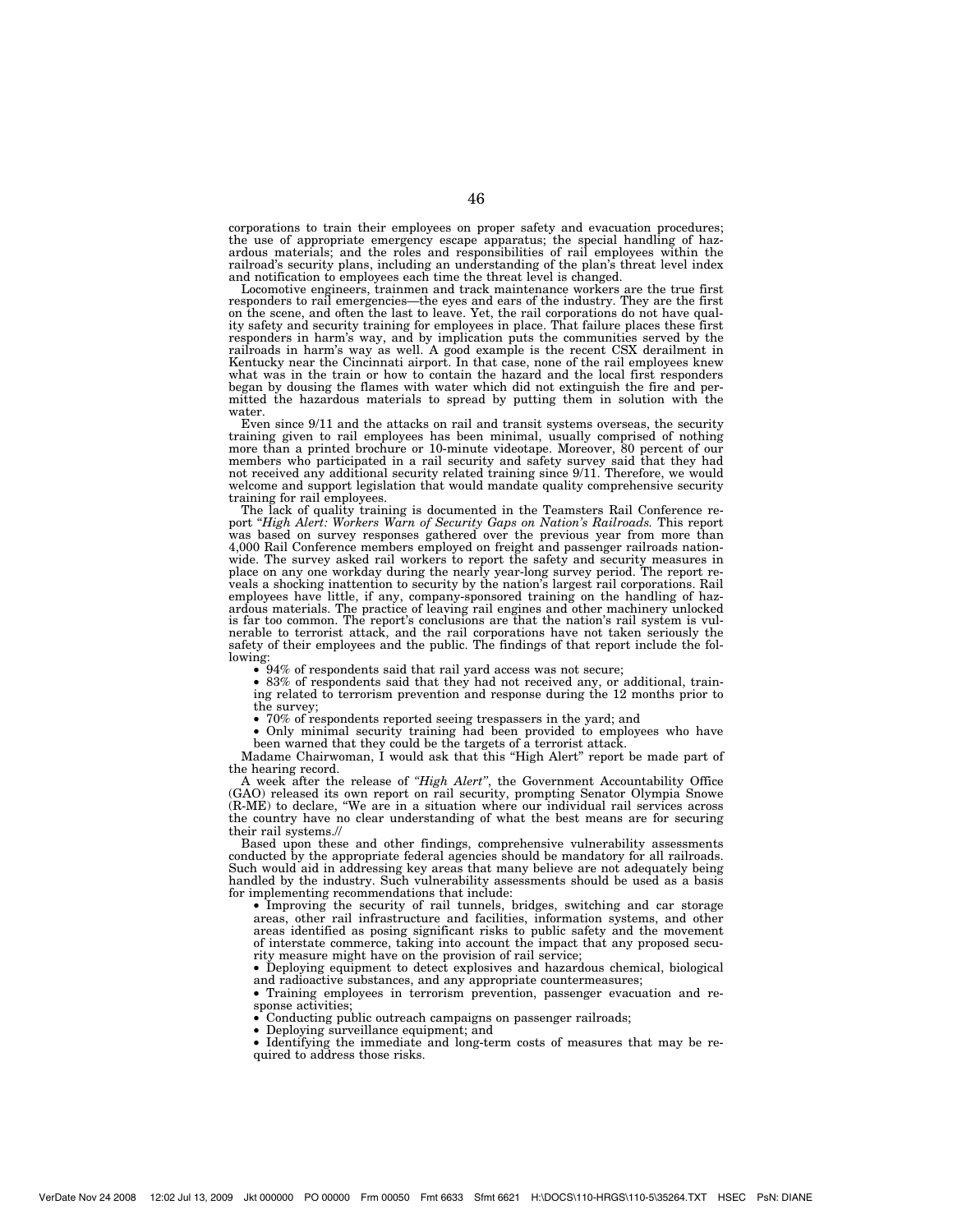Employee training is one of the Rail Conference's most sought after security provisions. Throughout the country, railroad workers have established that their employers provide little or no specific training for terrorism prevention or response. In the *High Alert* survey, 84% of respondents said that they had not received any additional training in terrorism response or prevention in the 12 months preceding the survey; and 99% said they did not receive training related to the monitoring of nuclear shipments. This lack of training should be of criti live near rail yards and tracks. The workers who lack this training will often be the first ones to respond to incidents.

The railroad industry has also not adequately trained and integrated its employees into the security plans currently required. Railroad employees remain largely in the dark regarding the carriers' security plans and, while we can appreciate that certain security information must remain confidential, we believe that employee hazmat and security training is critically lacking and must be expanded and im-proved. Rail employees must know and understand the basic framework of their employer's security plan, including their roles and limitations within the employers' overall security plans, how the plan's threat level matrix is structured, and how notification to employees will be transmitted each time the threat level is changed. Today, rail employees do not have this information. Rail employees are not trained to know and understand the carrier's threat level matrix, and they are not notified when the threat level is changed due to either general or specific threats.

Railroads boast that their workers are the eyes and ears of the industry, but we frankly feel more like canaries in a mine whose only clue of pending disaster will be when disaster strikes. As workers on the front line, our members will be solely relied upon by passengers, the public, and emergency responders to assist in the first critical moments of any rail emergency. Therefore, comprehensive security and response training for rail employees is an absolute must, and I strongly encourage this committee to address this long-outstanding issue.

In the absence of training by the railroads, the Teamsters Rail Conference unions have worked together with six other rail unions to develop, on their own, a five day intensive Hazardous Materials and Rail Security training course for members, with funding from a National Institute of Environmental Health Sciences training grant. This training is provided through the National Labor College/George Meany Center in Silver Spring, MD. Labor is doing its part, but we cannot do it alone. The carriers must step up to the plate, share the basic elements of their security plans with their employees, and provide comprehensive training to front line rail workers.

The Rail Conference also believes that one of the keys to railroad security and the protection of hazardous shipments from malicious intent is to strengthen security in and around yards and facilities where such materials in rail cars are sta-tionary and in ''storage incidental to movement.'' These stationary shipments are extremely vulnerable to malicious intent. Privacy fencing, restricted access by outside non-railroad entities, improved safety and security training for rail employees, and perimeter security and patrols are among the more feasible solutions to improving security in rail yards and other ''temporary storage'' facilities. Shielding Toxic By Inhalation Hazard (TIH) shipments and other high-hazard materials on tracks within yards may also enhance rail security, i.e., placing these high-hazard cars on tracks not readily visible from areas of public access.

These are not just frontline rail workers who are raising concerns regarding the shocking lack of security where rail cars carrying highly toxic chemicals are sitting unsecured on the nation's rail lines. There have been in-depth, multi-part rail safety investigative stories by local and national newspapers and broadcast news networks in over fifty cities across the United States. News media reports with headlines such as ''Terrorism on the Rails'', ''Terror Trains'', ''Rolling Dirty Bombs'', and ''Toxic Trains'' have appeared in Sacramento, Buffalo, St. Louis, Kansas City, Miami, PBS, Fox News, Atlanta, Cincinnati, Fresno, New York City, Dallas-Ft. Worth, Omaha, Houston, Memphis, Washington, D.C., Pittsburgh, Philadelphia and dozens of other cities. The Teamsters Rail Conference has compiled a ten-minute video of news clips of investigative reports from television stations across the country that demonstrates how serious and widespread lax security measures are in the rail industry. We have distributed a copy of this DVD to each member of the Subcommittee, and we encourage you to take a few minutes to watch it.

I have also attached to my written testimony a copy of an investigative article by Carl Prine, a reporter for the Pittsburgh Tribune Review newspaper. For those that will say that our "High Alert" report is dated, and that rail security has significantly improved over the past few years, I recommend you read this documentation of numerous breaches in security at plants and rail lines across the United States. It paints a picture of an individual unchallenged as he climbed all over rail cars loaded with highly toxic or explosive materials. Even where the Federal Railroad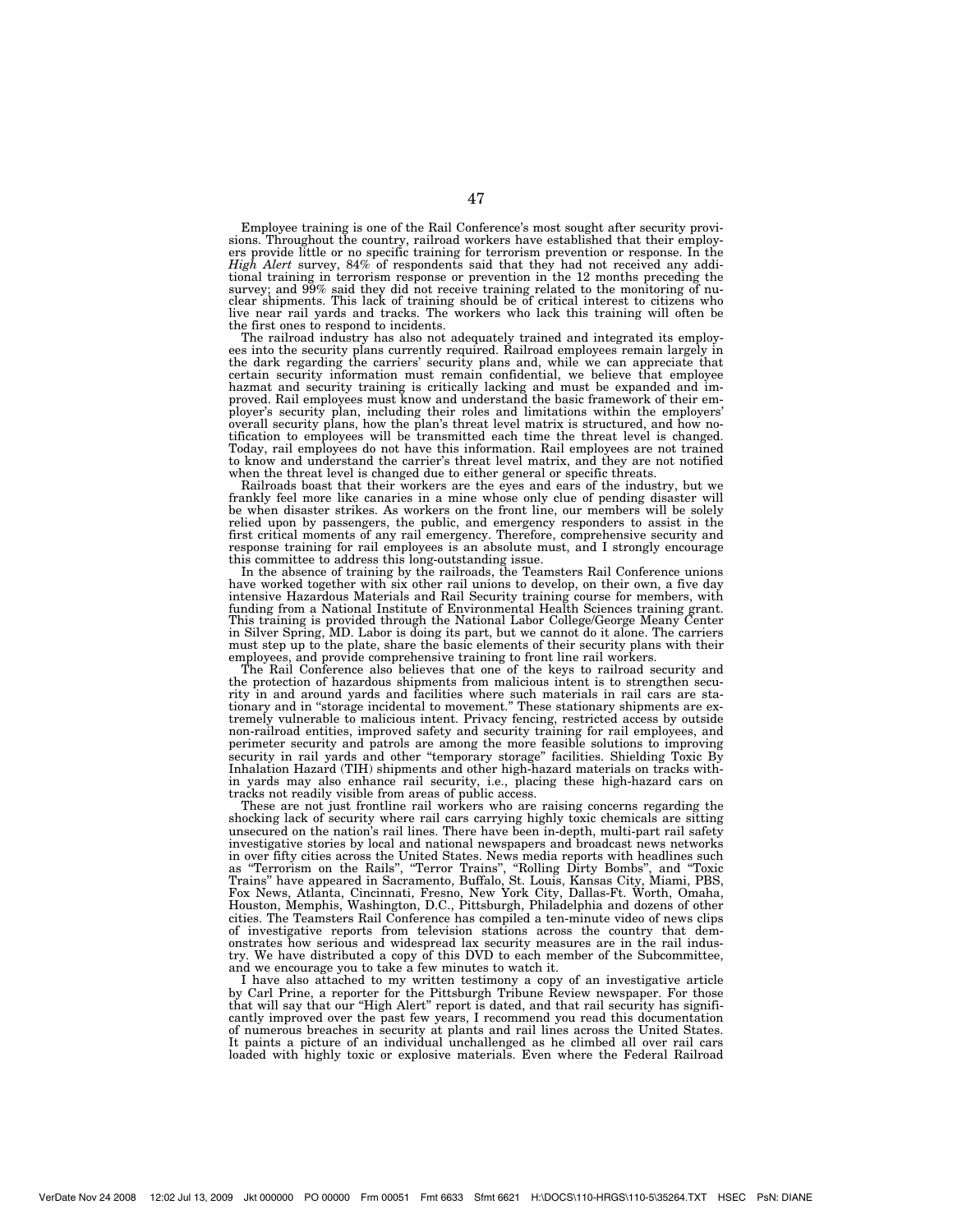Administration had noted defects in security in 2003 at some rail facilities, access was easily obtained four years later. I can't help but think that this reporter went unchallenged in plain view of workers, in part, because rail workers have not been given the security awareness training that would cause them to recognize and re-

port suspicious activity and security breaches to the proper authorities.<br>We support allowing Transportation Security Administration (TSA) and Department of Homeland Security (DHS) officials working with TSA to enter rail and other facilities where rail cars are stored or awaiting transportation to conduct security inspections and copy records pertinent to rail security. We also support electronic tracking of hazardous materials cars and chain of custody requirements for certain hazardous materials.

Wherever possible, high-hazard shipments should also be prohibited from being placed in stationary ''incidental to movement'' storage in high-population areas. This only makes sense given that the stated goal of terror organizations is to cause mass casualties. Limiting stationary ''incidental to movement'' storage in high-population areas would greatly reduce the incentive to attack such shipments simply because the impact of such an attack occurring in a remotely populated area would not

achieve the terrorist's stated goal of causing mass casualties. The Teamster Rail Conference strongly supports the inclusion of ''whistleblower'' protection in any rail security legislation. Railroad workers should not—and can-not—be subjected to dismissal when they provide security threat information to the government.

The Teamster Rail Conference looks forward to working with this committee and the Congress to address the issues of rail security nationwide. I thank you for the opportunity to testify before you today, and I will try to answer any questions you may have.

**Attachment** 

#### **Pittsburgh Tribune Review \***

January 14, 2007 Sunday

### **TERROR ON THE TRACKS**

**By Carl Prine** 

Let's say the **Pittsburgh Tribune-Review** reporter really was a terrorist.

What if those were bombs he was placing on the chemical placard of a rail car inside the Thatcher Chemical Co. plant in suburban Las Vegas, and not his business cards?

Instead of a camera recording lax security over some of the deadliest chemicals ever produced, he held a detonator? And the string of chlorine gas cars trundling down Union Pacific Railroad tracks in the heart of Vegas was his prey?

If he was a terrorist, and his goal was to release a potentially catastrophic cloud of deadly gases, explosives and caustic acids—in unguarded cars, left abandoned then a U.S. Department of Homeland Security's planning scenario might apply: 17,500 people dead, another 10,000 suffering injuries and 100,000 more flooding trauma wards, convinced they've been poisoned. The environmental damage would take weeks to clean up, forcing the evacuation of as many as 70,000 residents from a city built on sin, military might and heavy industry.

Less detailed and unlikely ''Worst Case Scenario'' plans filed with the U.S. Environmental Protection Agency suggest the gases that could be released by the reporter perched atop millions of pounds of zinc chloride, phosphoric and sulfuric acids, and chlorine gas could drift 18 miles and threaten 1.1 million people with death, displacement or injury.

But, luckily, he was only a reporter.

Five years after terrorists murdered 2,996 people in the Sept. 11 attacks, the Trib embarked on a probe to see how well railroads and their customers secure lethal hazardous materials—termed ''hazmat'' by first responders. The road map: Reports compiled since 2003 by the Federal Railroad Administration detailing defects in the way railroads and chemical plants conducted counter-terrorism security planning and worker training.

Armed with that data, the Trib penetrated 48 plants and the freight lines that service them to reach potentially catastrophic chemicals in populated parts of Seattle, Tacoma, Atlanta, Pittsburgh, Las Vegas, San Francisco's Bay Area and the New Jersey suburbs, as well as two port facilities in Oregon and Washington.

''What you uncovered is a criminal tragedy, and it's a criminal tragedy that's just waiting to happen. It's also criminal what we haven't done about this,'' said U.S. Sen. Joseph Biden, D-Delaware, who has sponsored legislation designed to revamp rail hazmat security nationwide and pledges to hold hearings on the issue.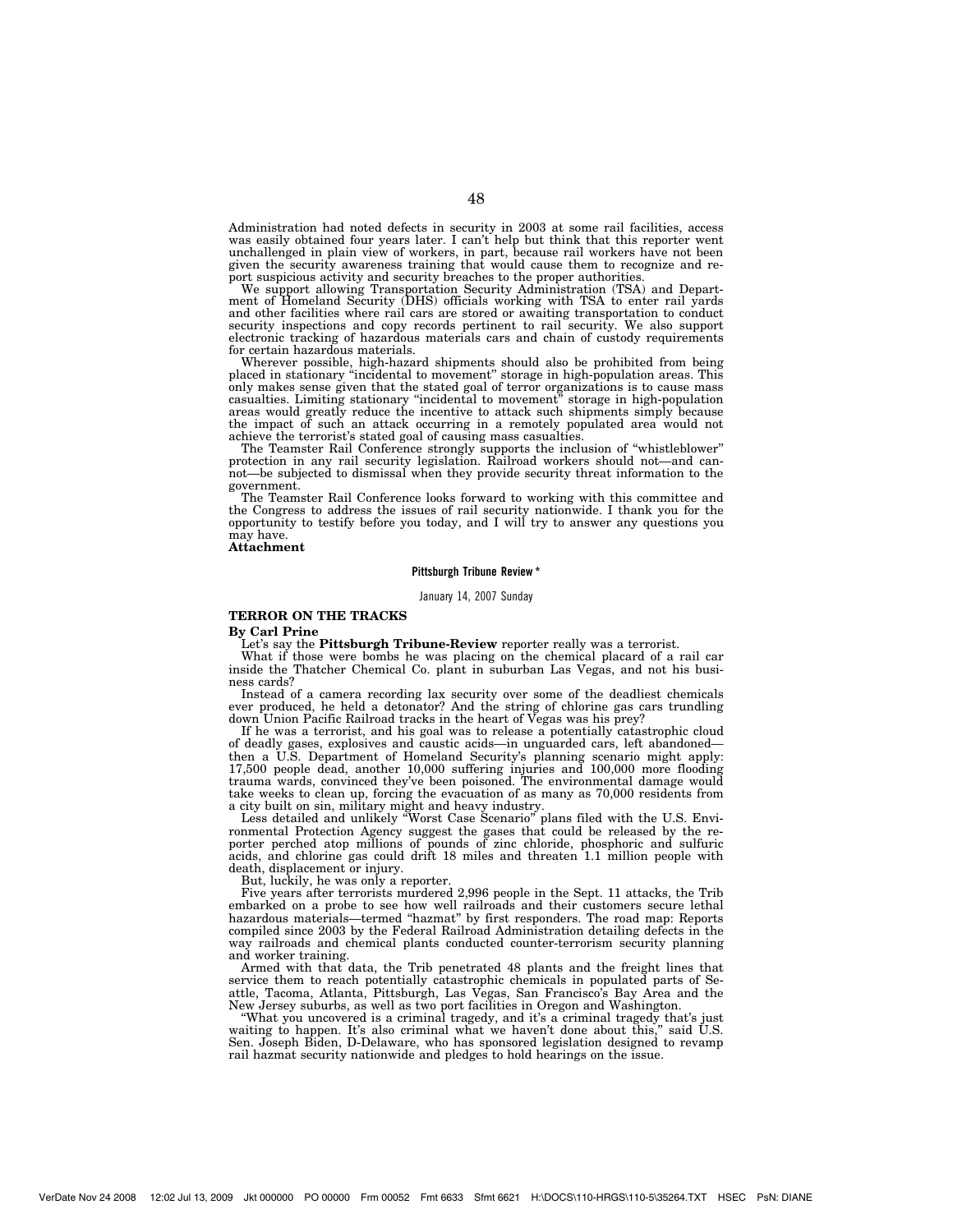Biden has taken at least 7,000 round trips by rail from his home in Wilmington to Washington, D.C., since entering the Senate in 1972. He routinely talks to railworkers, and when he pulls into a depot, he scans for hazmat tankers, guards and gates.

He loves railroads so much that he wants to protect them by slashing tax cuts and take the extra cash to fund every recommendation of the 9/11 Commission that investigated the 2001 attacks. He demands more federal cops in the rail yards, more cameras and gates, less dangerous chemicals on the tracks and rerouting of particularly lethal shipments around big cities.

"All you have to do is look," Biden said. "I can walk into a freight yard right now, and I can put plastique explosive on a railcar and detonate it. This is a distant concern to many people in Washington, D.C., but I see and I hear about it every day and we have to do something about it.''

The Association of American Railroads, with a membership hauling almost 90 percent of the nation's hazmat tank cars, said freight security has improved since 2001 but conceded more has to be done to protect 240,000 miles of mostly unguarded line.

"You've got to remember the open architecture of railroads," said Nancy Wilson, AAR vice president and director of security. ''We're not static facilities. We cannot protect every railcar, every rail yard or every customer's facility all the time.''

In the years since the Sept. 11 attacks, intelligence tips have warned about U.S. chemical plant targets and terrorists have hit freight trains abroad. Still, Homeland Security and the AAR insist there's no indication that terrorists are plotting hazmat rail attacks in the U.S. now.

Good thing, because the Trib found:

Little visible differences in security between the largest and smallest train lines. The Trib easily reached hazmat shipments or locomotives controlled by 12 railroads, ranging from giant

Union Pacific to the tiny, city-owned Tacoma Municipal Beltline. Workers never challenged the reporter as he climbed trains, photographed derailing levers or peeked into signaling boxes controlling rail traffic.

No police presence. Despite long trips down tracks nationwide, no rail cops detained the reporter. At a Clifton, N.J., station where explosive railcars hug teeming commuter lines, a Transit Police cruiser idled unconcerned while the reporter spent an hour around hazmat cars. According to the railroads, fewer than 2,300 cops patrol the tracks, about one for every 100 miles.

Shoddy security even at 11 refineries, railroads and chemical plants bound by ''stringent'' voluntary guidelines created by the AAR and other industries. The Trib penetrated security at four railways adhering to AAR's guidelines. Seven plants that had voluntarily upgraded security to meet standards of their trade groups also had tracks open to terrorists.

No executive at a large railroad would talk to the Trib about the newspaper's findings. Local and state security officials in California, Washington and Georgia also were silent when the Trib tried to discuss hazmat security.

The Nevada Homeland Security Commission, however, is investigating shortfalls uncovered by the Trib's Vegas vacation.

''Closing gates, making sure workers and guards and police are aware of our chemicals, that's important,'' said Commission Supervisor Larry Casey. ''Unfortunately, the farther we get from 9/11, the more people forget about staying vigilant.

''Then there's the funding issue. The federal pot gets smaller and smaller. The farther we get from the major event in our lives, the threat goes up while the money to stop it goes down.''

Chlorine gas unguarded in the suburbs of Las Vegas. The Trib reached 11 tankers filled with deadly gases and acids inside plants or along tracks in one of America's largest cities.

In 2001, five of the 19 al-Qaida terrorists visited Las Vegas before hijacking airliners for suicide missions to Manhattan and Washington, D.C.

Las Vegas annually hosts more than 37 million visitors. The city received about \$28 million in federal counter-terrorism funding last year, but officials have been told that's being scaled back, leaving almost nothing for safeguarding the tracks latticing the city.

According to Homeland Security's Inspector General, 90 percent of taxpayer antiterrorism funding has gone to protecting aviation. In 2006, \$4.6 billion flowed to securing U.S. airports, leaving \$32 million for safeguarding surface transportation, including railroads.

#### **The Burning of Atlanta**

Following FRA's deficiency reports to 12 facilities near Atlanta, the Trib found numerous security snafus in one of Dixie's largest cities.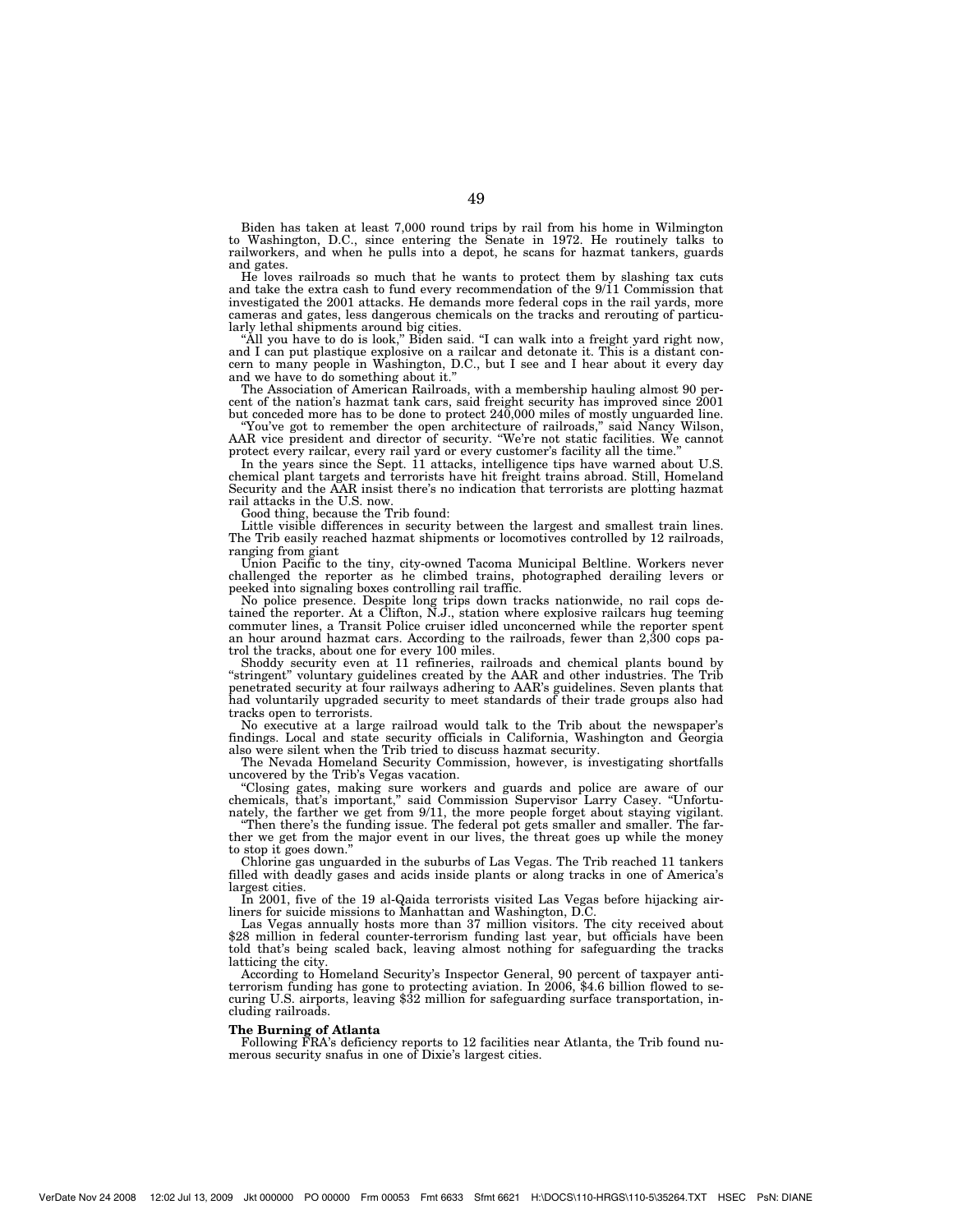Along CSX lines in Dekalb County, a Trib reporter climbed unguarded stores of deadly insecticides, flammable petroleum distillates and acetone, a chemical that can trigger a vapor cloud explosion if leaked.

Since 2003, FRA has noted 53 defects with CSX counter-terrorism planning and training in five states, including Georgia.

A year ago, FRA reported that Bulkmatic's plant in the Atlanta suburbs failed to properly address potential intruders. A fence ''locked'' with almost 2 feet of slack meant a Trib reporter could stroll by employees there who made no effort to challenge him. Federal inspectors had previously written up Bulkmatic chemical operations there and in Buffalo and Chicago for security problems.

After visiting Alchem's Atlanta's caustic soda operation in 2005, an inspector wrote, ''Is there a fence? Is facility manned 24 hours a day?''

Woodbridge Corp.'s deadly toluene diisocyanate railcars in the bustling Atlanta suburbs stand open to sabotage. The Trib easily accessed highly toxic or explosive rail shipments in a dozen rail and chemical facilities in one of Dixie's largest cities. In September, the Trib found the answer was, ''No.''

In Marietta, Ga., the Trib reached hundreds of thousands of pounds of acrylic acid, a highly explosive chemical with choking fumes, stowed on the tracks near several factories. Woodbridge Corp.'s toluene diisocyanate railcars in Lithonia also were unguarded. If ruptured, the chemical can cause severe burns or death as gases seek out moist human flesh.

Bombs also easily could have been placed on propane, caustic soda and fuming sulfuric acid tankers and vats in nearby Carroll, Fulton and Gwinnett counties, causing massive explosions and corrosive gas releases.

Atlanta and Georgia homeland security officials declined to comment on the Trib's findings. Neither would Alchem, Bulkmatic, Woodbridge and CSX.

''To me, this is a no-brainer for terrorists in Atlanta or anywhere else,'' said Sal DePasquale, a Georgia State University expert on counter-terrorism and retired security director for chemical titan Georgia Pacific. ''It's toxic material. It's unprotected. If you're a railroad or a chemical plant and you won't have someone ready to kill the adversary ready to attack your plant, then what can you do?

''What's happened here is simple. Railroads were constructed and industry grew up along them. Then people came to live near the industry. Railroads by their nature are open to access and now we have to figure out how to protect them. Do we reach the point where we say, 'In the interest of public health and safety, we're going to close down your ability to ship toxic material?' What happens then? It's a tough question to answer.''

#### **West Coast swing**

One of the deadliest cargos known to man with a Trib business card tucked into placard No. 1017—chlorine gas. A weapon of mass destruction in World War I, this chlorine in Tacoma is so corrosive it will eat through human teeth.

For almost three weeks, a Trib reporter followed the rails from Seattle to San Francisco to Las Vegas. Of 23 railroads, chemical facilities and seaports hit with FRA security defects, the Trib penetrated 18 of them in Washington, Oregon, California and Nevada.

Two years after FRA found security plan defects at Cascade Columbia Distribution's Seattle warehouse, a Trib reporter found himself underneath stacks of explosive hydrogen peroxide, toxic ferrous chloride, blinding fluorosilicic acid and deadly muriatic acid.

With cameras, roving patrols and high fences, Pioneer America's Tacoma bleach plant seeks to bar terrorists from chlorine railcars. But a Trib reporter walked past rail switching levers and safety chocks to 90 tons of deadly gas abandoned by the Tacoma Municipal Beltline Railroad outside the gates. In 2004, FRA reported the railway failed to create a security plan and the Trib certainly didn't find one that kept chlorine gas safe from intruders two years later.

According to EPA ''Worst Case Scenario'' filings, a catastrophic chlorine tank rupture there could push gas to as many as 14 miles, threatening 900,000 people.

''We can't switch out the chlorine on our own,'' said Pioneer's plant manager, George Karscig. ''The railroad brings in the cars. There are some days when they come and they don't make the switch and that's what you found when you came here.

Karscig immediately ensured that his guards policed railroad tracks Pioneer doesn't own.

Union Pacific's bustling yard bisects Martinez, Calif., and the sprawling Shell refinery that brews large quantities of Liquid Petroleum Gas there. The Trib found Shell's safeguarding of 10 million pounds of highly explosive isopentane to be rig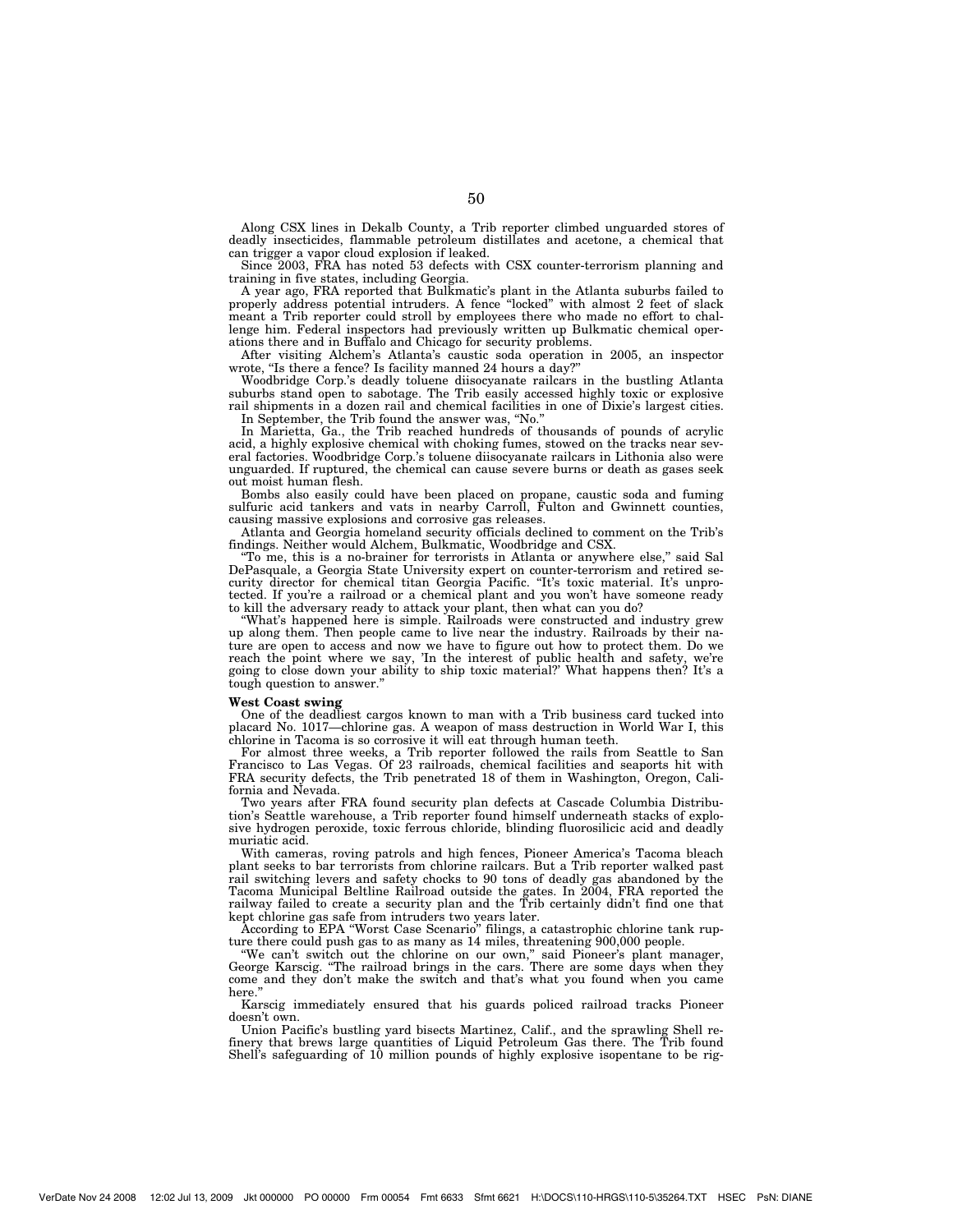orous. That's important, because vapors released by a terrorists could trigger a flash explosion across much of the seaside town, according to EPA files.

LPG is so flammable, a detonation of one railcar can cause second-degree burns more than a mile away.

But Shell officials concede there is little they can do to babysit dozens of tankers holding what first responders call ''LPG'' outside refinery property. During the Trib's odyssey across a pipeline and through Shell's rail channel, the Trib encountered three workers on Union Pacific tracks. They didn't stop the reporter or ask what he was doing.

Detonating one LPG railcar can cause second-degree burns more than a mile away. A terrorist who explodes 18 LPG tank cars would unleash as much energy as the atomic bomb that was dropped on Hiroshima in 1945, according to federal reports.

In Benicia, San Jose, Salinas, Richmond and Fairfield, Calif., the Trib found that a terrorist easily could have placed bombs on more than 100 other tank cars containing asphyxiating anhydrous ammonia, flammable petroleum distillates, highly explosive propane, and LPG, often on Union Pacific tracks.

It wasn't the first encounter by either the Trib or FRA with lax Union Pacific security. In 2005, an inspector noted that anyone could enter the Brenntag Great Lakes warehouse in Milwaukee's suburbs because a Union Pacific employee ''does not lock gate after switching facility.'' FRA also detailed problems with the railroad's security plans, training and intrusion protections in Oakland, New Orleans and Seattle.

After FRA visited the Seattle yard in 2005, an inspector reported ''concern with the lack of railroad crews requesting his ID or credentials during inspections.'' A Trib visit a year later found three bums sleeping under a bridge and a flurry of locomotives moving freight, but no sign of rail police.

Open gates, torn fencelines and unguarded rail lines allowed unfettered access to 18 facilities and railroads along the Pacific coast, including this plant along a Union Pacific spur in the suburbs of San Francisco.

In Nevada, a Trib reporter would simply wait for a Pioneer factory to disgorge its deadly chlorine and caustic soda tankers to an unguarded rail spur owned by Union Pacific. Although the Trib decorated Union Pacific hazmat tankers with more than 100 business cards from Vegas to Seattle, the company won't discuss it.

''Our only statement is that we believe what you did is dangerous and we strongly encourage people to stay away from railroad tracks,'' said railroad spokesman Jim Barnes.

#### **A Jersey state mind**

In the crowded New Jersey suburbs rimming New York City, the Trib found tougher chemical plant security than any other place. But track protection was no better than other states, and of 48 facilities and railroads found to have security defects by FRA, the Trib entered 12 of them in July.

At the Black Prince Distillery in Clifton, N.J., explosive tankers share space with passenger trains on New Jersey Transit's bustling Mainline from Manhattan. A Trib reporter eased past video cameras and a patrolling police cruiser three times during trips in and out of the plant and along the tracks, even while commuter cars zipped

by.<br>That concerned Richard Cañas, director of the New Jersey Office of Homeland Security and Preparedness.

''The storage of hazardous material on commuter rail lines is something to be considered and that scenario goes to my biggest fear—mass transit,'' he said. ''In our state, you've got a high population density. You have rail out the kazoo that moves at a lightning pace. There are things we do, like ramping up vigilance, conducting searches, doing shows of force. But this is expensive and must be sustained for it to be effective.

A Trib reporter followed bums under a bridge and through the woods to a large depot run by Conrail to service refineries stretching from Sewaren to Perth Amboy along ''The Chemical Coast'' line. On tracks stacked almost a mile deep with highly explosive chemicals, the reporter climbed tankers and waved at nearby trucks.

Riding the rails atop a highly explosive shipment through the ''Chemical Corridor'' of New Jersey. The Trib penetrated security at a dozen Jersey facilities, often finding catastrophic amounts of gases or explosives unguarded in one of America's most populated areas.

Adding another two chemical plants in Parlin and Carteret, a pair of propane warehouses, an Edison distiller and the railroads connecting Morristown, Whippany, Dayton, Tennent, Ringoes and Newark, a coordinated attack on Garden hazmat reached by the Trib would have released enough deadly ethylene oxide, toxic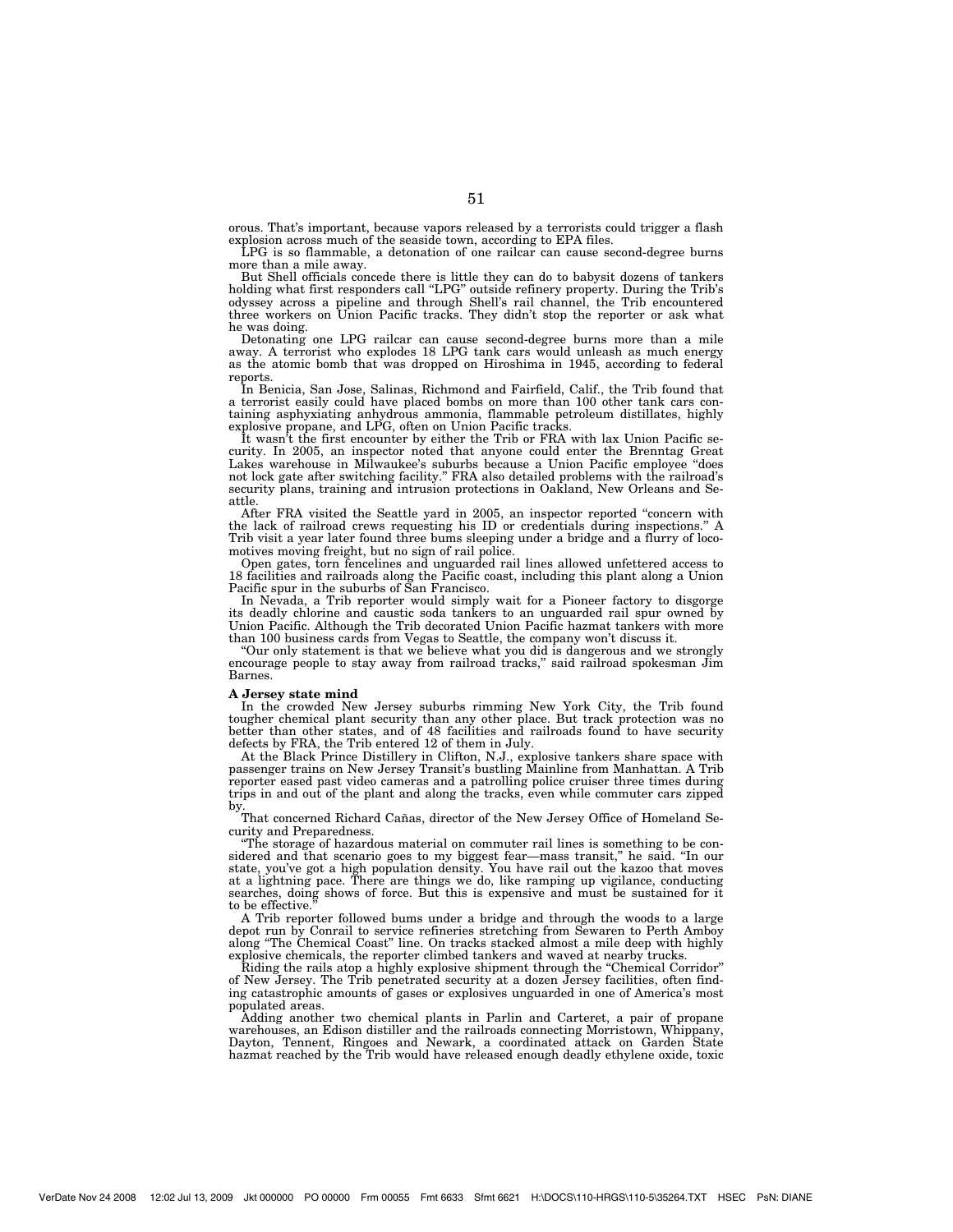methylamine, explosive LPG, lethal hydrogen chloride and flammable denatured alcohol to threaten 527,000 people, according to EPA documents filed by the companies themselves.

Once informed of the Trib's breaches and delivered photos of unguarded chemicals, New Jersey's Homeland Security experts sped to sensitive sites to probe what went wrong. That wasn't unexpected. Like Michigan, Trenton has fully merged state police and emergency management agencies so that a threat potentially impacting the environment or public health draws rapid law enforcement scrutiny, too.

The state is creating an intelligence hub linked to other high-target regional cities and states to better track vulnerabilities. Although New Jersey law already requires stiffer security at chemical plants than what's found in other states, Cãas said voluntary efforts at high-risk factories often work, too. Trib stakeouts at Dupont, Air Products, Shell and ExxonMobil plants found out-

standing perimeter and rail yard protection—despite earlier FRA defects—forcing the reporter to seek softer targets along the rails, something terrorists might do, too.

''New Jersey has done a lot,'' said Can˜ as. ''But we're still extremely vulnerable in some areas. You exposed some of that—there's no denying that—but I think overall there's a spirit of cooperation here that you won't find in other states.'' Why?

"They still feel 9/11," said Cañas. "They feel it every day. They haven't forgotten."

Ms. JACKSON LEE. I thank the witnesses for their testimony. I look forward to continuing this dialogue. I also will look forward to the utilization of your testimony, which I think is enormously important.

I will begin the questioning. I will ask both Mr. Maslanka and Mr. Murphy, and I will refer to your report, Mr. Murphy, and just read some language. Your report states that workers report working alone, long hours, without rest, unpredictable work schedules, unsecured rail yards with unattended equipment and unsecured hazmat, very few if any rail police and workers being unsure, if not ignorant, of security procedures.

We are holding this hearing because we respect the importance of the term "safety," but we distinguish that term from the word "security." So to both of you, would you represent or do you believe that your employees feel vulnerable? If they feel vulnerable, have you made continuous and intense representations to the industry that you would like not only safety training, but security training?

I might venture to say that security training is somewhat distinctive. It means, of course, that you would be assured, I think, that there is sufficient communication with the industry on intelligence information that is relevant to the industry, and that it would be digested sufficiently for employees to be made aware of it; that there would be certain forms of technology used to detect matters dealing with security issues; that employees might be rested; that their hours might be regular so that they could be rested.

There are a number of issues that I hope that you can distinguish for us between safety and security. Mr. Maslanka?

Mr. MASLANKA. I would venture to say that we have made them aware of our concerns with safety and security issues. Over the years, we have been involved in various types of programs. I will just provide you with one example. Some years ago in the mid– 1990s, we talk a lot about safety here, of hazardous materials. Although that is a safety issue, it could easily become a security issue by somebody with the wrong intent.

But as far as the training aspect of it, in the early 1990s on a railroad by the name of Conrail, through the efforts of the George Meany Center, we put together a cooperative partnership for hazardous material training, where the railroad participated, the labor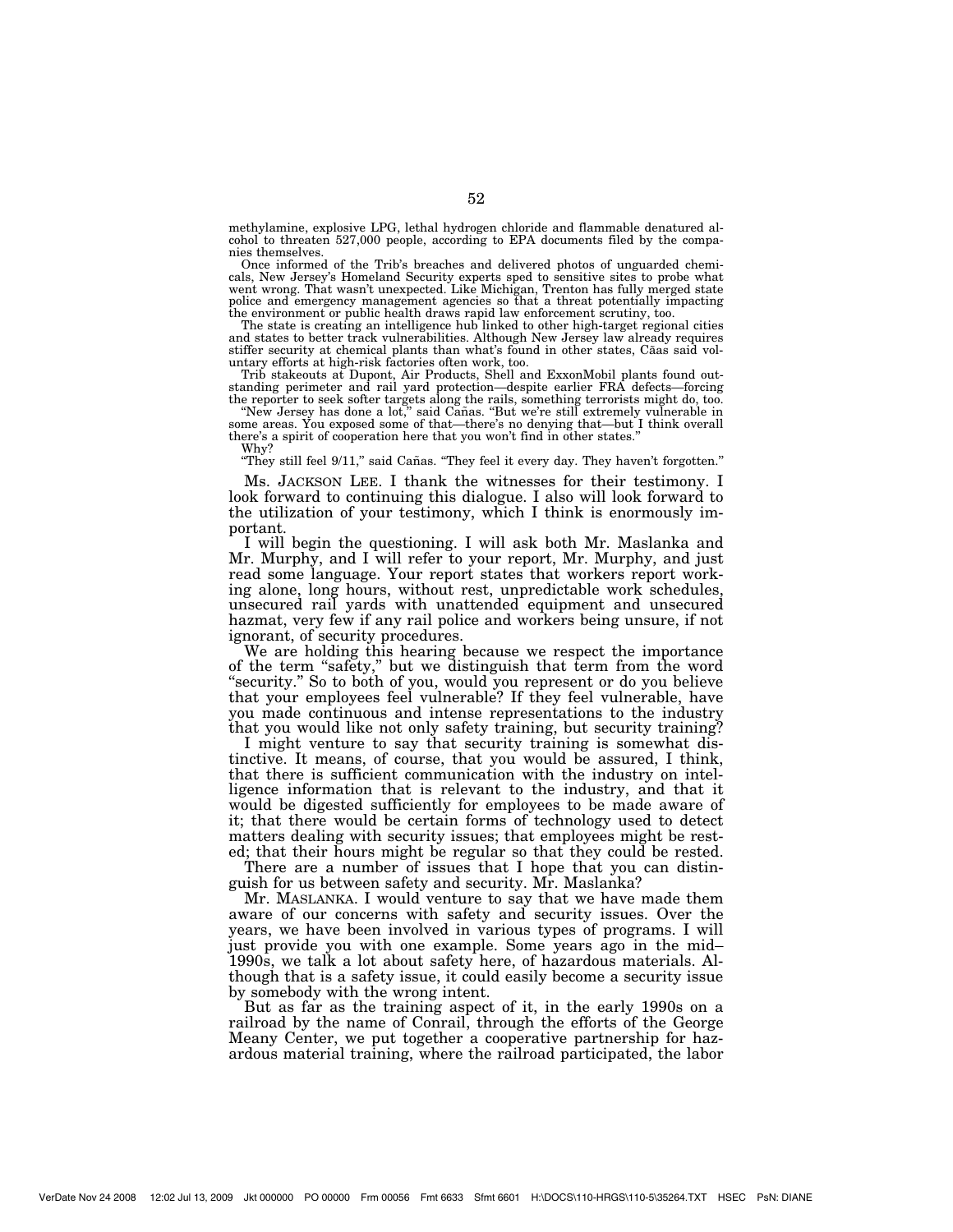organization participated, and we got the expertise from the National Labor College. It was an excellent program. It was a model program of how these things can be accomplished.

Then, Conrail was eaten up by two big rail carries, CSX and Norfolk Southern. We made presentations for those carriers. We tried to get these programs in place, but that was not their choice. That is just one example.

I think there are a lot of similarities in safety and security, but as far as the security end of it goes, we have not seen any legitimate straightforward training telling people what to look for, protocols and all those types of things. The best we see are pamphlets or documents. It kind of reminds me of the days when I would be in a shanty in a railroad yard and I would see a box. I was nosy enough to look in the box to find out there were 150 North American emergency response guidebooks in it, which are valuable tools for railroad workers. But they were laying in the box because they were never given to the employees, or did the employees ever receive any instruction. That all changed with the cooperative centers through the Meany Center.

Ms. JACKSON LEE. Your employees, then, feel vulnerable?

Mr. MASLANKA. Yes, they do.

Ms. JACKSON LEE. Mr. Murphy, you listed a number of items. Would you comment on whether your employees feel vulnerable, and whether or not we need federal intervention?

Mr. MURPHY. I listened today to the testimony of the first panel, particularly Ms. Wilson's testimony about the number of employees that have received security training in the past few months and all that. The week before last, I was at the House Transportation Committee that was conducting hearings on safety, and heard another representative from the industry claim amazing improvements in the training of employees.

I talked with my brother union members afterwards, from the industry, and asked them. How could they make these claims in the light that most of our members, if not all, still report to us that they have not received any training related to security? So I find it bewildering, and I think that is the task of this committee. You have to balance what the claims of the industry are against what the workers are telling you.

I can assure the committee that any rail worker, who would have to be given protection by this committee because one of the problems that we face today is that the railroad companies will take job action, disciplinary action against rail workers who report security violations. You have to take that into account, but they would tell you if they were so protected, that they feel as vulnerable as they did on September 12 today.

Security and safety issues are necessarily intertwined. The distinction, I think, is that the carriers, like any other employer in this country, when they train workers about safety it is either personal safety or protection of property—usually the employer's property. But it is when the accidents happen that we can see why the safety issues are so well connected to the security issues.

Just recently, the derailment in Kentucky, you may have read about that. The employees of that train did not know what hazardous chemical was on the cars that ruptured. So when the fire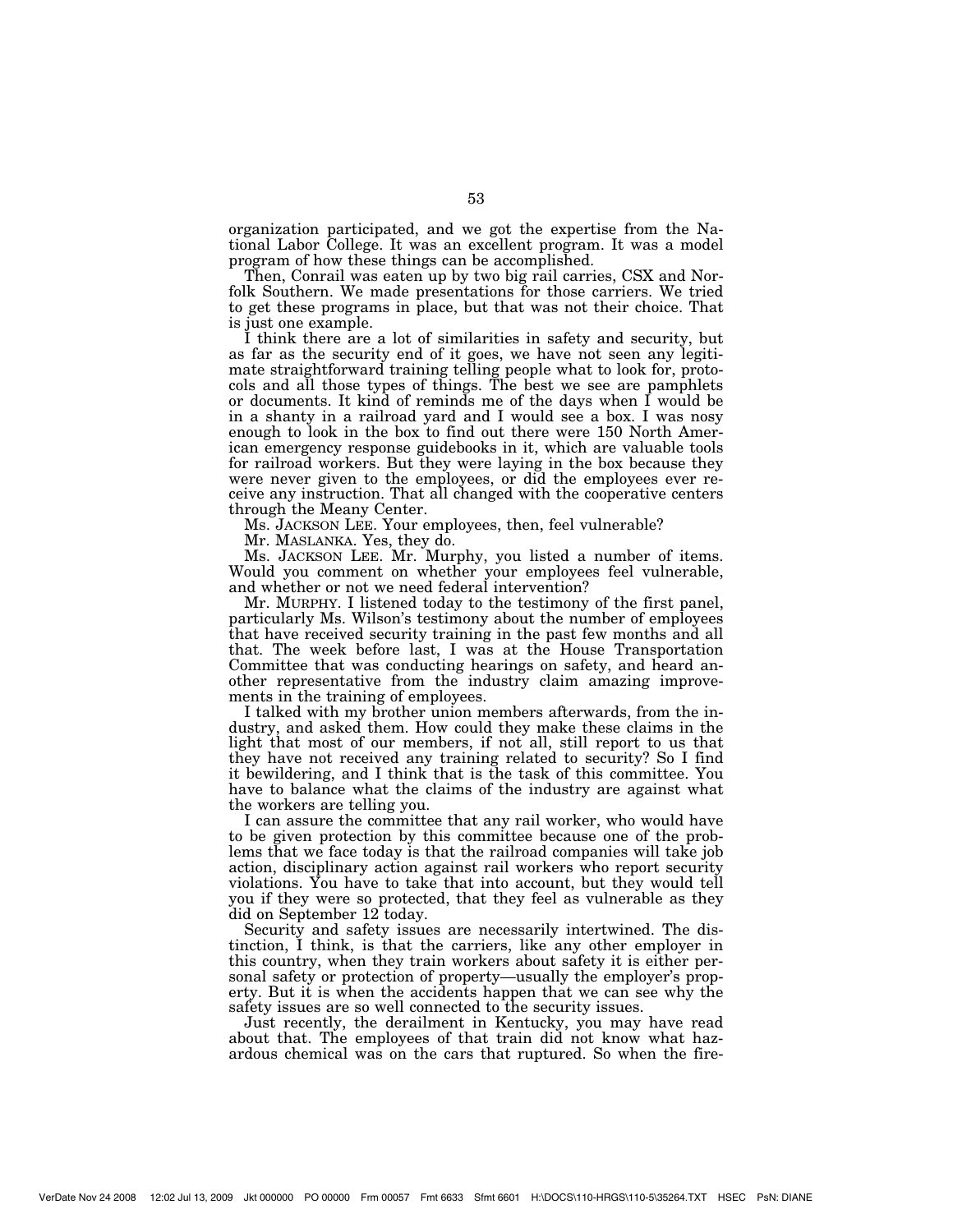fighters arrived, they could not tell them what was leaking. The firefighters, now know what to do, poured water on the chemical, which only spread it further. So that is where the safety and security issue joins. Railroad workers have to be educated to the point where they are alert for what in normal circumstances would be an ordinary situation that might turn into a security risk.

I can tell you one anecdotal story of a locomotive engineer this past summer. He was at a rail yard in Michigan. A gentleman hopped on the cab and flashed a security I.D. at him, and said he was from some particular agency. This engineer, who had received no training, just accepted the presence of that person in the cab. It was only later that he realized, "I should have questioned that employee," or "How come no one told me that this federal agency security force would be around today?'' He realized that he willynilly allowed that person to get on the cab, because he flashed some kind of an official credential at him.

That is the real state of security training in our rail system today. The carriers can give you all the impressive numbers, but Madam Chairman, I can assure you that none of that training has reached our members yet. Remember, harking back to September 10, 2001, the New York City first responders had been trained to prepare for another bombing of the World Trade Centers. No one could imagine that aircraft would be used as flying missiles.

What the Teamsters and the rest of organized labor have been saying for years now is, we need to be better prepared. And the carriers have to accept the responsibility to assume that kind of training for our workforce.

Ms. JACKSON LEE. Thank you. I assume you are saying we need federal intervention.

Mr. MURPHY. Yes.

Ms. JACKSON LEE. Thank you.

Mr. Lungren, I yield 5 minutes to the ranking member of the subcommittee.

Mr. LUNGREN. Thank you very much.

And thank you both for your testimony.

I am concerned. I hear two diametrically opposed versions of the state of affairs here. I find from the railroads, and I believe this is certainly credible, that they did embark on a program to reassess where they were from a security standpoint after 9/11, and that they had tried to use best practices and actually consulted the national intelligence community.

I have looked at some of the material they have out, and I have had testimony as to what they do. But then I hear from the two of you that somehow it is not getting from here to there. How do we find out? How do we determine what the state is here? I would think it would be in the common interest of both management and labor to protect the products that they are moving. I would suspect that partnership is better than adversarial relationship in this. I am no expert on the relationship of employees to management in a railroad, but I have done some reading, and I understand you have had ups and downs and things.

But let me just ask both of you, what is the level of training that you believe to be necessary? For instance, should railroad workers be trained to intercept a suspicious individual? Should railroad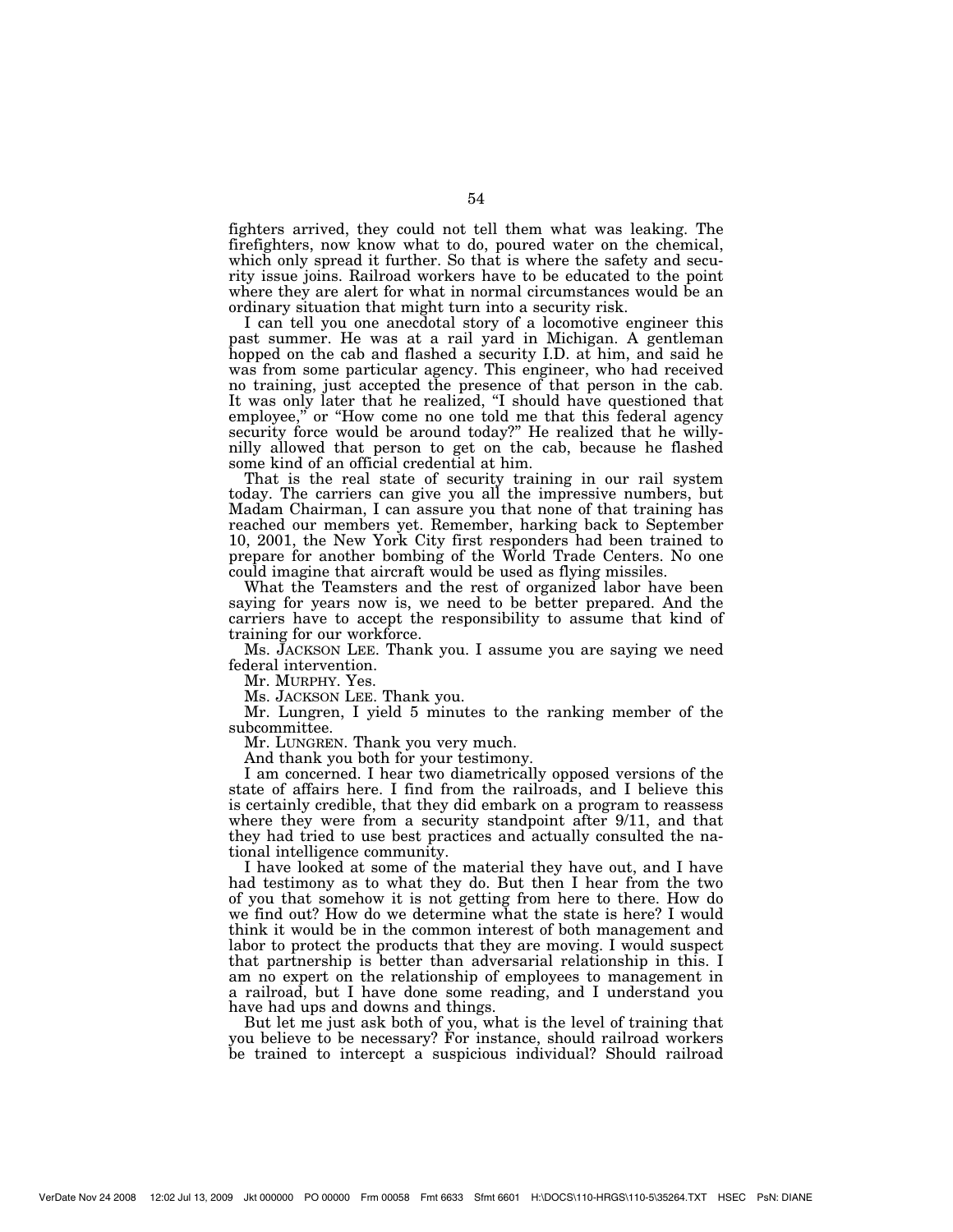workers be trained to dispose of or in some way handle suspicious packages? Should railroad workers be trained in non-lethal methods of incapacitating suspects? Should railroad workers be trained rather to observe and inform, as opposed to those other things?

I mean, what is the level that you are talking about, both of you, that would be necessary to give the level of protection for your employees, and as importantly, to the public at large from what could take place as a result of some terrorist attempting to intercept a train, or in some way attack the most hazardous material that might be there?

Mr. MASLANKA. I would say, very briefly, I don't think we are asking for stun guns. We don't want to get involved to that extent where we are working for some kind of training to take on something. But what we really need is to see a security plan, a real security plan, and understand what the provisions of that security plan are. I am speaking of the employees.

To understand how to recognize problems, how to recognize packages. You know, there are tell-tale things out there that would help people to understand what their responsibility is. And how to not only recognize, but respond, God forbid, something should happen.

Along those lines, I think another thing that is being overlooked very widely is the expertise of the employees themselves, who know the lay of the land better than those in the ivory towers. I mean, the railroad workers out there are working every day. They know the lay of the land. They know where the most porous areas are and where there can be a problem, but nobody comes and asks them about these things. There ought to be a little bit of brainstorming going on with the employees who know the lay of the land. You could probably develop better security plans if you used those resources.

Mr. LUNGREN. Mr. Murphy?

Mr. MURPHY. Well, you present the dilemma, that you have to solve sometime this session, because it is really a matter of resources. In our "High Alert" report, we talk about the inadequate number of railroad police. Taking that one step further, there is certainly a lack of security personnel throughout the entire railroad system in this country.

So if you want to try to find the bright line between where the proactive intervention should start and end, you have to address the lack of security police personnel within the industry. If the industry, at least on the freight side, can be compelled to increase the level of security personnel, then those type of interventionist actions that you just outlined should be handled by them. But if that force does not increase, then necessarily you are going to ask for more responsibility from the people that go to work every single day.

And then if you do that, then in fact you are talking about a much more complex and thorough training program. It is not an easy answer of where the responsibility should lie, but just let me tell you how demanding it is, or how necessary it is. In the testimony of Ms. Wilson earlier today, she talked about the levels of security that the industry has invoked.

With me today is Rick Inclima, the director of safety for the Brotherhood of Maintenance of Way Employees, part of the Team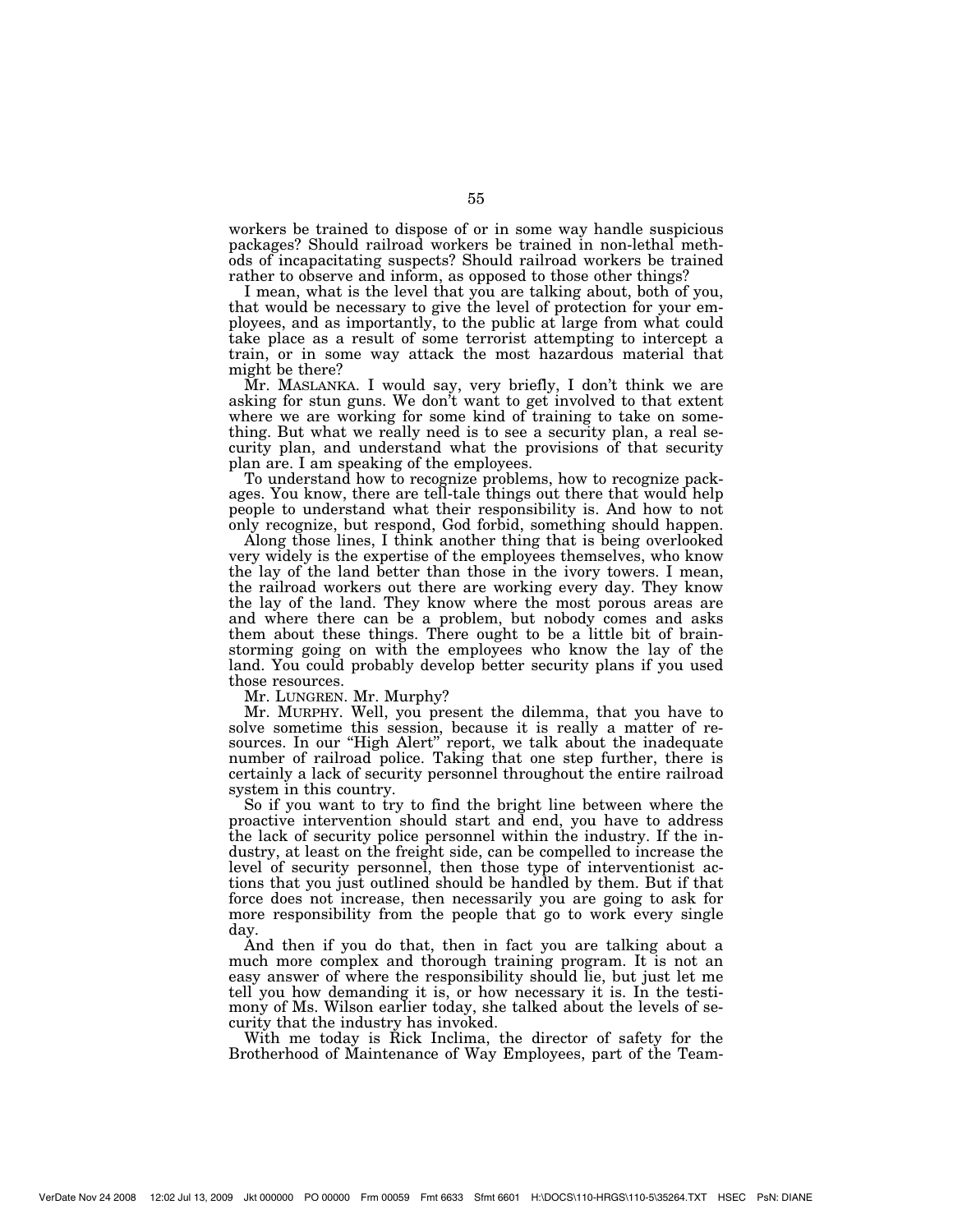ster Rail Conference. This was the first time he has seen those levels and their definitions, today.

This is what is going on. Don't you think that it makes sense, as my brother said, that this should be a joint effort between the carriers and their employees? How to figure these things out? But here it is, 2007, and we just see the definition of their security levels for the first time. That in itself should tell you mountains about what we need to do here.

Mr. LUNGREN. I hope at least he will pick up the phone, or someone will pick up the phone and call one another, and do that.

Mr. MURPHY. We may need you to mediate on that.

Mr. LUNGREN. Thank you, Madam Chair.

Ms. JACKSON LEE. I thank the ranking member.

Now, I would like to yield 5 minutes to the chairman of the full committee, Mr. Thompson of Mississippi.

Mr. THOMPSON. Thank you, Madam Chairman.

Let me say from the outset that I am concerned, too, because in some instances we have heard the complete opposite of testimony in this hearing today. As I said earlier, our goal is to try to create a rail system that is secure. But I also want, for the record, to make sure that the information we get is correct, because we take that and use it to craft legislation.

I would also say, Madam Chairman, that for future hearings we might need a little more definition on some of these.

Two points, is it your testimony that, and I will take both of you on this, that the present training received by your membership is viewed as inadequate, from a security standpoint?

Mr. MASLANKA. Woefully inadequate, yes.

Mr. MURPHY. The training that most or all of our members have received so far has either been a brochure or watching a video. That says volumes.

Mr. THOMPSON. What you heard with the panel before you also was a system where we were being told, "let us do it; we can do it without federal intervention, or what have you, and trust us.'' And so again, do you think that based on what you have heard in your membership over time as experienced, that we can in fact trust the industry to secure itself, without significant federal intervention?

Mr. MASLANKA. No, absolutely not. Self-governance does not work. We have seen it time and time again. That is why I talked about the bit I did with the 239 regulation, the emergency preparedness, that it needs to be mandatory. It just doesn't work. Then you get budget cuts and sometimes when budget cuts happen, the first thing to suffer is training. At other times, there are not training staff, so they turn the training over to maybe departmental heads just as another burden and another duty, and they are not qualified with the skill sets to provide training. No, they can't be trusted to self-govern.

I guess one other additional point I would make, whether it be in legislation or regulation, if there were specific provisions for specific training regimens and plans and review of those plans, and proper enforcement, I think that is where we need to go, because it is not working. The highlight of this all came about in 2001. It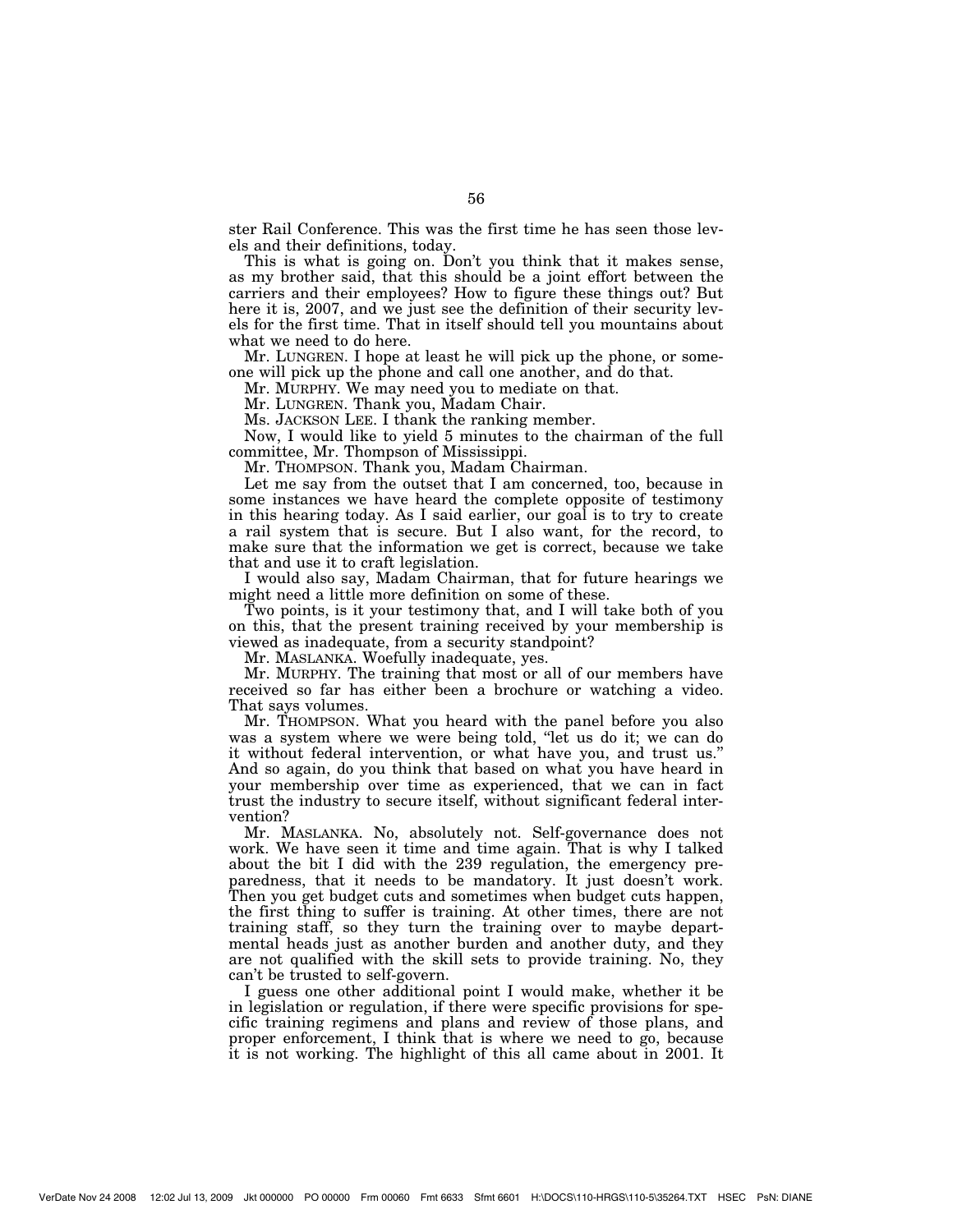is now 2007 and it hasn't happened. That, in itself, says unless it is mandated by legislation or regulation, it is not going to happen.

Mr. MURPHY. Let me just answer, Congressman, by saying that phrase, "the past is prologue," would absolutely ring true in this case. Unfortunately, from labor's point of view in any industry, not just the rail industry, anytime that safety and security for workers and the general public has been left to their responsibility, it has proven to be inadequate and Congress has had to intervene by regulating it. I see this as no different.

There is no accountability unless you impose enforceable standards upon the railroad companies.

Mr. THOMPSON. Thank you very much.

I yield back.

Ms. JACKSON LEE. Thank you, Mr. Chairman.

I would like a second round for questions that I would like to pose to the gentlemen.

There are stark differences between the testimony that we heard in the first panel and that of the second panel, but it does not mean that we will not ultimately find a common ground that should be reflected in our legislation. It doesn't mean either that we are going to ignore the starkness of your testimony.

I think what frustrates me is the fact that we are now in 2007, and representatives of workers on rail yards and rail systems are saying that they have no security training or training as it relates to safety, period. This hearing, of course, is about security. There is a fine line that has to be, I think, made uniquely distinctive.

We had safety in the airports before 9/11. We would like to think we have security. We have the Transportation Security Administration with employees that are employed by the federal government. We have certain procedures that occur.

I guess one of the challenges that, of course, I would expect a great outcry by not only the traveling public, but maybe even rail workers, is a kind of security system that the aviation system has. But the very fact that there are no scanning at all raises, of course, concerns. The question will be: What else do you put in place?

I would like to know from both of you whether or not the Transportation Security Administration has begun to engage any of you, your leadership, your workers, as stakeholders in how they should best proceed, as of course they will be entrusted with the responsibility of security for railroads, commuter and other systems that this process would instill. Meaning, has TSA reached out to you as stakeholders to secure your thoughts about training and other security measures for the rail systems?

Mr. MASLANKA. I can't speak for other organizations, but as far as our organization, other than seeing TSA representatives at a few meetings that involved the Federal Railroad Administration, I would have to say no, at least from the railroad sector. I want to make it clear, I don't speak for the mass transit or the airline sector. I can submit that for the record after we have additional information.

I just was looking at this earlier today. It is actually a letter from the TSA two stakeholders, whoever they may be, advising them of the current rulemaking. But no, we didn't receive that, nor have we received any other information or calls asking for our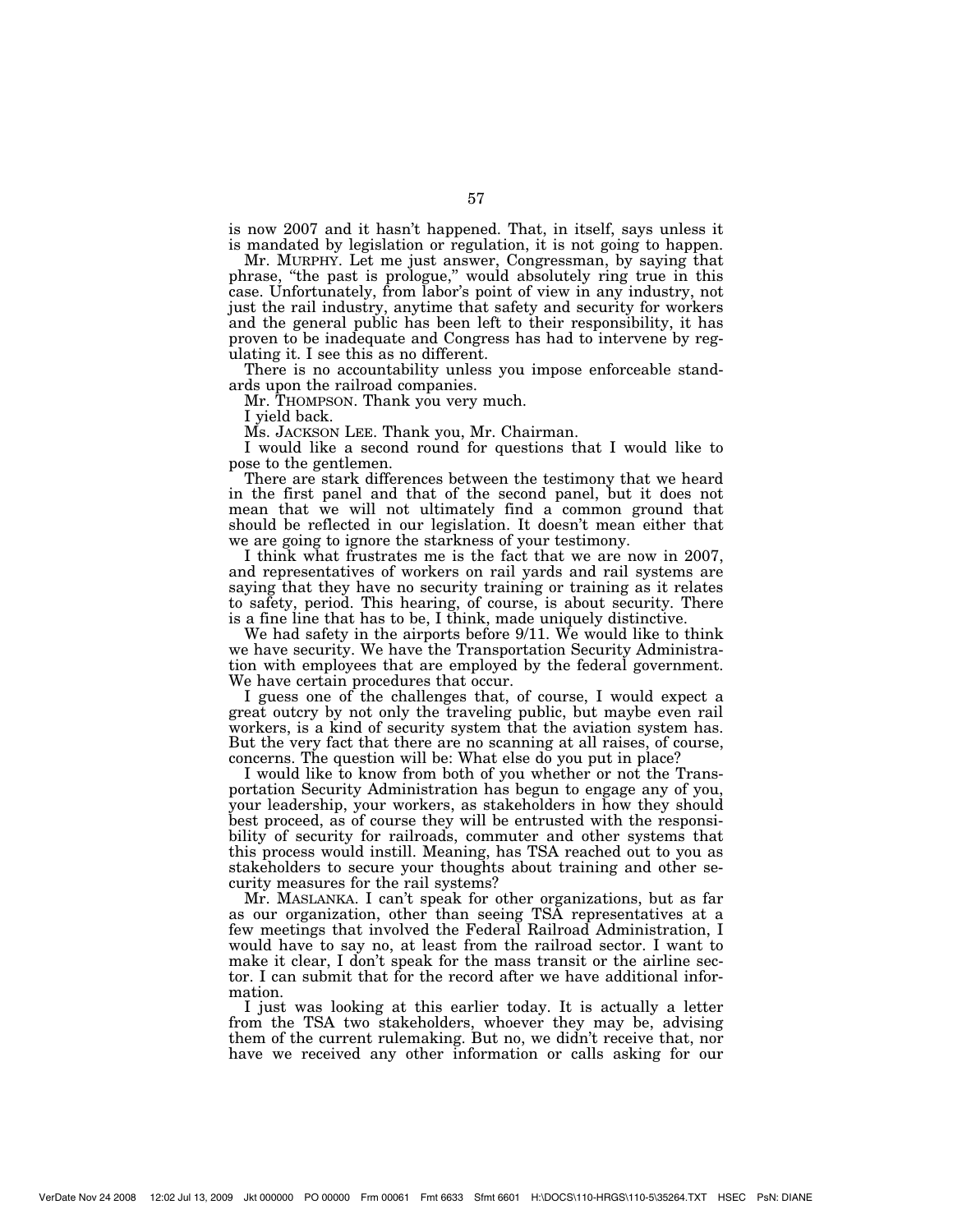input. I think there is a gap there because many of us in rail labor participate in the Rail Safety Advisory Committee, which does negotiated rulemakings and handles all kinds of safety things. And FRA interacts with TSA, so I would say they know who we are. They know who the stakeholders are, but we haven't heard from them.

Ms. JACKSON LEE. Mr. Murphy, thank you.

Mr. MURPHY. I would concur with my brother's remarks. In fact, you should take note that we supplied or forwarded a copy of our "High Alert" report to TSA in early 2006 and never even received any kind of response back, not even a curious request for more details.

Ms. JACKSON LEE. You also made note that the industry has focused a lot on technology. We hear that often in my other committees dealing with homeland security as well, and technology has its place, but not enough emphasis on the real-life training of employees.

Mr. Maslanka, you made a very important point about noticing a box. You did make an interesting point that in the box, there were some manuals regarding safety. But it was your curiosity, or the employees' curiosity, that made you go look.

The question would be: Wouldn't that be an aspect of training, people-to-people training, to know how to be intuitive about boxes and/or people? I think you made the point that you can't really stop, and I mentioned scanning, and that is a broader issue, but you can't really stop the masses that get on trains, either whether it is long distance or whether or not it is transit. The point is, can you train employees to feel comfortable with their knowledge and to feel comfortable with what they might have to see and detect as being rail employees?

Let's start with Mr. Murphy first.

Mr. MURPHY. Obviously, the issue that this committee is charged with addressing is so very important. Trying to find ways in which we can make immediate recommendations, given the panoply of issues that we face, from our perspective, and I hope I am not ranging too far afield from your question, but we would think that training in the simplest or the most basic elementary levels of the railroad's security threat levels should be done immediately, as a start, and what they actually need.

We would think that that kind of education, along with somehow getting employees to recognize what would be considered ordinary might not be, in unusual circumstances, and it is an essential part of the type of security training that we would seek. While you were asking me the question, I was thinking about one important point that we raised in our report which we released at the end of September, 2005, when we talked about the lack of training for evacuation plans for our members on the Northeast Corridor, and the train tunnels. I know that Metro–North was talking about their plans. I am talking about in Baltimore, and further up the coast.

As of today, there has been no coordinated effort in training our members on evacuating passengers if an emergency resulted. I mean, it is just, where do you start? Where do you get the kind of commitment from the carriers so that looking at that box, which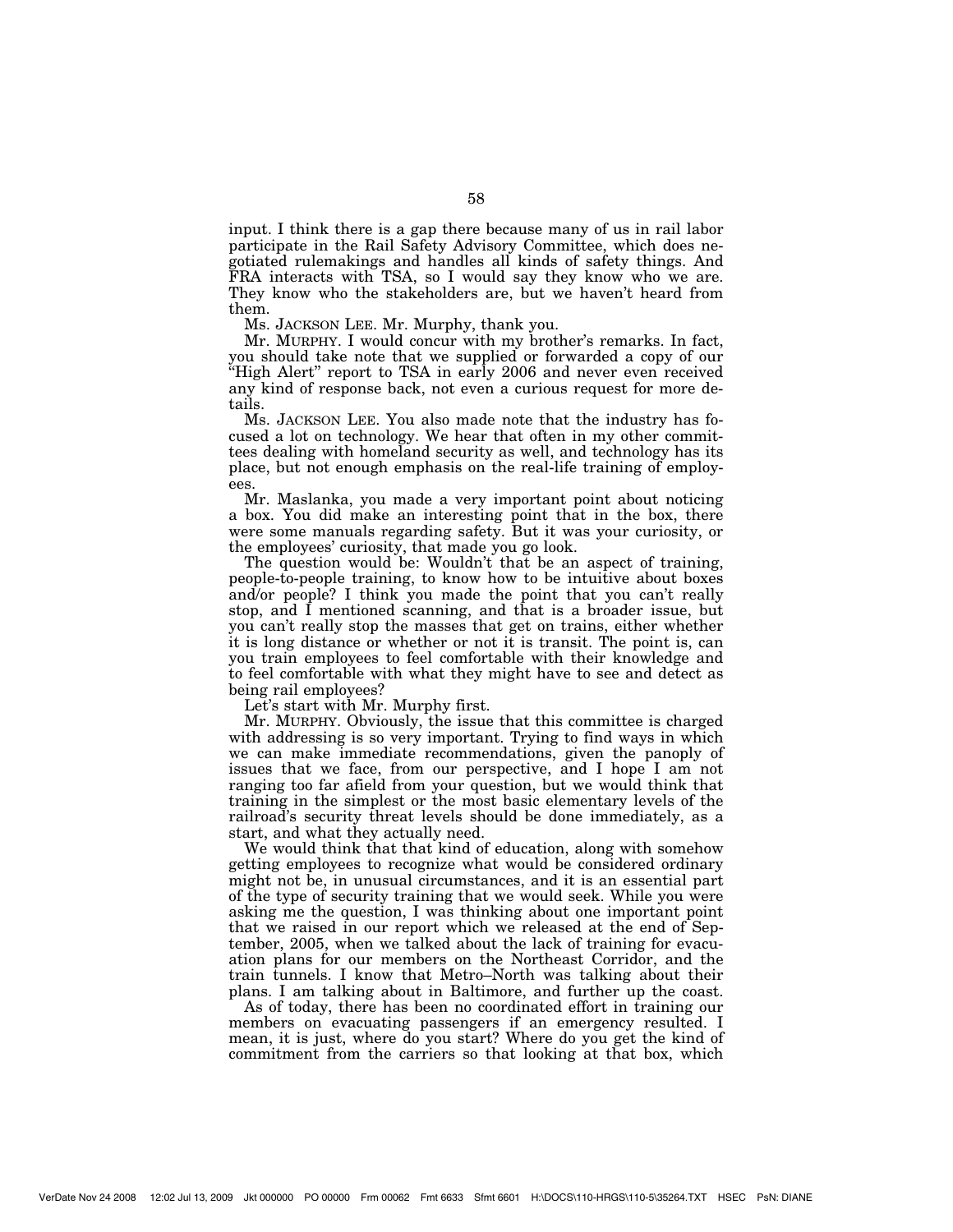turned out to be important information, is something that I have to pay attention to.

You were right, Madam Chairman, when you pointed out that before 9/11, there was security in the airline industry. It took a tragedy to find out that it was inadequate. That is what our fear is. We have been saying this to the carriers for more than 3 years now: It is not enough. It is your responsibility to make the commitment so we don't have to pick up the pieces after another event, and then come to that recognition that it is inadequate.

Ms. JACKSON LEE. Mr. Maslanka, you have also made note, would you wish to finish, to answer that question?

Mr. MASLANKA. Yes. I think the question was?

Ms. JACKSON LEE. Is it more emphasis on technology than the actual training of the employees?

Mr. MASLANKA. Yes, I believe that is correct. I would just say, to the extent that training is available, I mean, using the materials that are put together, and maybe making the materials better, but using them for more than just saying ''here they are,'' or popping in a video and letting the video run for 10 minutes, and saying, ''you have signed the register so you have now complied with the regulations.'

There has got to be real meaning behind it. You have to really impart the knowledge and the skills, and that is hot taking place thus far.

Ms. JACKSON LEE. Mr. Lungren of California, the ranking member, you have 5 minutes.

Mr. LUNGREN. Thank you.

On the state of training, when I was Attorney General of California, we had a very tough issue about safety programs for the use of guns. There were those who said, ''Man, you make these people go through all these hoops, you are going to restrict their Second Amendment rights.''

And so we came up with a training program that was one of two things. Either you had to take a test $\overline{-10}$  questions, 15 questions, I forget what it was—that talked about the safety of the use of a gun; or you had to watch a video. The argument was that this was not too intrusive on one's rights, but gave them the information that would allow them to do this, and we allowed them to have that.

So I don't necessarily judge whether a program is effective by whether it is direct or whether it is indirect or whether it is interactive or whether it is by printed material or whether it is by film. I mean, is it effective?

So let me just ask both of you this: Can you tell me if your workers receive this type of training, and if so, approximately how many hours a year of training they have: emergency response, safety, and security, and in the area of security, suspicious behavior or individuals, suspicious package recognition, and general security training.

Do you have figures on that that is more than anecdotal or would you have to submit that for the record?

Mr. MASLANKA. I think the safest way to do that would be to submit it for the record, because it varies on different carriers, and that exercise would also require the cooperation of the carriers to receive that information.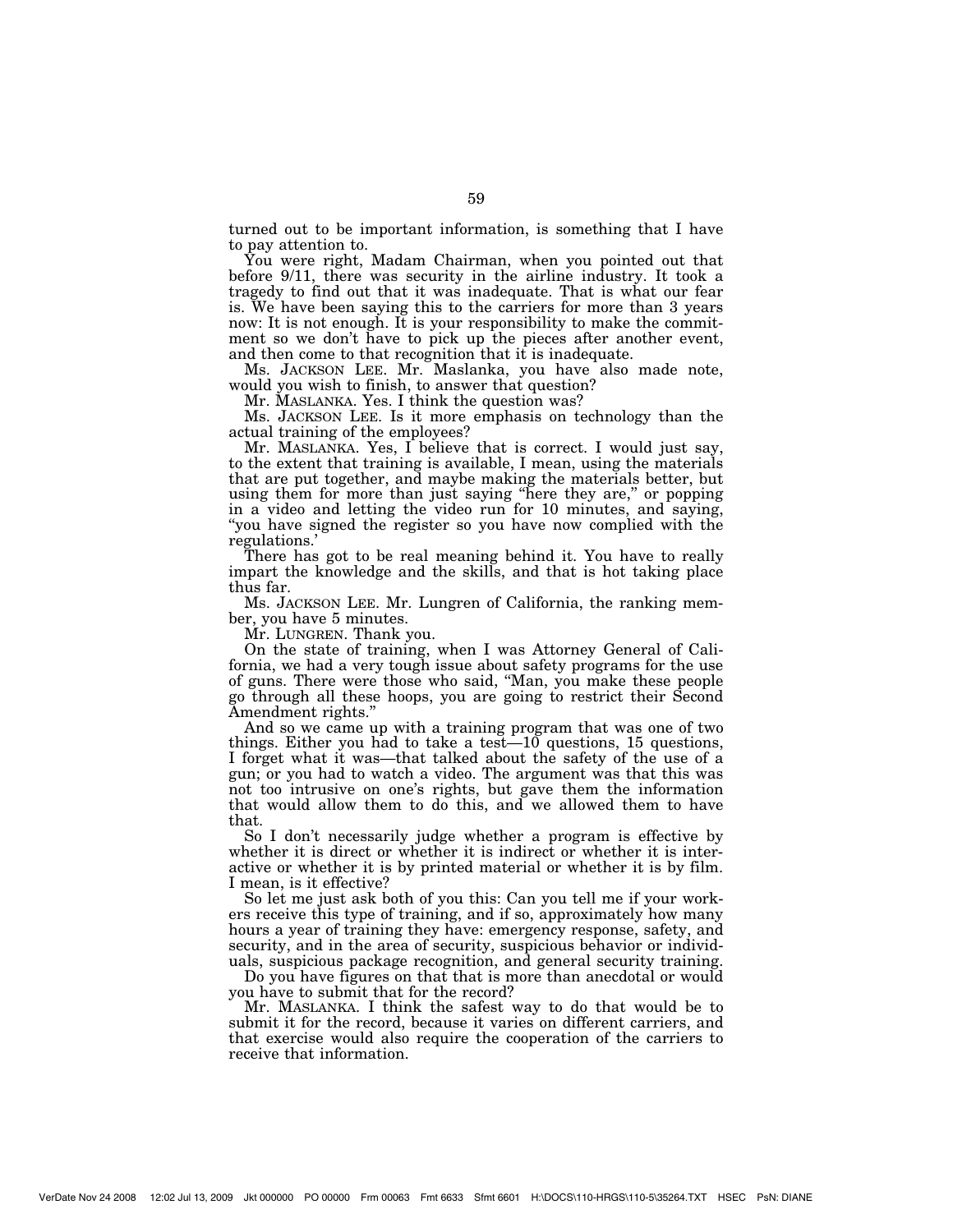Mr. LUNGREN. Well, I guess what I am saying, is you could survey your members or if you have done a survey of your members so we know. We would then have that set of data, and then if we talked to management, we could ask them what they see from their program, and see if they meld, and if they don't, if there is a discrepancy.

Because I think you folks are trying to tell the truth here. I think the other panel was trying to tell the truth. Sometimes we look at the same thing and see something different. What I would like to know is something that is quantifiable.

Mr. Murphy?

Mr. MURPHY. The committee should keep cognizant of the fact that by regulation the carriers are required to do some levels of safety training. And those reports are generated from their training.

But to your question about security training, to be able to identify suspicious individuals, packages—other than the brochure and the 10-minute video, the Teamsters Rail Conference is not aware, and maybe the carriers will write-off 1 hour that 10-minute video, and maybe 1 hour for reading the brochure, but other than that, we cannot quantify a number on training for adequate security, because there is none.

Mr. LUNGREN. Would it be possible to have a survey of a certain random number of your members to see what their response is, so that we could find out what they think they are getting and how much time they are spending, so we could sort of start to see where we are on this thing. Do you know what I am saying?

Mr. MURPHY. Well, we did a survey in our report. Despite the accusations of the industry, our report was based upon the responses from rail members, their employees. They tried to dismiss it as some kind of collective bargaining tactic. And that report was published at the end of September, 2005, and 83 percent of the employees who responded said they had not received any security training. But if you are asking, would the Teamsters be willing to do another survey of its membership to reflect what has transpired since the end of September, we would be more than willing to do that.

Obviously, we would need some months to do it because you have to put the survey forms out, and remember, we have to, at least in terms of the BMWE, those reports cannot be filled out while they are at work because they will place themselves in jeopardy. So that was one of the problems we faced in collecting the data. It all had to be done after they finished their shifts on the reports, and we did it over a 30-day period with the BMWE.

But we would be glad to try to do it, but I am comfortable in telling the Representative that the data that we published in 2005 will not have changed significantly one way or another.

Mr. LUNGREN. That would be a disappointment if that is true, but I appreciate your position. It is just for our guidance, for public policy decisions, it would be helpful if we had quantifiable material or evidence to help us make our best judgment.

I am not trying to take one side or the other. I am not trying to beat up on anybody. I am trying to improve the situation for you folks, for your employers, and for the folks that are riding the rails,